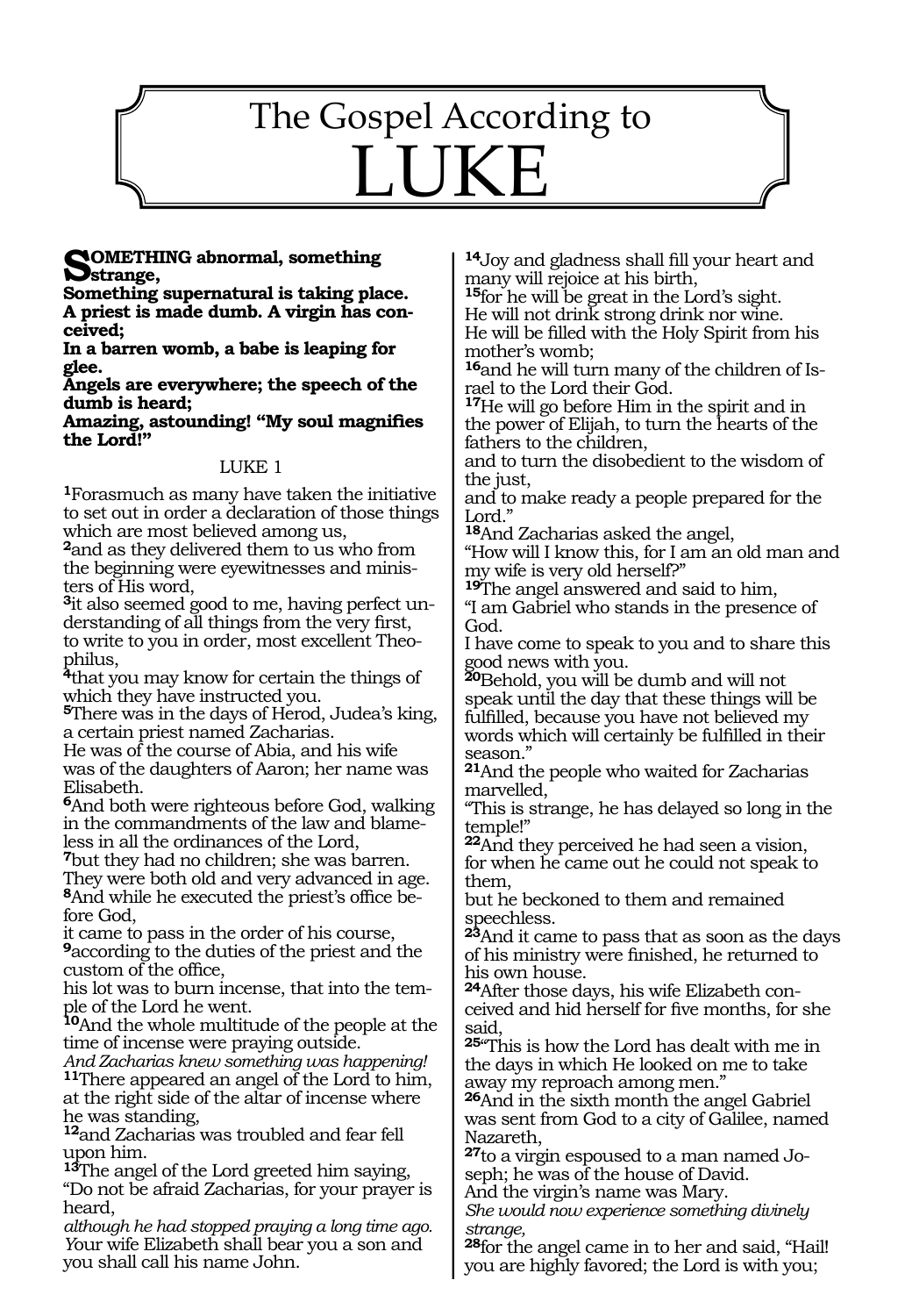1274

blessed are you among women!"

**<sup>29</sup>**And when she saw him she was troubled at his words.

And as she pondered in surprise, and deliberated in her mind what this manner of salutation meant.

**<sup>30</sup>**The angel said to her, "Do not be afraid

Mary, for you have found favor with God,

**<sup>31</sup>**and behold you will conceive in your womb and give birth to a Son,

and you must call His name Jesus!

**<sup>32</sup>**And He will be great, and be called the Son of the Highest,

and to Him the Lord will give the throne of His father David.

**<sup>33</sup>**And He will reign forever over the house of Jacob,

and His kingdom will never end!"

"*Stranger things have happened but I do not remember when!"* 

*Mary may have thought this,* 

**<sup>34</sup>**as she said to the angel,

"How shall this be since I do not know a man?"

**<sup>35</sup>**And the angel answered and said,

"The Holy Ghost will come upon you and the power of the Highest will overshadow you; therefore the Holy Thing which will be born shall be called the Son of God.

**<sup>36</sup>**"And behold Elisabeth, your cousin, she has also conceived a son in her old age, and this is the sixth month with her, who was called barren,

**<sup>37</sup>**for nothing shall be impossible with God!" **<sup>38</sup>**Then Mary said, "Behold the handmaid of the Lord;

let it happen to me according to your word." And the angel departed from her then.

**<sup>39</sup>**Mary rose up in those days and went into a city of Judea, into the hill country, with haste. **<sup>40</sup>**She entered Zacharias' house and saluted Elisabeth.

**<sup>41</sup>**And it came to pass, as Elisabeth heard the sound of the salutation of Mary, the baby leaped in her womb

and Elisabeth was filled with the Holy Ghost, **<sup>42</sup>**and she spoke out with a loud voice and said,

"You are blessed among women,

and the fruit of your womb is also blessed, so blessed!

**<sup>43</sup>**And why should this be to me, that the mother of my Lord should come to me?

**<sup>44</sup>**For, behold, as soon as the voice of your salute sounded in my ear, the baby joyfully leaped in my womb.

**<sup>45</sup>**And blessed is she who believed, for all those things shall certainly be performed which the Lord has said to you."<br>**46**And Mary said, "My soul magnifies the Lord, **<sup>47</sup>and my spirit has rejoiced in God my Savior, <sup>48</sup>for He has regarded the low estate of His** maid servant;

from now on all generations shall call me

blessed;

**<sup>49</sup>**for He who is mighty has done to me great things.

Holy is His name; His name is holy! **50**"His mercy is on all those who fear Him, from generation to generation.

**<sup>51</sup>**He showed strength, great strength with His arm,

and has scattered the proud in the imaginations of their hearts.

**<sup>52</sup>**He has put the mighty down from their seats and exalted those who are of low degree. **<sup>53</sup>**"He has filled the hungry with good things,

and the rich He has sent away empty. **<sup>54</sup>**In remembrance of His mercy He has helped Israel,

**<sup>55</sup>**just as He spoke to our fathers, Abraham and to his seed forever and ever, amen!" **<sup>56</sup>**And Mary remained with her for three months, after which she returned to her house.

**57**Now the full time for Elizabeth to be delivered came and she gave birth to a son,

**58**and the news spread that day to her neighbors and cousins, how God had showed mercy on her, and with her they rejoiced.

**<sup>59</sup>**And it came to pass after this that they came to circumcise the child on the eighth day,

and they called him Zacharias after his father's name.

**<sup>60</sup>**But his mother answered and said, "Not so, that name is not the one;

his name shall be called John."

**<sup>61</sup>**They said, "There is none of your family with that name at all."

**<sup>62</sup>**And they made signs to his father, how would he have him called.

**<sup>63</sup>**He asked for a writing tablet and wrote saying, "His name is John!"

And they all marveled.

**<sup>64</sup>**Immediately his mouth was opened and his tongue was loosed and he spoke.

He praised God aloud.

**<sup>65</sup>**And fear came on all of those who dwelt all around!

And these sayings were spread all over,

through all the hilly country of Judea,

**<sup>66</sup>**and all those who heard them laid them up in their hearts.

"What manner of child will this child be?" they asked.

And the hand of the Lord was upon him.

**67**And Zacharias was filled with the Holy Spirit, and he prophesied and said to them,

**<sup>68</sup>**"Blessed be the Lord God of Israel for He has visited and redeemed His people,

**<sup>69</sup>**and He has raised up a horn of salvation for us here in the house of David,

**<sup>70</sup>**as He spoke in the past by the mouth of His holy prophets, which have been since the world began,

**<sup>71</sup>**that from our enemies we should be saved and from the hand of all those who hate us,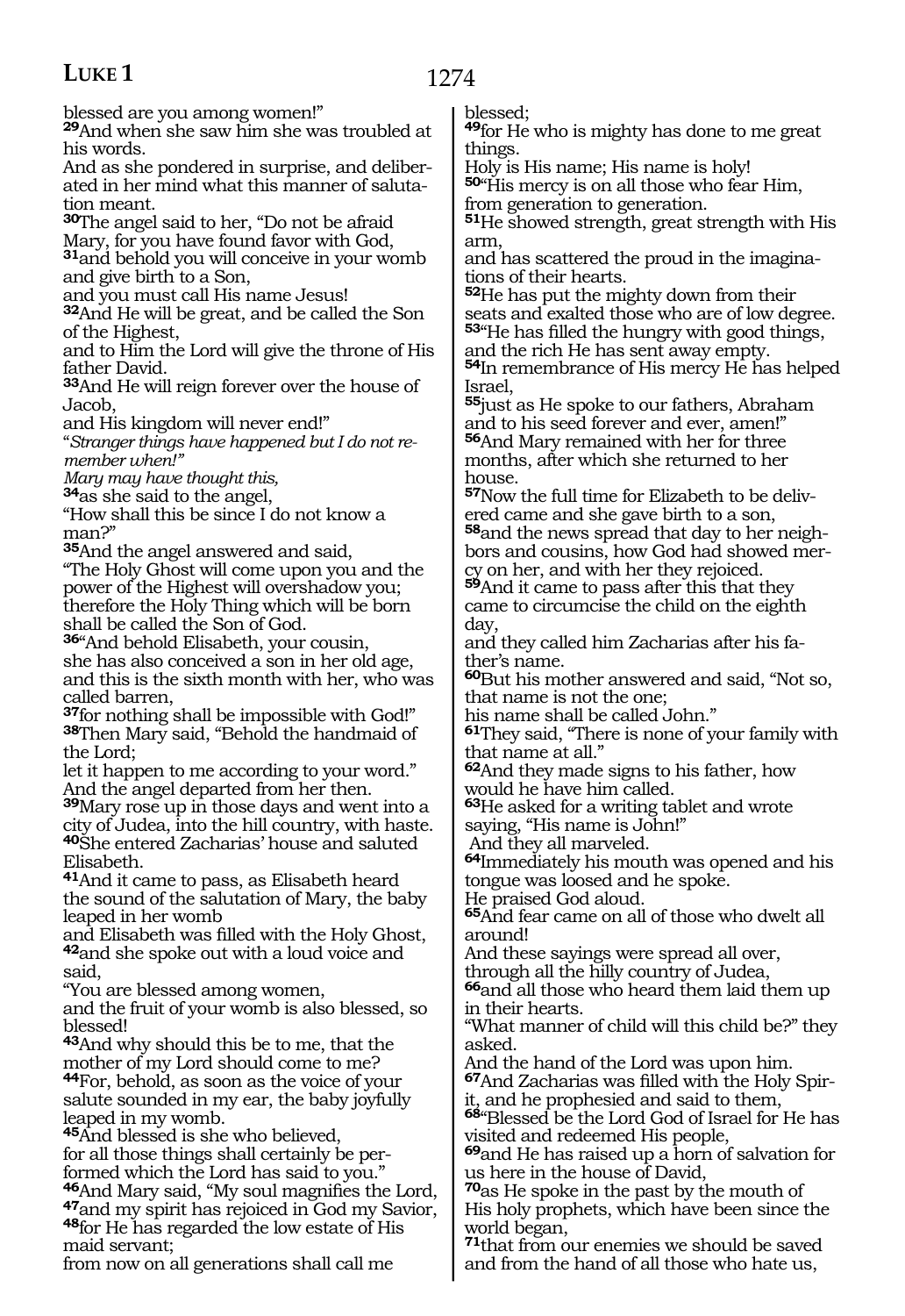**72**to perform the mercy promised to our fathers

and to remember His holy covenant

**73**and the oath He swore to our father Abraham.

**74**"That He may grant us that we, being delivered from the enemies' hand, might serve Him without fear

**<sup>75</sup>**in holiness and righteousness in His sight before Him, for all the days of our life.

**<sup>76</sup>**And you, child, shall be called a prophet of the Highest,

for you shall go before the face of the Lord to prepare His way,

**77**"to give to His people the knowledge of salvation by the remission of their sins,

**<sup>78</sup>**through the tender mercies of our God, whereby the Dayspring from on high has visited man

**<sup>79</sup>**to give light to those who sit in darkness, and those sitting in the shadow of death, to guide our feet into the way of peace!"

**<sup>80</sup>**And the child grew and he became strong in spirit and was in the desert from then until the day of his showing to Israel.

*But all Israel knew that a new wind was in the air,*

*something extraordinary, something strange, and it was all happening there.*

- *1. Treat every work you do as one of a kind; write to one as if you are writing to the world, with intent, detail, diligence; comprehensive, complete, thorough and well-researched and the Lord will take what was intended for one and serve it to the world. Luke saw Theophilus; God saw generations.*
- *2. Everything you do must carry your seal of excellence for it does not define the person you serve, it defines the person who serves you; the spirit of excellence in you puts the Christ in you, who always only does all things well, on display.*
- *3. You may be well positioned in service working for the Lord yet frustrated in faith in some areas of your life, not convinced your faith is working for you where it matters most. Like Zacharias you may be busy blessing the fruit of the womb of others, yet your own situation remains barren.*
- *4. There is no relativity when it comes to God, just the reality verses His ability; old is a natural reality, too old is relative to human thinking.*
- *5. It is never too late for a move of God; your situation is never too far gone for God to move in it. God can change your tune from barrenness to fruitfulness with a single stroke; He will change your routine to a new thing in a single visitation.*
- *6. Your purpose is not dead until you are; there is still the kick of a baby for your womb and a prophetic voice to be raised for your world.*
- *7. The Lord is able to do some things in your life that will leave you speechless literally.*
- *8. It may have been delayed but you are about to give birth to some things that will prepare the way for the Lord's return.*
- *9. It is possible to pray for answers for a long time and when it comes you bargain it away, still praying instead of receiving.*
- *10. It is possible to give up on your prayers because you place God in a box of timing and conditions. It is possible to limit God's ability to your practicality forgetting that any answer is a divine intervention.*
- *11. Never argue with your miracle, simply receive it. God may silence you to keep you from silencing your miracle with negative proclamations.*
- *12. Nurture your miracle in secret with words of appreciation and grace for its revelation to the world.*
- *13. Never a barren encounter with the Lord; they see you barren, they do not know what is growing on the inside of you.*
- *14. The Lord will call you what He sees in you and is about to do to you; you are indeed blessed and highly favored; find out what else the Lord says about you in His word.*
- *15. It will astound you if you stop to review all the amazing things the Lord has written and spoken about you in His word; they will engage you if you receive and confess them.*
- *16. Where it does not make natural sense it makes God.*
- *17. We will never understand why God has chosen us, it is a question we do not ask; He makes what He desires of us clear in His word or by personal revelation, but how He will do it He obscures for our faith to filter.*
- *18. Spend time with the Holy Spirit, He will birth things in you that is beyond natural explanation.*
- *19. The miracle of John confirmed to Mary what she was carrying in her womb; the testimony of John would later confirm to everyone what Jesus was carrying in His womb.*
- *20. Always receive the word of God positively with vocal declarations for faith speaks: 'Let it be to me according to Your word', or 'I receive'.*
- *21. Impossibility exists but not with God; before you declare impossibility or magnify the situation in your life consider who has your situation and refuse to minimize Him.*
- *22. The Holy Spirit (baby) you carry will attract questions, confusion and contention among the carnal population; associate with those who can speak into your life and speak life to your child by the power of the Holy Spirit.*
- *23. If you place what the Holy Spirit gives you in the company of carnal flesh they will kill it in you or kill you because of it; the virgin birth would remain inconceivable not just to the mind.*
- *24. Something inside you must always leap at the presence of Jesus and the mention of His name.*
- *25. Your child is not too young to be baptized with the Holy Spirit; lay hands on them, speak and prophesy over them; John who was not as great as the least in the kingdom of God was anointed and filled from the womb.*
- *26. What John could not say with his voice he said with a leap that got his mother prophesying on his behalf. The mother prophesied to the mother about her Son, before her son, John, prophesied about her Son, Jesus.*
- *27. Receive the word of God as the truth and begin to declare it in praises and thanksgiving to God over your life; expressive faith seals and expedites extravagant promises.*
- *28. There is nothing more attractive to God and His angels than when we agree with Him; there is nothing more distasteful than when we agree with our circumstance and reject Him.*
- *29. Seek the mind of God and name your children by*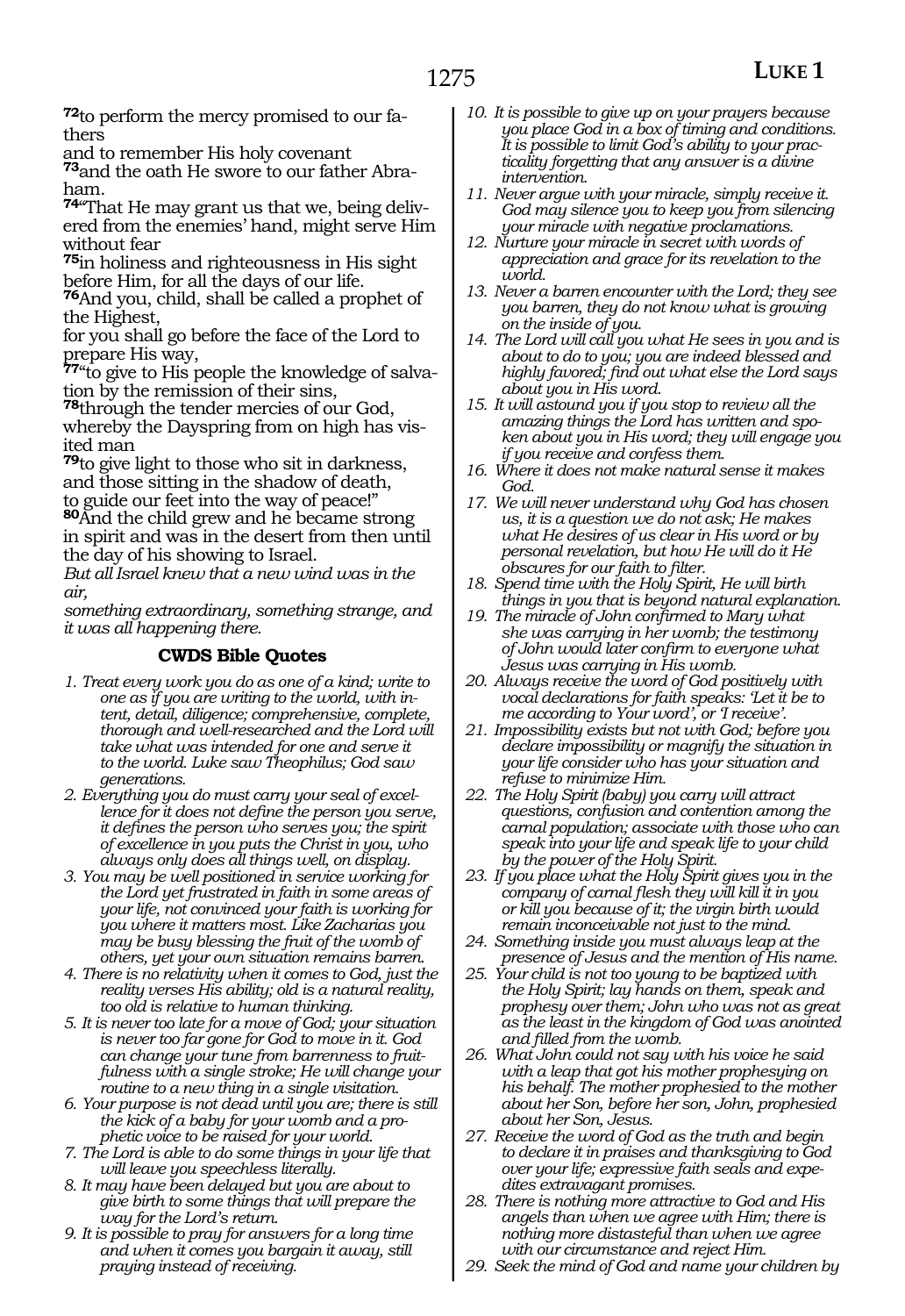### 1276

### **LUKE 1**

*their destiny rather than by your history.* 

- *30. Let the world prophesy to your children by the name you give them; make them name their destiny every time they call their name, for indeed they will.*
- *31. When you come into agreement with the Holy Spirit you will not struggle with words, your tongue will be loosed.*
- *32. John was distinguished from birth as different so he would be well received and respected when he testified of the one whose conception was different.*
- *33. If God can commit you to silence long enough then you will hear Him with your heart and you will prophesy with compelling accuracy.*
- *34. Prophesy purpose to every child in the context of Christ; for purpose is only plausible if it speaks of you in Christ, through Christ, or for Christ.*

### **PRAYER POINTS**

- My Father my God, the source of all wisdom, baptize me and my children with the spirit of excellence that was upon Daniel, Joseph, Solomon and Luke. Amen.
- I come against every area of frustration in my faith and my prayer life, in the name of Jesus; I will minister from a position of overflow. Amen.
- My Father my God, I will not limit You to my situation or by my situation; I will magnify You in it and release You to magnify Yourself through it. Amen.
- I can feel the kick of a baby in my womb; I will deliver a blessing to my world. Amen.
- By the power in the blood of Jesus, I will be deliberate to discover and to engage, walk in and receive every promise to me in the word of God. Amen.

#### **IF** you seek Me, you will find Me;<br>About My Father's business I will **About My Father's business I will be. All roads lead to God until all His works are fulfilled in Me,**

**Until men say, "I can die now; I have met the Lord."** 

**Until all are confounded by the profound- ness of God's word.** 

**"Shepherds, you see Me in a manger and it causes you to rejoice,** 

**But you will only find Me in the fulfilment of God's purpose for My life."**

### LUKE 2

**<sup>1</sup>**And it came to pass in those days that there went out a decree from Caesar Augustus that all the world should be taxed.

**<sup>2</sup>**And this taxing was first effected at the time when Quirinius was Syria's governor.

**<sup>3</sup>**And everyone went to be taxed into their own cities.

**<sup>4</sup>**And Joseph also went from Galilee.

He went out from the city of Nazareth into Judea to the city of David called Bethlehem, because he was of the house and lineage of David,

**<sup>5</sup>**to be taxed with Mary his espoused wife. She was heavily pregnant.

**<sup>6</sup>**And when the time came for her to give birth, she delivered her firstborn Son.

**<sup>7</sup>**She wrapped Him in warm clothes and laid Him in a manger, because there was no room for them in the inn.

**<sup>8</sup>**Now in the same country at that time there were shepherds staying in the field,<br>watching over their flocks of sheep by night.

**9**And, behold, they saw the angel of the Lord, and the glory of the Lord shone all around them, and they were very afraid.

**<sup>10</sup>**The angel said to them, "Do not be afraid; I bring you good tidings of great joy, that will be to everyone everywhere.

**<sup>11</sup>**For to you is born this day in the city of Da- vid, a Savior, which is Christ the Lord. **<sup>12</sup>**"This will be a sign to you:

you will find the Baby wrapped in warm cud- dly clothes and lying in a manger."

**<sup>13</sup>**And suddenly there appeared with the an- gel, a multitude of heavenly host, praising God and saying,

**<sup>14</sup>**"Glory to God in the highest; peace on earth, goodwill toward men."

**<sup>15</sup>**And it came to pass, as the angels were gone into heaven, the shepherds said to each other, "Now let us go to Bethlehem and see this thing which has come to pass, which the Lord has made known to us."

**<sup>16</sup>**They hurried and found Mary and Joseph, with the baby laying in the manger.

**<sup>17</sup>**When they had seen Him they publicized the saying concerning the Child that they were told.

**<sup>18</sup>**And all who heard it wondered at those things the shepherds told them;

**<sup>19</sup>**but Mary kept all these things and pondered them in her heart.

*Her eyes looked into the face of the baby, but there was much more beyond His cuddly warmth.*  **<sup>20</sup>**And the shepherds returned, praising God for all they had heard;

for they had seen just as the angel told them. **<sup>21</sup>**Now when eight days were accomplished for Him to be circumcised,

they called His name Jesus, as the angel had instructed from that time,

before He was conceived in the womb.

**<sup>22</sup>**And after the purification days, according to the law of Moses, they brought Him to Jerusalem to present Him to the Lord.

**<sup>23</sup>**As in the law of the Lord it is written, "Every male that opens the womb shall be called holy to the Lord.

**<sup>24</sup>**And a sacrifice shall be offered; two young pigeons or a pair of turtledoves." **<sup>25</sup>**And in Jerusalem there was a certain man,

whose name was Simeon;

he was a just and devoted individual. He was waiting for the consolation of Israel, and the Holy Spirit was upon him.

**<sup>26</sup>**To him the Holy Spirit had revealed that he would not see death until he had seen the Lord's Christ.

**<sup>27</sup>**Guided by the Spirit, he came into the temple.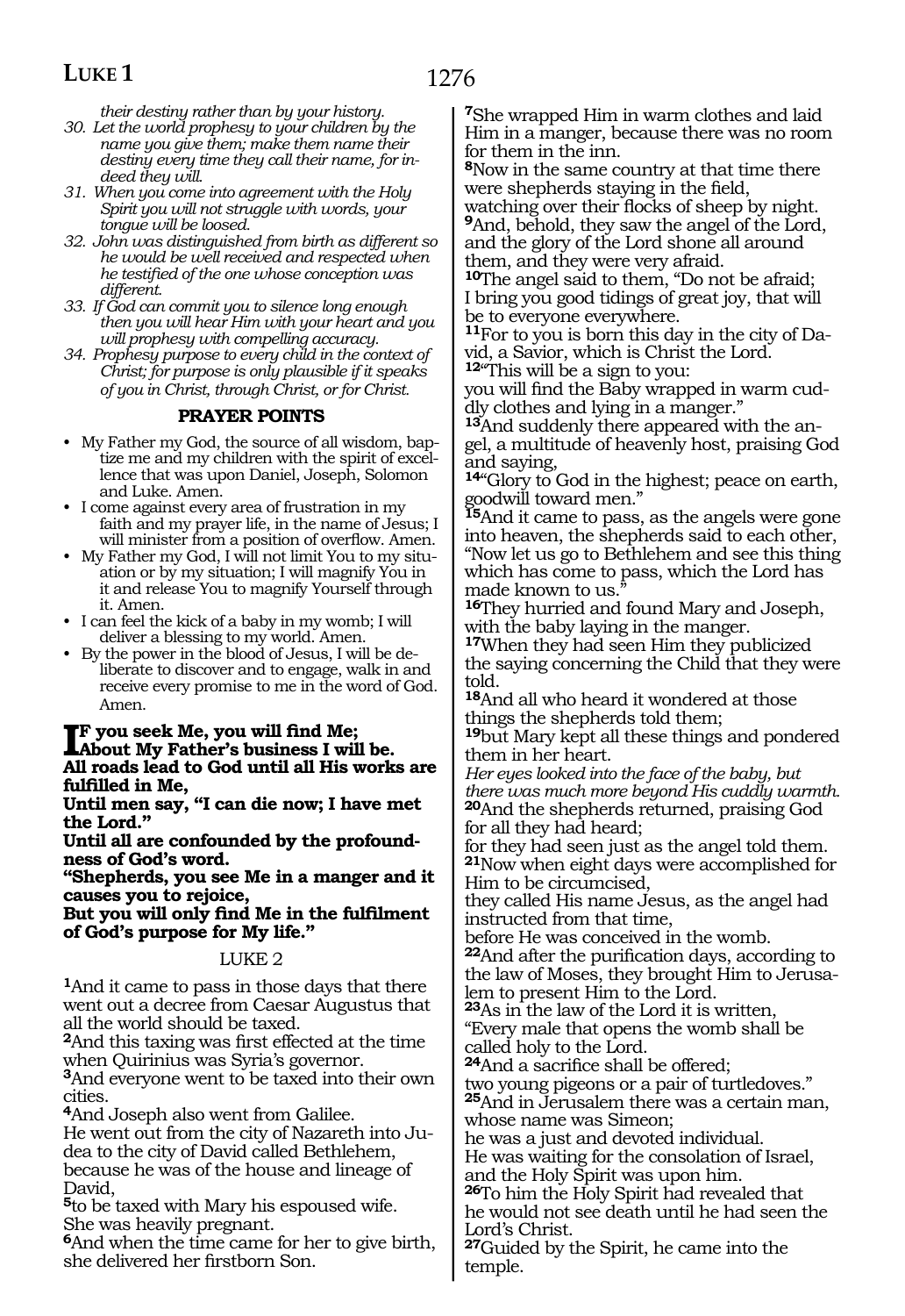And when the parents brought the Child Jesus, to do for Him after the customs of the

law,

**<sup>28</sup>**he took Him in his arms, blessed God and said,

**<sup>29</sup>**"Lord, now let Your servant depart in peace,

according to Your word,<br>**30** for my eyes have seen Your salvation

**31**which You have prepared before the face of all people,

**<sup>32</sup>**a light to lighten the Gentiles and the glory of Your people, Israel."

*I can die now; I have met the Savior.*

**<sup>33</sup>**And Joseph and Mary marveled at the things he said.

**<sup>34</sup>**Simeon blessed them and said to Mary,

"This Child is set for the fall and rising again of many people in Israel,

and for a sign to be spoken against;

**<sup>35</sup>**yes, a sword shall pierce through your own soul too,

that the thoughts of many hearts may be revealed!"

**<sup>36</sup>**Then one Anna, a prophetess, came; she was the daughter of Phanuel, of the tribe of Asher.

She lived with a husband seven years from her virginity;

**<sup>37</sup>**she was a widow of about eighty-four years. She did not leave from the temple, but served God with fasting and prayer night and day. **<sup>38</sup>**And in that instant she came and likewise gave thanks,

and spoke of Him to all those in Jerusalem who looked for redemption.

**<sup>39</sup>**And when they had performed all these things according to the law of the Lord, they returned to Galilee and to their own city of Nazareth.

**<sup>40</sup>**And the Child grew and became strong in spirit, filled with wisdom, and God's grace was on Him.

**<sup>41</sup>**Now His parents went to Jerusalem every year to the Passover feast.

**<sup>42</sup>**When He was twelve years old they came to Jerusalem as the custom of the feast was. **<sup>43</sup>**When they had fulfilled the days, and while they returned, the child Jesus remained behind in Jerusalem,

but Joseph and Jesus' mother did not know this thing.

**44**They, supposing He had been in the company, went a day's journey, then they sought for Him.

They searched among their relatives and acquaintances,

**<sup>45</sup>**but when He was not found they returned to Jerusalem, seeking Him.

**<sup>46</sup>**And after three days, they found Him in the temple; sitting in the midst of the doctors, both hearing them and asking questions.

**<sup>47</sup>**And all who heard Him were astonished. *They saw Him but they did not know Him;* His understanding and answers confounded them all.

They searched Him with their questions,

*but He was much deeper than they thought.* 

**<sup>48</sup>**When His parents saw Him they were both amazed.

His mother said to Him, "Son, why have You dealt with us this way?

Behold I and Your father sought You sorrowing."

**<sup>49</sup>**But He said, "How is it that you sought for Me? Do you not know that I would be pursuing My Father's business?"

*No need to seek Me, for you will find Me where purpose beckons Me;*

*where My Father's business is, then there also I must be.*

**<sup>50</sup>**They did not understand the saying that to them He spoke;

**<sup>51</sup>**and He went down with them to Nazareth and was subject to them also.

*When you understand your purpose, subjection is easy.* 

His mother kept all these sayings in her heart. **<sup>52</sup>**Jesus increased in wisdom and stature;

and He increased in favor with God and man.

### **CWDS Bible Quotes**

*1. You do not govern the government you are governed by, you conform and comply even when you have valid excuses, like a heavy pregnancy.*

*2. The laws of a nation do not recognize or respect your statue, status or even the Christ you are carrying; you comply in order to give birth, deliver and fulfil the mission of the Christ in you.*

*3. Where you are born does not dictate who you are or where you are going; the inconveniences in life do not determine your impact, the anointing in you, His designation and your determination does.*

*4. The King of kings and Lord of lords was born in a manger; it never shifted His Father's perception or reception of Him, nor did it shift His awareness of who He was or His pursuit of purpose. Never get lost among the animals you are found with when your destiny is with angels.*

*5. The birth of a King of heaven and earth attracted angelic reception and presence like never seen before and will never be seen in the earth again until He returns in His glory with His host of angels.*

*6. The Child was born in the nation of Israel but the good news of joy proclaimed by the angels was to all nations, tribes, people, race and language in the earth.*

*7. God's will for us and toward us is good and He packaged everything in His Son, wrapped Him up as a normal babe and delivered Him to us through a woman.*

*8. Heaven came down to sing Happy Birthday to the King of glory and to tell the earth how lucky it is to have Him among us.*

*9. Your personal experiences and spiritual encounters in your private arena are not for you alone; pursue it, share it, spread it with such joy, excitement and enthusiasm that everyone will want to know Him.*

*10. Divine manifestation and angelic instructions are not for personal glorification but for pursuance and to exalt a people.*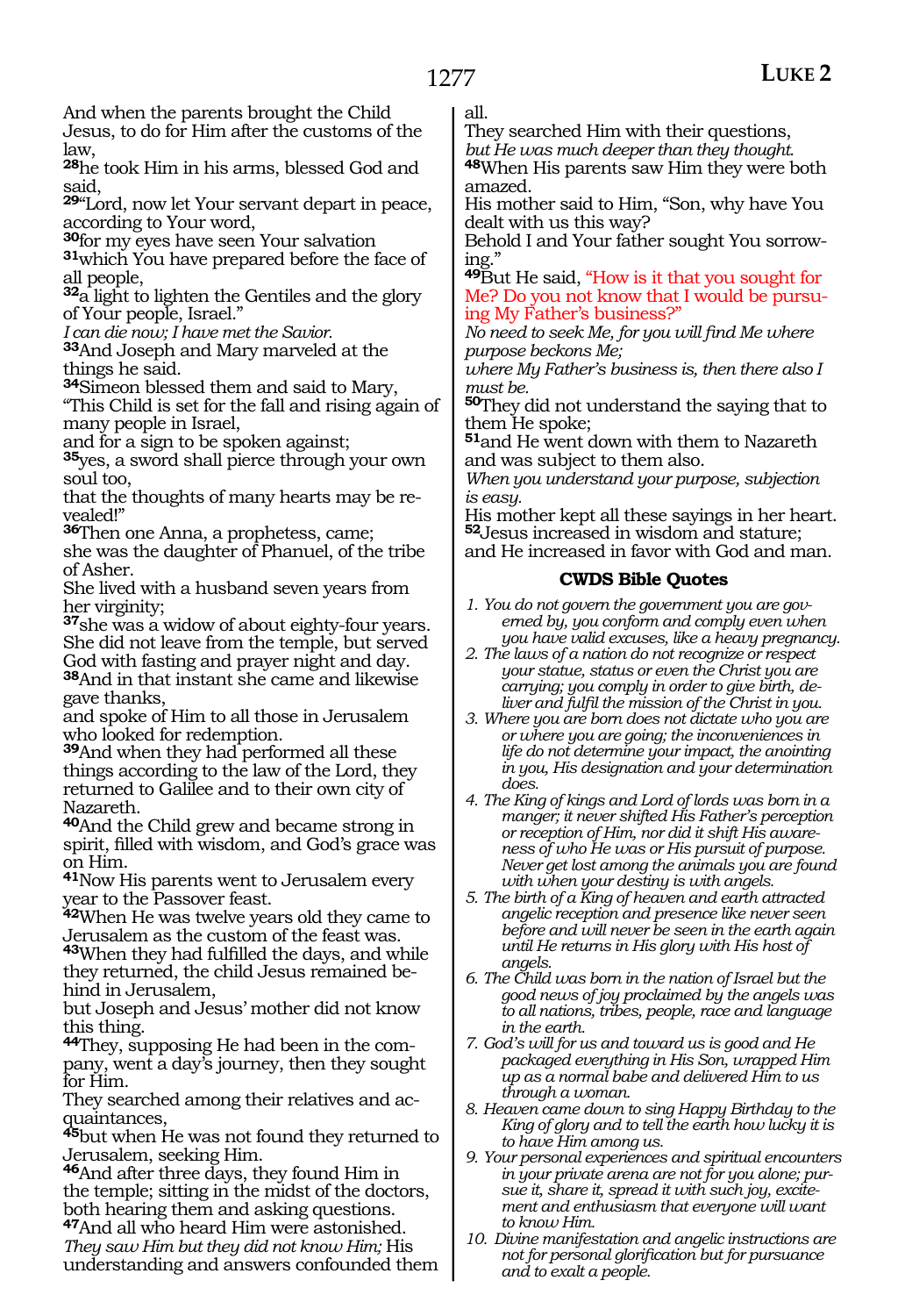- *11. You are responsible for giving birth but you are not responsible for giving life; present your children to the Lord and offer a worthy sacrifice for they are not really yours until you present them to Him, and they are not really His until you release them.*
- *12. You have the power to support your children, but you do not have the power to preserve or to sustain them but with prophecy, prayer and sacrifice.*
- *13. The cemetery is one of the richest places on earth filled with buried dreams, unfulfilled visions, aborted destinies; declare to yourself daily that you will not taste death until you see the Lord's Christ in person manifested in everything that He has placed in your heart.*
- *14. Every person needs the opportunity and pleasure to say, 'Now you can let your servant depart in peace; I am empty; I have finished my course.'*
- *15. Whether you go in peace or you go in pieces is dependent on whether you go full (unfulfilled) or you go empty (fulfilled).*
- *16. The voice of the prophetic is able to see Jesus and the move of God, even in its baby or embryonic stage and accurately declare and embrace it.*
- *17. If you seek the Lord hard enough for any promise in His word and you align your life with Him and with the promise, you will have a manifestation of the promise.*
- *18. Your children may be the soul of your sword of destiny, but can be the sword in your soul if they should follow the path of the cross.*
- *19. If you serve the Lord night and day in prayer and fasting, you will be so close to Him that you will recognize Him when you see Him in any form, even in human baby form.*
- *20. Pursuit knows no boundary where the heart is fully engaged; make the Lord your husband and everything of value that you have ever had, hope to attain or desire to possess.*
- *21. You may spend time looking for the promise of God and yet it misses you for you fail to recognize it when you see it; look to God constantly instead of to the promise and He will reveal Him.*
- *22. If you keep your eyes on God, just loving Him, you will have something to declare to those who are keeping their eyes on His promises only.*
- *23. Your physical strength magnifies you in life but your strength in the spirit qualifies you for life; the grace of God upon you has nothing to do with your qualification but His qualification of you.*
- *24. The Word of God may not be missed when subtracted from the ordinary people but will always find attraction in the temple where He will be given traction through His augmented wisdom and abundance of revelations.*
- *25. Physical maturity, age or physique does not determine or decide a mature word.*
- *26. Do not lose the little Jesus you have in the crowd or leave it to chance that you will find Him when you are ready for Him; watch over the Word constantly.*
- *27. Passion directed leads to panic prevented. If you lose Jesus along the way go back to the temple to get a fresh revelation of the Word.*
- *28. The wisdom of the Holy Spirit in the mouth of a child confuses and baffles the wisdom of the world and the knowledge sought and learnt.*
- *29. Not because you are brimming with knowledge*

*and burning with zeal means you are ready for purpose; your submission to authority demonstrates you are also brimming with wisdom.*

- *30. You may be doing the right thing with the right touch, but if it is with the wrong timing it makes it all wrong.*
- *31. Nothing more pleasing to a father than having a child declaring his complete dedication to his business; make the Father's business your business and your priority and it will take you further in life.*

### **PRAYER POINTS**

- Most high God, place righteousness in the hearts of our leaders; let them govern with truth, integrity and a good conscience. Amen.
- Wisdom to relate with laws, authority and local governance, be with every believer today, but especially with the leaders in the body of Christ. Amen.
- I send fire against every spirit seeking to distract destiny by the mundane things of life and by social conveniences or lack of it. Amen.
- I am born for greatness; there is a king in me ready to reign; I am an administrator of kingdom resources; I will manifest the glory of God in the earth; thank You Father that this earth made room for me, even in a manger. Amen.
- Thank You Father that You had my destiny, my peace and my joy wrapped up in the Baby package You delivered in Israel. Amen.

#### **'This is My beloved Son in whom I am well pleased.'**

**Trace His lineage back to Adam; trace Adam back to Me.**

**He will baptize you hereafter, with the Holy Ghost and fire,**

**For this second Adam has a calling much higher.**

**The first Adam forsook Me; this One is of a different Seed.**

**'He is My beloved Son indeed, in whom I am well pleased!'**

### LUKE 3

**<sup>1</sup>**In the fifteenth year of the reign of Tiberius Caesar, Pontius Pilate was Judea's governor. Herod was the ruler of Galilee, and Phillip, his brother, ruled Ituraea;

he was also over the region of Trachonitis and Lysanias ruled over Abilene.

**<sup>2</sup>**Annas and Caiaphas were both the high priests.

To John, the son of Zacharias, God's word came while he was in the wilderness.

**<sup>3</sup>**He went into all the country about Jordan, preaching the baptism of repentance for the remission of sins,

**<sup>4</sup>**as it is written in the book of the words of Isaiah the prophet, saying,

"The voice of one crying in the wilderness, 'Prepare the way of the Lord, make His paths straight.

**<sup>5</sup>**Every valley will be filled; every mountain and hill will be brought low;

the crooked shall be made straight; the rough ways shall be made smooth,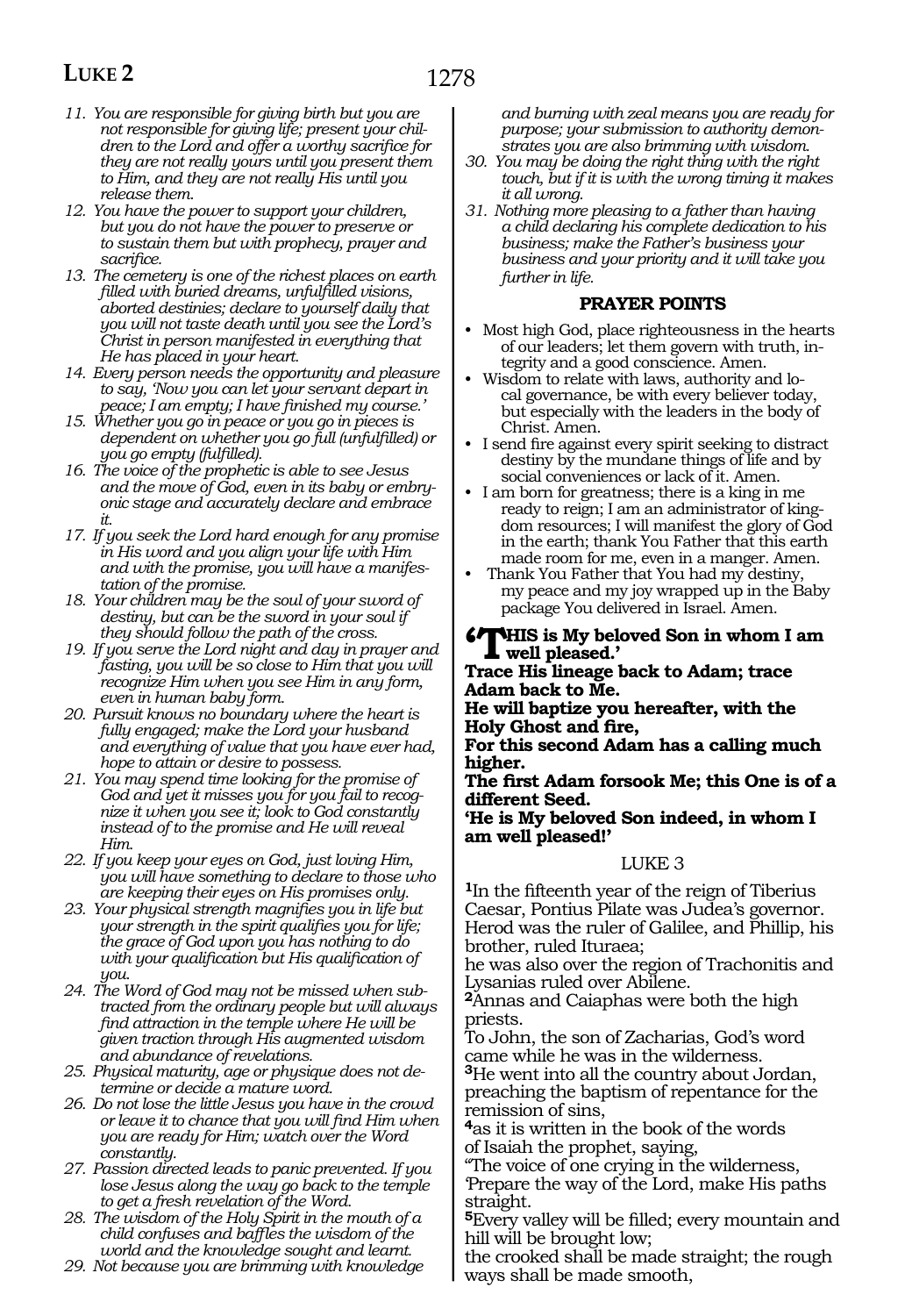**<sup>6</sup>**and all flesh shall see the salvation of God!'" **<sup>7</sup>**Then John said to the multitude that came to be baptized by him,

"Oh, generation of vipers, who has warned you to flee from the wrath that is coming?

**<sup>8</sup>**Produce fruit worthy of repentance.

Do not tell yourselves, 'Our father is Abraham!' I say to you, God is able to raise up children to Abraham from these stones!

**<sup>9</sup>**Now the ax is laid at the tree's root to hew down every tree that does not yield good fruit, and it is cast into the fire."

**<sup>10</sup>**And the people asked him, saying,

"What shall we do then?"

**<sup>11</sup>**He responded, "He who has two coats, let him give to him who has none; and he who has meat let him do likewise!"

**<sup>12</sup>**The publicans said, "Master, what shall we do?"

**<sup>13</sup>**He said to them, "Exact no more than that which is appointed you."

**<sup>14</sup>**And the soldiers demanded of him also, and said, "What shall we do?"

He responded to the soldiers, "Do no violence to anyone, neither accuse any falsely, and be satisfied with your wages."

**<sup>15</sup>**And as the people were in expectation, and everyone reasoned in their hearts about John, whether he was the Christ or not,

**<sup>16</sup>**John answered and said to them,

"I baptize you with water, but One mightier than I comes

the latchet of whose shoes I am not worthy to unloose.

He will baptize you with the Holy Spirit and fire.

**<sup>17</sup>**Whose fan is in His hand, and He will thor- oughly purge His floor

and will gather the wheat into His garner, and burn the chaff with unquenchable fire." **<sup>18</sup>**And he preached many other things in ex- hortation to the people gathered there.

**<sup>19</sup>**But Herod the tetrarch who was reproved by him for Herodias, his brother Phillip's wife and for all the evil Herod had done,

**<sup>20</sup>**added to this that he shut up John in prison.

**21**Now, when all the people were baptized, Jesus also was baptized with them.

As He came up praying, the heavens opened, **<sup>22</sup>**and the Holy Spirit descended from above, and came on Him in physical form, just like a dove.

Then a voice from heaven came down, saying, "You are My beloved Son indeed;

in You I am well pleased."

**<sup>23</sup>**And Jesus was about thirty years of age then,

being as supposed the son of Joseph, Eli's son;

**<sup>24</sup>**son of Matthat, the son of Levi, son of Melchi, Jannai's son...

*And His lineage continued right back to Adam:* **<sup>25</sup>**...son of Mattathias, of Amos, of Nahum, of

Hesli, Naggai's son,

**<sup>26</sup>**son of Maath, Mattathias, Semein, Josech, Joda's son,

**<sup>27</sup>**son of Joanan, of Rhesa, Zerubbabel, of Shealtiel, Neri's son,

**<sup>28</sup>**son of Melchi, Addi, Cosam, Elmadam, Er's son,

**<sup>29</sup>**son of Joshua, Eliezer, Jorim, Matthat, Levi, **30**son of Simeon, Judah, Joseph, Jonam, Eliakim's son,

**<sup>31</sup>**son of Melea, Menna, Mattatha, of Nathan, David's son,

**32**son of Jesse, Obed, Boaz, Salmon, Nahshon's son,

**<sup>33</sup>**son of Amminadab, Admin, Ram, Hezron, Perez, Judah's son,

**34**son of Jacob, Isaac, Abraham, Terah, Nahor's son

**<sup>35</sup>**son of Serug, Reu, Peleg, Heber, Shelah's son,

**36**son of Cainan, Arphaxad, Shem, Noah, Lamech's son;

**37**son of Methuselah, Enoch, Jared, Mahalaleel, Cainan's son;

**<sup>38</sup>**son of Enosh, of Seth, the son of Adam, who was the son of God and the first man.

*But with the first Adam God was displeased, and sin passed right down through all of these. "This is My beloved Son," an incorruptible seed; "My beloved Son indeed, in whom I am well pleased!"*

### **CWDS Bible Quotes**

*1. The law taught the blood of bulls and goats for the remission of sins, John preached the baptism of repentance; we preach the blood of the Lamb.*

*2. Every geographical and topographical repositioning necessary for all eyes to see the salvation of the Lord has been made on the cross, but many hearts still cannot see Him because the people refuse to position the eyes of their hearts in humility.*

*3. It is not who you know or how related you are that determines your salvation, but how well you relate to the word of God and how obedient you are.*

*4. Bear fruit for the Father's pleasure, or be fruitless for the fire; you are either a worthy tree on fire for God or fire wood; burning or designated to be burnt up.* 

*5. The ax is at the roots, but it is powerless against fruits; fruitful trees are heavenly defended.*

*6. The product of fruitfulness is giving; start with your personal excesses and position your heart with sacrifice for His abundance.* 

*7. Salvation is personal, just as temptation and sin; whatever your situation, fearfully work out your own personal salvation.*

*8. Your wage is never contentious, you are; be content with your wages; it is best to leave the job than to have the job cause you to leave yourself or to leave the Lord.*

*9. Never be so caught up in the glory, that you forget to whom the glory belongs; never be so caught up in your mission that you forget your commission.*

*10. Win trophies for Jesus and point the eyes of men to Him at every opportunity.*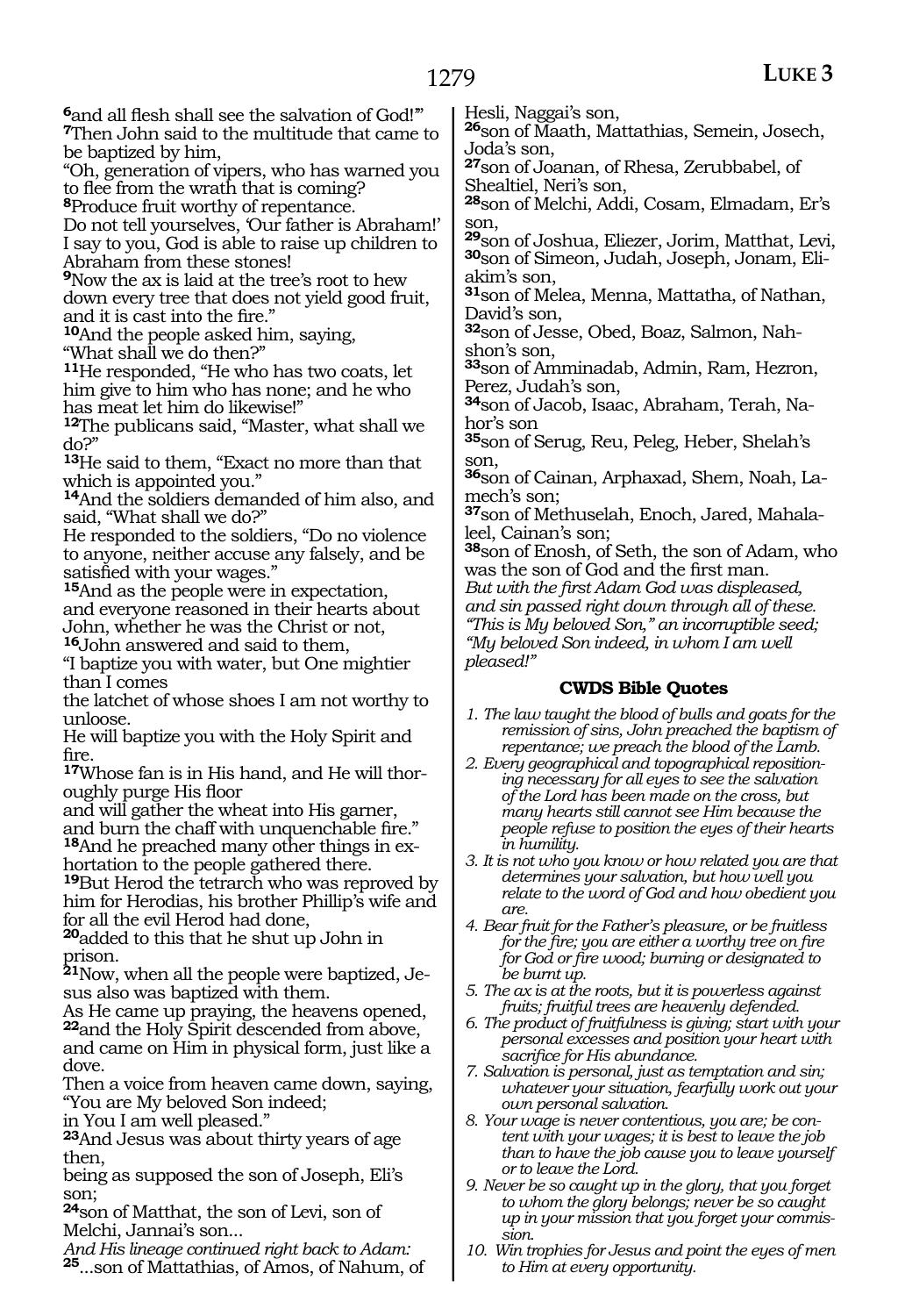- *11. If you place your glory in the context of Christ, you get inconsequential; if you place yourself against the magnificence of Christ you get insignificant; if you place humility in the context of Christ you get glory.*
- *12. To resist the baptism of the Holy Ghost and fire is to resist Jesus for that is His baptism; the baptism of water declares Him, the baptism of the Holy Spirit and fire engages Him.*
- *13. The faithful reaping of the fruitful and the fearful burning of the unfruitful in unquenchable fire as unproductive trash is not just an eventuality but the ministry of Jesus that He Himself and John spoke about.*
- *14. The truth may cost your freedom but there is no way to imprison truth; the truth may cost your life but a lie will make you alive-dead; it makes you dead to life, dead in life and a living dead.*
- *15. You can trace His natural lineage back to Adam who came from God, but Jesus jumped all these generations and became the second Adam who came directly from God, therefore David called Him Lord.*
- *16. You cannot argue with history; if you will not argue David or Solomon, why argue Adam with evolution, or Jesus with unbelief?*
- *17. Abraham, Judah, David, Adam, Noah, Joseph with all the others are all a part of one story, His story, or rather history and destiny; the story of Jesus.*

### **PRAYER POINTS**

- I soak myself in the blood of Jesus and breathe the freshness of life, in the name of Jesus.
- Merciful Father, remove the blinds from the hearts of sinners and cause them to see Jesus, the salvation present at their door, in the name of Jesus.
- Lord Jesus, thank You for bringing me into the promises of Abraham, but I will live a life of faithful obedience to Your word. Amen.
- By the power in the blood of Jesus, I will be on fire for Jesus; I refuse to be burnt as fire-wood. Amen.
- I declare that I will be fruitful; I will make myself so valuable to my kingdom that strong angels will be assigned to my defense, in the name of Jesus.
- I have entered the fight of righteousness; my fruits shall be my offensive to the kingdom of darkness. Amen.

### **HE** knew what He was called to do;<br>He knew it, and He had God's word for **proof.**

#### **He knew that He would not be received by these men;**

**They did not know what He knew, so He passed on through them.**

**They knew it, yes, the demons knew who He was and spoke,**

**But He knew nothing for them except "Shut up and come out!"**

**They said, "What word is this? We have never heard it so!"**

**They constrained Him to stay, but He knew He had to go;**

**For what He knew, He knew the world must know!**

### LUKE 4

**1**And Jesus, being full of the Holy Spirit, returned from Jordan and was led by the Spirit into the wilderness.

**<sup>2</sup>**For forty days He was tempted of the devil. He ate nothing in those days and He was hungry.

**<sup>3</sup>**When the days were ended, the devil said to Him, "If you are the Son of God, command these stones that they be made bread!" *But He knew who He was, and had no need to prove it,*

**<sup>4</sup>**so He said, "Man shall not live by bread alone, but by every word from God's mouth!"

**<sup>5</sup>**And the devil took Him up into a high moun- tain and showed Him all the kingdoms of the world;

in one moment, this He did.

**<sup>6</sup>**And the devil said to Him, "All this power I will give to You, and the glory of them, for it is delivered to me

and to whom I will, I give it; *I am the prince of this world.*

**<sup>7</sup>**If You will worship me, therefore, all of this shall be Yours!"

**<sup>8</sup>**Jesus answered and said, "Get behind Me, Satan, for this is the written word,

#### 'You shall worship the Lord your God and Him only you shall serve!'"

**<sup>9</sup>**The devil then brought Him to Jerusalem and set Him on a pinnacle of the temple there, and said, "If You are the Son of God, cast Yourself down from here."

*From the pinnacle of all worship to the abortion pride would cause.*

**<sup>10</sup>**"For it is written, over You to keep You, He will give His angels charge,

**<sup>11</sup>**and in their hands they will bear You up, lest at any time You dash Your foot against a stone!"

**<sup>12</sup>**And Jesus answering said to him*, for He knew what Satan knows,*

"It is written," He said, "you shall not tempt the Lord your God!"

*He knew it, yes, He knew He was Satan's Lord.* **<sup>13</sup>**When the devil had ended his temptations, he departed from Jesus for a season.

**<sup>14</sup>**Then Jesus returned in the power of the Spirit into Galilee, where His fame went out through the region all around;

**<sup>15</sup>**and being glorified of all, He taught in their synagogues.

**<sup>16</sup>**Then He came to Nazareth where He had been brought up and, as His custom was, He went into the synagogue on the Sabbath. As He stood up to read,

**<sup>17</sup>**there was delivered to Him the book of the prophet Isaiah, and when He opened the book,

He found the place where it was written, **<sup>18</sup>**"The Spirit of the Lord is upon Me,

because He has anointed Me to preach the gospel to the poor.

He has sent Me to heal the broken hearted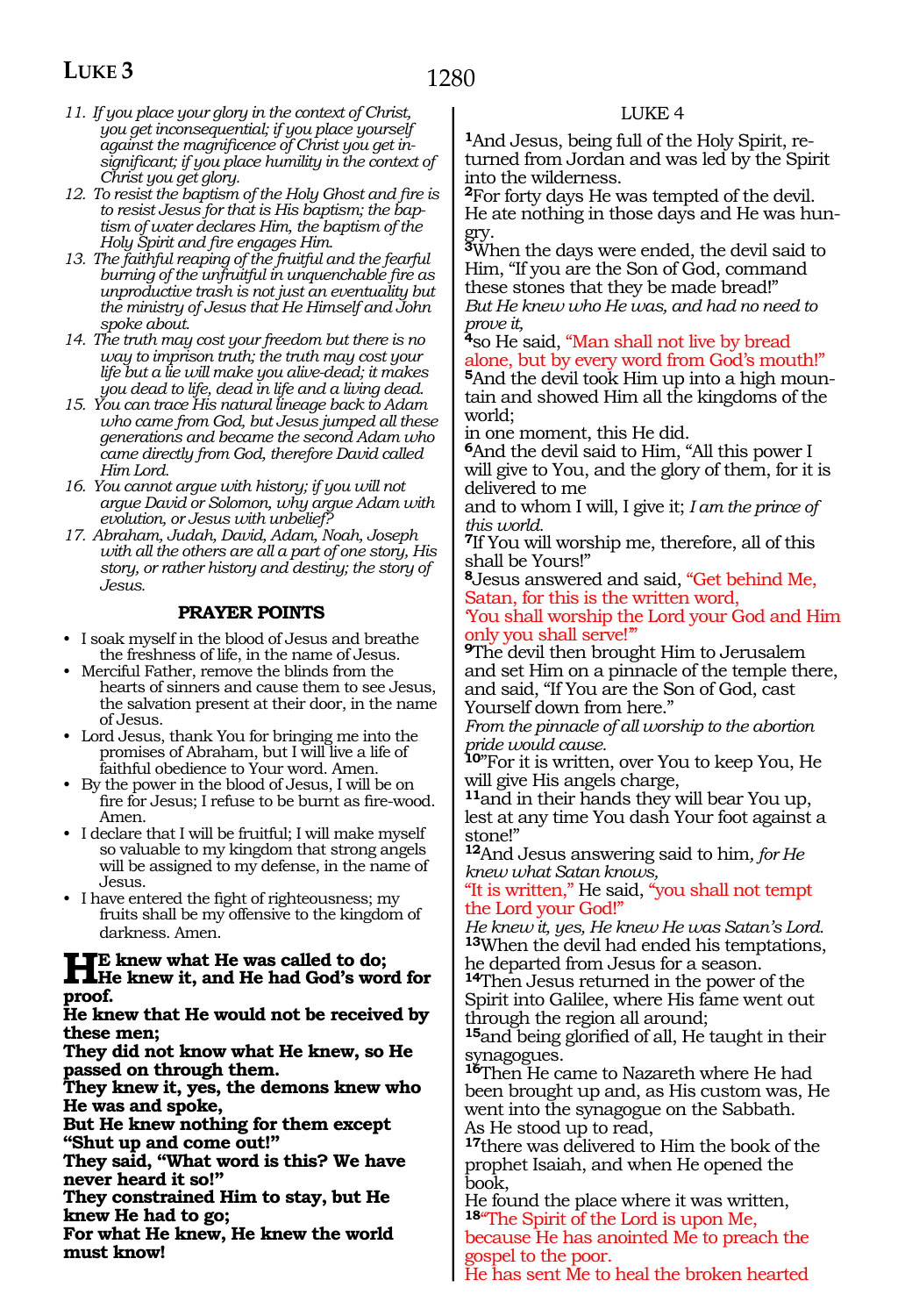and preach deliverance to the captives; the recovery of sight to the blind and to set at liberty those who are bruised;

**<sup>19</sup>**to preach the acceptable year of the Lord!" **<sup>20</sup>**Then He closed the book.

He gave it to the minister, and sat down as everyone looked.

*Everyone could tell He spoke of Himself.* And the eyes of all who were in the synagogue were fixed on Him.

**21**And to them He said, "The Scripture is fulfilled in your ears this day!"

**22**Everyone witnessed what He said and wondered at the gracious words He had to say. Then they were overcome with resentment and said, "Is this not Joseph's son?"

**<sup>23</sup>**And He said to them, "You will surely say to Me this proverb, 'Physician, heal Yourself!'

And, 'Whatever we have heard that You have done in Capernaum, do here in this country; do it also now!'

**<sup>24</sup>**"I say to you, no prophet is accepted in his own country.

**<sup>25</sup>**Of a truth, there were many widows in Israel in the days of Elijah,

but when the heavens were shut up for three years and six months, and when great famine was in the land throughout,

**26**to none of them was Elijah sent but to Zarephath, a city in Sidon,

and there he went to a widow woman. **<sup>27</sup>**Many lepers were in Israel in the days of Elisha the prophet, but except for Naaman the Syrian, none of them were cleansed!"

**<sup>28</sup>**And all those in the synagogue, when they heard these things were filled with wrath **<sup>29</sup>**and rose up, and from the city they thrust Him.

They led Him to the brow of the hill upon which the city was built, that they might cast Him down headlong, so to have Him killed. *But Jesus knew His destiny and would not be impeded by their murderous intent*

**<sup>30</sup>**so He passed right on through them, and went purposefully on His way.

*Some people we must work with, but some we must pass by on to fulfillment.*

**<sup>31</sup>**And He came down to Capernaum, a city of Galilee, where He taught on the Sabbath days; **<sup>32</sup>**and they were astonished at His doctrine, for His word was with power.

**<sup>33</sup>**And in the synagogue there was a man who had a spirit of an unclean demon.

**<sup>34</sup>**He cried out with a loud voice, saying, "Let us alone! What have we to do with You, Jesus of Nazareth?

Are You come to destroy us? I know who You are; You are the Holy One of God!" **<sup>35</sup>**But Jesus rebuked him;

*He knew just one way for demons,* so He said, "Shut up and come out!"

And when the demon had thrown the man down in the midst, he came out without hurting him.

**<sup>36</sup>**And they were all amazed, and spoke among themselves, saying,

"What a word is this, for with authority and power He gave command to the unclean spir- its and they came out!"

**<sup>37</sup>**And His fame went abroad throughout the country nearby.

**<sup>38</sup>**And He rose up from the synagogue and went into Simon's house where, with a great fever, Simon's mother was down.

**<sup>39</sup>**They desired that He heal her and He re- buked the fever and it left her. She rose up immediately and ministered to them.

**<sup>40</sup>**Now at the setting of the sun, those who had any who were sick with diseases of different sorts brought them to Him,

and He laid hands on them and healed them all.

**<sup>41</sup>**Demons also came out of many, saying and crying out, "You are Christ, the Son of God!" And He commanded them to shut their mouths.

He rebuked them in this manner, for they knew He was Christ.

**<sup>42</sup>**And He departed into a desert place at day- break, but all people sought for Him. They came to Him and constrained Him that He would not go from them,

**<sup>43</sup>**but He said to them, "I must preach the kingdom of God in other cities also; for this reason I am sent!" *He knew He had* 

*much work to do;*

**<sup>44</sup>**and He preached in the synagogues of Gali- lee, *but He would move onwards for He knew…*

- *1. In the Spirit we fast to be filled and we fast when filled to be fulfilled.*
- *2. The Holy Spirit will lead you into restraint and pursuit before He releases you into power and ministry.*
- *3. Fasting will make your bread stone but will fill you with bread from above; indulgence will make your stone bread but empty you completely.*
- *4. The devil can give you power to obtain the kingdom of the earth, but he cannot give you power to retain it, nor will he tell you that giving you all the kingdoms of the earth is a miserable deal when traded for basic entry into the Kingdom of Heaven.*
- *5. Never make a deal with the devil, he gives you this world in truth founded upon an eternity of lies.*
- *6. Every Christian must be resolute in faith for worshipping God is absolute, there is no trade, option, alternative or other consideration.*
- *7. You prove God by faith, you tempt Him by pride. Pride is presumptuously needing to prove yourself by claiming His promises for display and show.*
- *8. Preach under the anointing, reach (sinners) under the anointing; to function without the unction is glorified flesh.*
- *9. The poor do not need a hand out they need a hand in, they need the gospel; the only poor in the kingdom are those starved of knowledge; the ignorant.*
- *10. Your broken heart is kingdom priority; the God of Love who is Love is the King of hearts and a*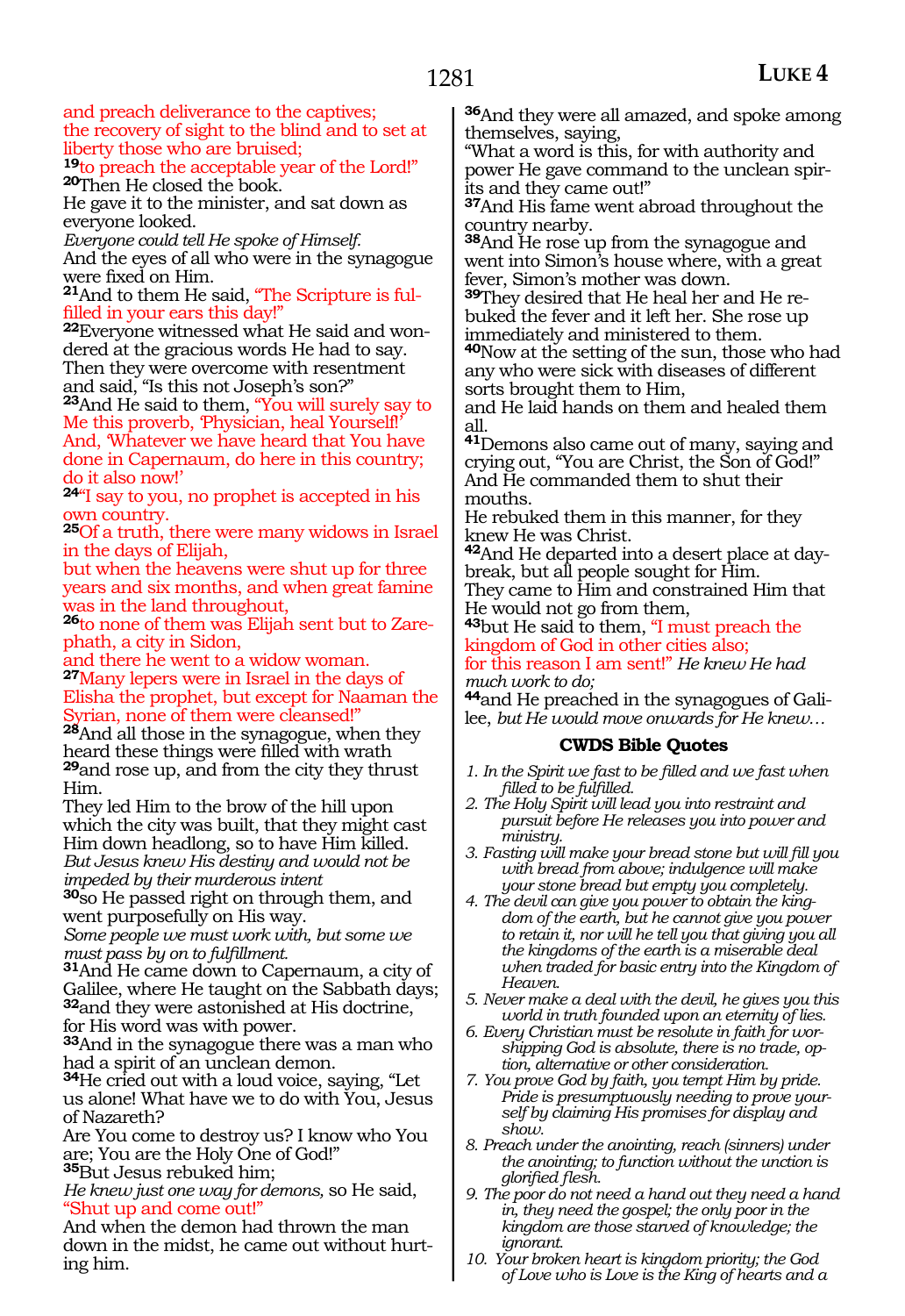*lover of your broken heart.*

- *11. Bondage and oppression are demonic curses that the anointing of the Lord breaks and reverses.*
- *12. The bondage breaker is not in many but in One, the anointed One, through many; the scripture has fulfillment in only One who is working in many today.*
- *13. Their eyes were on Jesus for they felt Him when He read the word; they needed to understand the moment; His declaration of 'today it is fulfilled' settled it but unsettled them.*
- *14. Your attraction to the distraction will remove your attention from the attractive truth that will benefit and bless you. Your rejection of your possibilities because of familiarity will cause you to miss your blessings.*
- *15. It is not what is prepared for you that blesses you in the end but what you are prepared to receive.*
- *16. If you dance and play with your blessing it will skip over you to those who will embrace it.*
- *17. If you preach the truth and show them how precipitous their walk with God is, they will take you from the pulpit and attempt to throw you over a cliff.*
- *18. Where the life-giving church becomes a killing mob in one moment of rift, something is desperately wrong; perhaps the Living Word is being cast over a cliff.*
- *19. Knowledge is when you teach the word; authority is when the word teaches.*
- *20. You do not converse with demons, you command them; you do not acknowledge their shout-out you shut them up; you must never sanction the abuse of a human body by devils to communicate, you cast them out.*
- *21. Your word is an ordinary word if it is spoken without effect, your word becomes 'what a word' if it demonstrates effectual authority and power.*
- *22. Never be comfortable in the presence of demons, nor should demons be comfortable in your presence, or in your church.*
- *23. There are many who desire to serve the Lord but they are under physical and financial demonic bondage; break the bondage and they will rise up and serve.*
- *24. There is something for everyone in Jesus, no one is rejected, no need is turned away; have the mindset to lay hands on them all to impart Jesus and to heal.*
- *25. Never get comfortable with a crowd when God is sending you to nations; understand the scope of your calling and respond.*
- *26. You may produce in a place for a particular season; productivity dries up when the season shifts.*
- *27. Run with the anointing for the people will run if the anointing is not running with you and from you.*

### **PRAYER POINTS**

- I speak the discipline of fast in pursuit of destiny and fulfilment into the spirit of every believer. Amen.
- I declare by the power of the Holy Spirit in me, I will passionately pursue Jesus every day of my life. Amen.
- By the Holy Ghost and Fire, I will make no deals with the devil or entertain him for a moment, in the name of Jesus. Amen.
- My Father, my God, I will worship You and serve You only, in the name of Jesus.

• I refuse to enforce the provisions in my covenant with God to prove myself or my relationship with God; I am confident in Your word, Father. Amen.

**A** NIGHT of frustration, yet He said,<br> **A** "At My word cast your nets!" **So amazed, oh, what is this? A great multitude of fish!**

**Such a great multitude we caught, but we gladly left it all;**

**For what is better? What is more? Is it the gift? Or is it the Source? Even the Source who brought healing to the man with leprosy,** 

**And the man with palsy let down to Him, And the publicans and those in sin; And blessed us too, some frustrated fishermen;**

**So we gladly forsook all and followed Him.**

### LUKE 5

**<sup>1</sup>**It came to pass that as the people crowded Him, to hear God's word,

He stood by the lake of Gennesaret,

**<sup>2</sup>**and He saw two ships anchored there, but out of them the fishermen were gone.

They were washing their nets.

**<sup>3</sup>**And He entered into one of the ships which belonged to Simon;

and He urged him that he thrust out a little from the land.

Then He taught the people from the ship in which He sat.

**<sup>4</sup>**And when He had finished, He said to Simon, "Launch out into the deep and let down your nets for a catch of fish."

**<sup>5</sup>**Simon answered and said to Him,

"Master we have toiled all night and we have taken nothing for the entire time;

nevertheless, at Your word I will let down the net."

**<sup>6</sup>**And when they had done this they caught so many fish that the net began to break. **<sup>7</sup>**So they beckoned to their partners who were in the other ship, that they should come to help them.

And they came and filled both ships; in fact it was so much that they began to sink.

**8**And when Simon Peter saw it, he fell at Jesus' feet and said:

"Depart from me; I am a sinful man, O Lord!" **<sup>9</sup>**For he was astonished, and all who were with him, at the catch of fishes that they had taken.

**<sup>10</sup>**So also were James and John, Zebedee's sons, who also were partners with Simon. And to Simon, Jesus said, "Do not fear, for from now on you shall catch men!"

**<sup>11</sup>**And when they had brought their ships to land, they forsook all and followed Him. *A frustrating night, but look what it brought! No, not the many fishes caught; they found something greater; the Lord and Source of all,*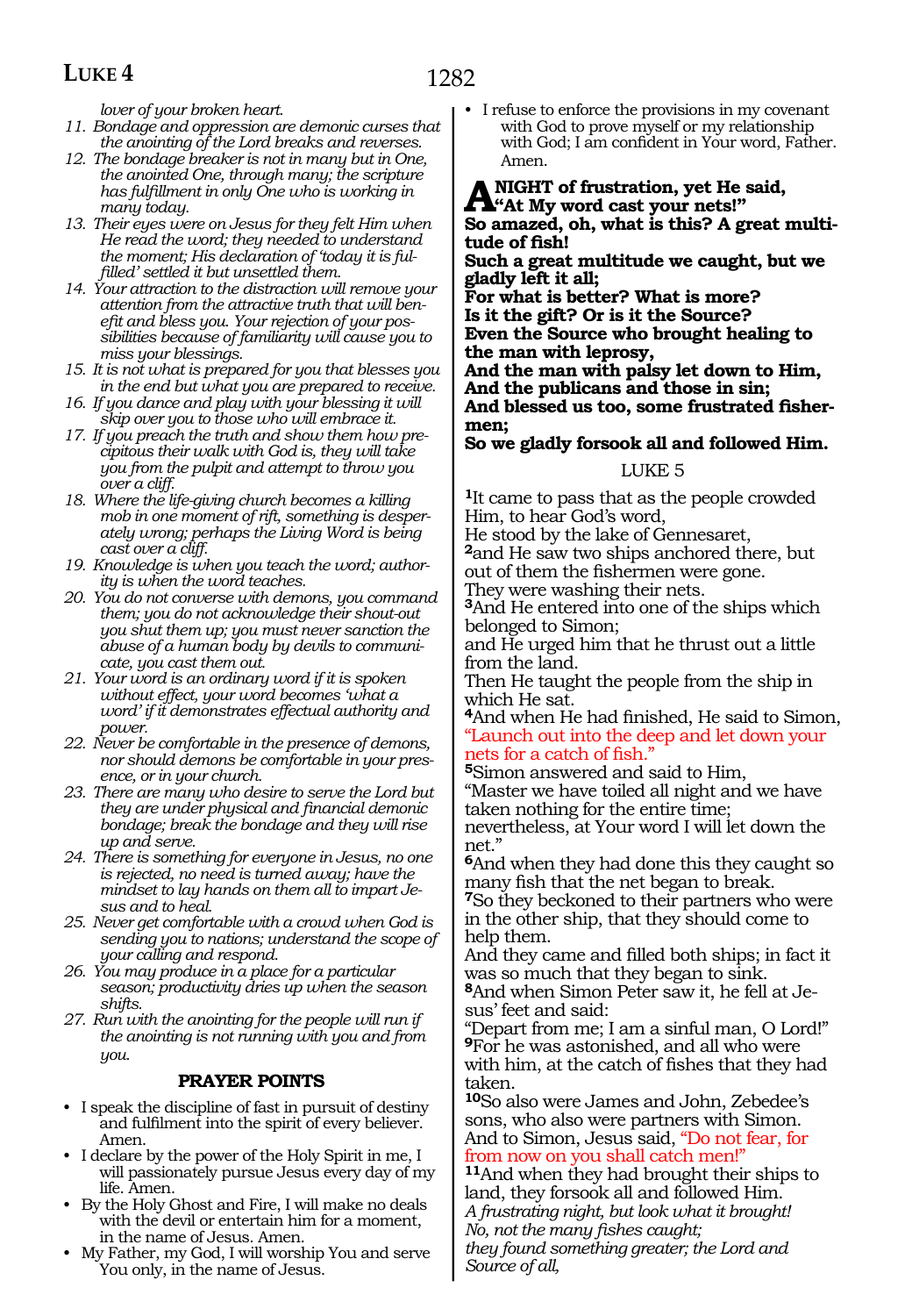*so they gladly forsook all and followed the Lord!* **<sup>12</sup>**When He was in a certain city, they saw a man full of leprosy.

Upon seeing Jesus, he fell on his face and begged Him, saying,

"Lord, if You will, You can make me clean!" **<sup>13</sup>**And Jesus put out His hand and touched him.

Then He said, "I will; be made clean!" And immediately he was cleansed of his lep-<br>rosy.

**<sup>14</sup>**And Jesus charged him, saying, "Do not tell anyone of this, but go and show yourself to the priest,

and offer there for your cleansing just as Mo- ses commanded for a testimony."

**<sup>15</sup>**But His fame went out so much more in every place all about,

and great multitudes came together to hear Him and to be healed of their infirmities. **<sup>16</sup>**And He withdrew into the wilderness and prayed.

**<sup>17</sup>**And it came to pass on a certain day as He was teaching, there were Pharisees and doctors of the law sitting by quietly. People had come from every town of Galilee and of Judea and Jerusalem to receive, and the power of the Lord was present to heal them.

**<sup>18</sup>**And behold, some brought a man in a bed who was taken with palsy;

and they sought a way to bring him in and to lay him before the Lord.

**<sup>19</sup>**But when they could not find a way to bring him in because the multitude was great, to the top of the house they went and let him down with his couch through the tiling. He was placed in the midst of the people be- fore Jesus,

**<sup>20</sup>**and when Jesus saw their faith, He said, "Man, your sins are forgiven!"

**<sup>21</sup>**The scribes and the Pharisees began to rea- son, saying,

"Who is this who speaks blasphemies?

Who can forgive sins but God alone?" **<sup>22</sup>**But when Jesus perceived their thoughts, He said, "Why do you reason like this in your hearts?

**<sup>23</sup>**"Is it easier to say, 'Your sins are forgiven,' or to say, Rise up and walk?

**<sup>24</sup>**But so that you know that the Son of Man, has power on earth to forgive sins,"

to the sick of the palsy He spoke, "I say to you, rise up, take up your bed; get up and go to your house.

**<sup>25</sup>**And immediately he rose,

before them all he got up, took up that which he had laid on and departed to his house, all the way glorifying God.

**<sup>26</sup>**They all glorified God and were filled with fear, and said, "We have seen strange things today."

**<sup>27</sup>**Then after these things He went out and saw a publican named Levi sitting at the receipt of customs.

And Jesus said to him, "Follow Me!"

**<sup>28</sup>**And he left all and rose to follow Jesus. **<sup>29</sup>**And Levi made a great feast in his own house.

And there was a great company of publicans there, and with them others were sitting down. **<sup>30</sup>**Then the scribes and Pharisees murmured to His disciples, saying,

"Why do you eat and drink also with publicans and sinners?"

**<sup>31</sup>**And Jesus answered them,

"Those who are whole do not need a physician, but those who are sick;

**<sup>32</sup>**I did not come to call the righteous, but to call sinners to repentance."

**<sup>33</sup>**And they said, "Why do John's disciples fast and make prayers often,

and also the disciples of the Pharisees, but Your disciples drink and eat?"

**<sup>34</sup>**And Jesus asked in answer,

Can you make the children of the bridechamber fast while the bridegroom is still with them?

**<sup>35</sup>**But the days will come when the bridegroom will be taken away;

then they shall fast in those days."

**<sup>36</sup>**And He spoke a parable to them also: "No man puts a piece of a new garment on an old, otherwise the new makes a tear,

and the piece that was taken from the new does not match with the old garment.

**<sup>37</sup>**And no man puts new wine into old bottles at any time,

else the new wine burst the bottles, and the bottles perish and the wine spilled;

**<sup>38</sup>**but put new wine into new bottles, so will both be preserved.

**<sup>39</sup>**And no man having drunk old wine immedi- ately desires new,

for he says, 'The old is better!'"

*And His words went down as old wine, making them happy to have followed, leaving their all behind.*

- *1. It is no coincidence that Jesus is in your boat; He gets into your boat because He wants you in His.*
- *2. Never allow your experience to block His intervention in your life; never allow the glorification of your story to block the revelation of His glory; when you have an experience block move quickly to the place of, 'nevertheless at Your word'.*
- *3. Take Jesus on your fishing trip and on your business ventures and experience net-breaking success.*
- *4. One thousand fishes are valuable to the kingdom but one fisher of men is invaluable; it is more beneficial to win a fisher than to reap ten thousand fishes.*
- *5. Jesus is interested in your business but His primary purpose is the kingdom; make kingdom your primary business and see glory unfold in your life and business.*
- *6. Wisdom readily forsakes the blessing to pursue*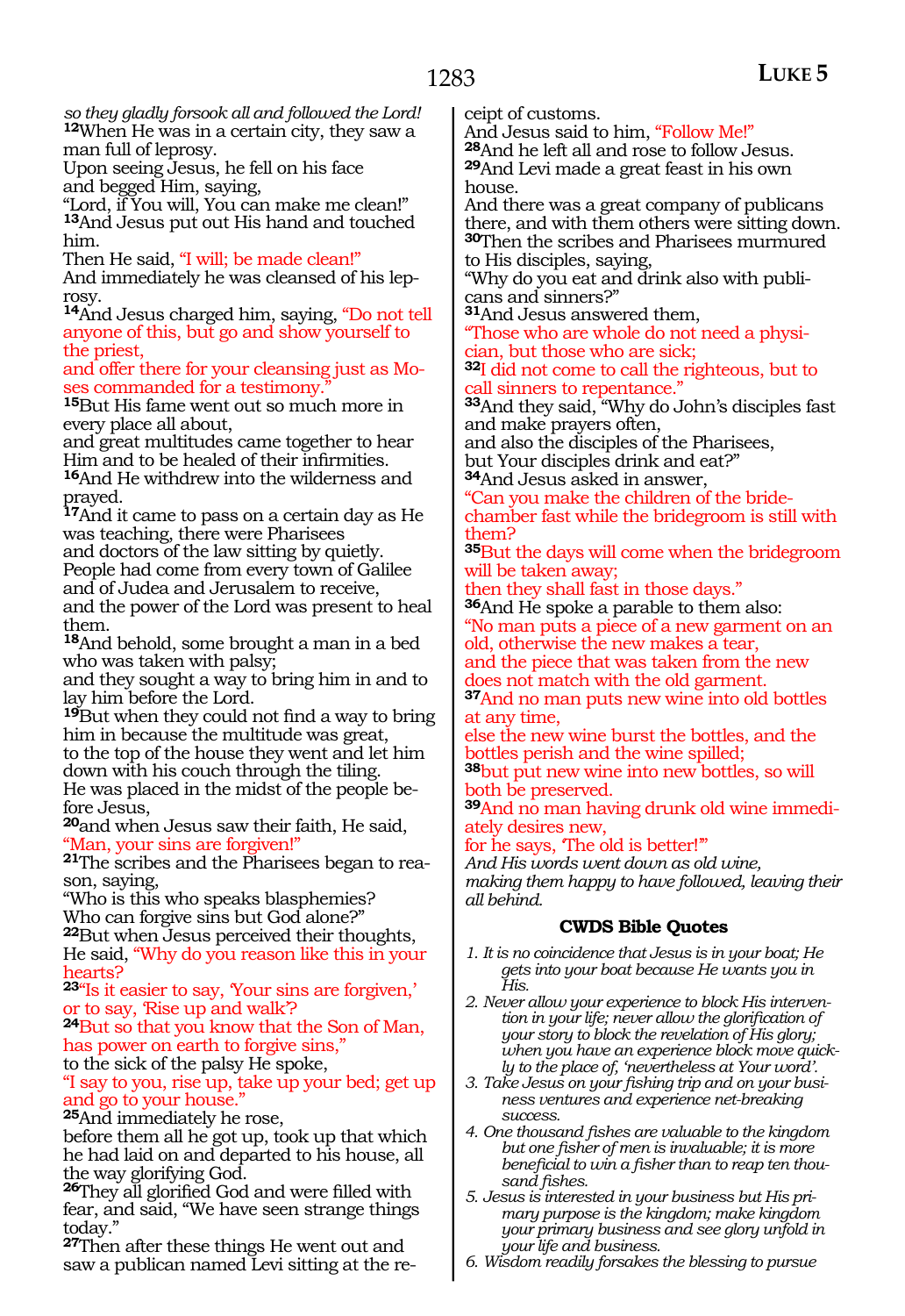*the source; wisdom elevates the ability to be a blessing above the opportunity to receive blessings, for it is more blessed to give.* 

- *7. Leaving all to follow Christ is recognizing Him as your all in all.*
- *8. You are never too dirty, never too leprous, never too contagious for a personal touch from Jesus.*
- *9. Prayer powers spirit life and Spirit-filled ministry; this applies to every flesh in Jesus as it did to Jesus in the flesh who withdrew to the wilderness to pray.*
- *10. What you see in public must be powered by what you do and how you live in private; the leaf and fruit are the celebrated portions of the tree but it is nothing without the root pulling in necessary nutrients and water in prayer and the word.*
- *11. It does not matter your place or position in life, place yourself in the presence of the anointing and the power of the Lord will be present to heal your heart and body.*
- *12. Whatever it takes to get to Jesus, do it, for He will take whatever you have and give you what He has, your blessings.*
- *13. Take it by force; be passionate; refuse to be sidelined by convention or blocked by religion; climb high, go low, fast, be unconventional in your pursuit; if you can find the presence of God, you become the focus of His attention.*
- *14. It is not good enough to know who Jesus is and where He is, your miracle is waiting on your confession, your profession and your expression of faith.*
- *15. Your sins may block your victory but it will not block the One who took your sins to champion your victory; your failure to confess Him will.*
- *16. The argument of forgiveness of sins is settled on the cross, but crossed as settled in the demonstration of power and the grace you attract as the evidence of forgiveness of sins.*
- *17. Whatever carries you into the presence of the Lord, you will carry out from the presence of the Lord (your bed and rags); the presence of Jesus makes you stronger than your circumstances and reverses your impossibilities.*
- *18. You are never too far gone to go far with and for Jesus; you are never too corrupt, too evil, too much a liar or too wicked for a complete turnaround.*
- *19. Jesus will call you into purpose from your captivity of money; He will call you to walk with Him while you are wallowing in sin; He will call you directly from your gutters to reign with Him.*
- *20. Folly is meeting expectations and not needs; poverty is selling where the sellers are and ignoring the buyers; ignorance is evangelizing the saved and ignoring sinners.*
- *21. You may have to sit with them where they sit in order for them to sit with you where you sit; you may have to get into their pit in order to lift them out.*
- *22. It is best to look dirty to reach a sinner than to be dirty and ignore them; prepare to be all things to all people so you may reach some.*
- *23. It is wisdom to maintain a discipline of fast to enter and maintain the presence of the Lord, but foolish to fast for the presence that is present while the presence is present in flesh and in person.*
- *24. If you do not understand when new wine is pouring, you will frustrate yourselves trying to capture every new move of God in your old wine skins.*

### **PRAYER POINTS**

- Jesus my Lord, I invite You into my boat and into my life today; I relinquish ownership to You. Amen.
- Lord Jesus, rewrite my story today; I approach the kingdom as a child and release my knowledge and experiences to hang on to Your word. Amen.
- Jesus, come on board; I refuse to do life and business without You. Amen.
- Power to impact and raise up soul-winners, descend upon every minister of the gospel today, in the name of Jesus.
- The kingdom is who I am, my business is what I do; Holy Spirit you are my only currency. Amen.

## **He makes you: filled, rich, happy, laugh-ing and free,**

#### **When, poor, hungry and hated you had been.**

**But you must give, for so shall you receive; And as your heavenly Father, you must show mercy.**

**Love your enemies; give to all who ask of you; give extravagantly,**

**And good measure, overflowing, you shall see.**

**For when poor, hungry and hated you have been,**

#### **You shall be filled, rich, happy, laughing and free!**

### LUKE 6

**<sup>1</sup>**On the second Sabbath after the first, He went through the grainfields,

and His disciples plucked the ears of grain, rubbing them in their hands.

**<sup>2</sup>**Then certain of the Pharisees spoke to them, saying, "Why do you do what is not lawful to do on the Sabbath day?"

**<sup>3</sup>**And Jesus answered them, saying, "Have you not read what David did when he was hungry and those with him,

**<sup>4</sup>**how he went into the house of God and did take and eat the showbread

and gave it to those with him to eat, which was not lawful for them to eat, but for the priests alone?"

**<sup>5</sup>**He then said to them,

The Son of man is Lord of the Sabbath."

**<sup>6</sup>**And on another Sabbath day He entered into the synagogue and taught.

And a man with a withered right hand was there.

**<sup>7</sup>**The scribes and Pharisees watched Him to see if He would heal on the Sabbath day, for they sought an accusation against Him. **<sup>8</sup>**But He knew what they were thinking, so to the man with the withered hand He said, "Rise up and stand!"

### And he rose up and stood then.

**<sup>9</sup>**And Jesus said to those around Him, "I ask of you one thing,

is it lawful on the Sabbath day to do good or evil; to save a life, or to destroy a life?"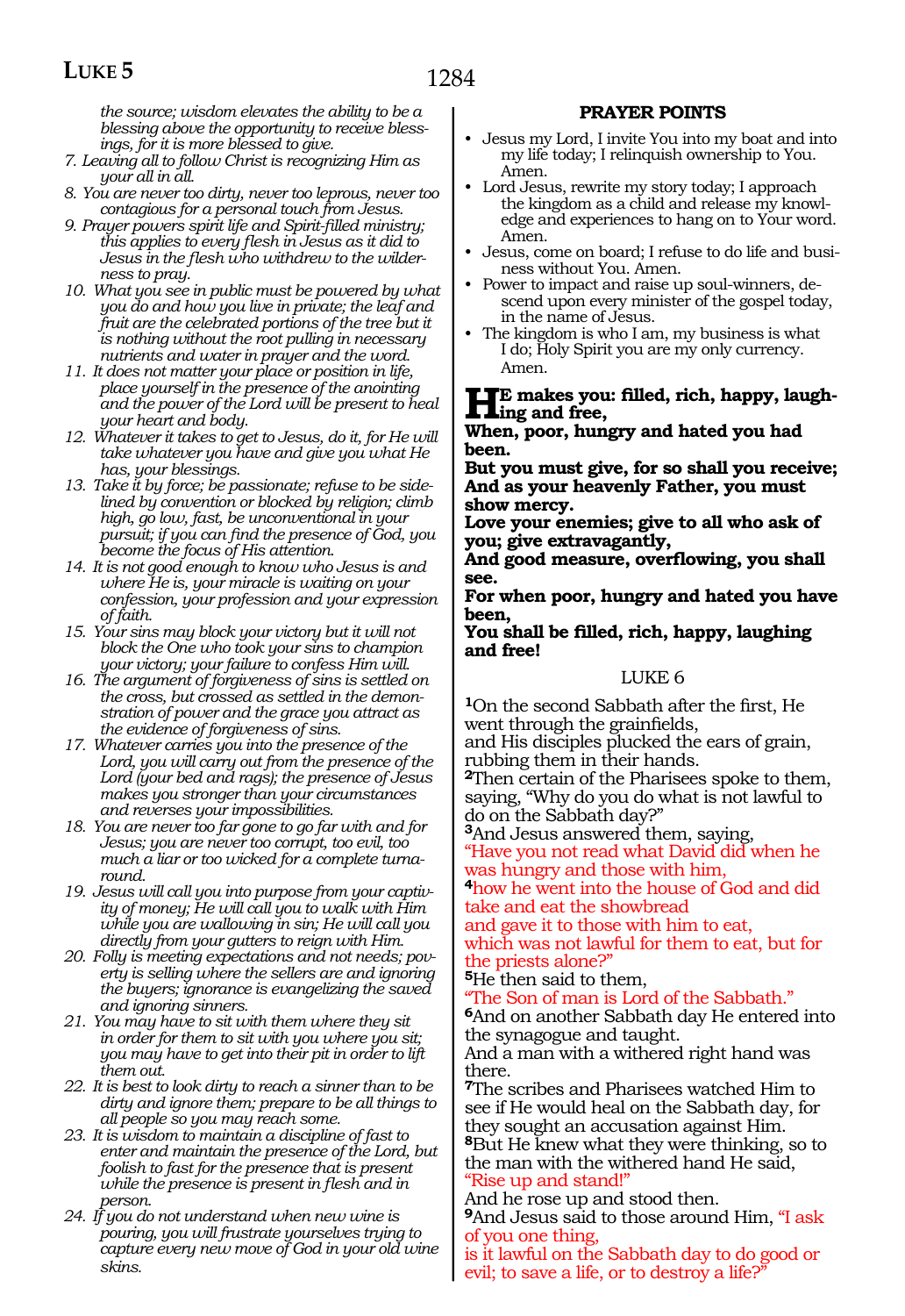**<sup>10</sup>**And looking around at them all, He said to the man, "Stretch out your hand."

And when he did, it became as whole as the other one.

**<sup>11</sup>**And they were very angry with Him and began to discuss with each other what they might do to Jesus.

**<sup>12</sup>**And it came to pass in those days that He went up into a mountain to pray,

and He continued in prayer to God all night. **<sup>13</sup>**And He called His disciples to Him when it

was day and He chose twelve of them whom He called apostles:

**<sup>14</sup>**Simon, whom He called Peter, and Andrew, his brother;

James and John, Phillip and Bartholomew,<br><sup>15</sup>Matthew, Thomas, and James who was Al-**<sup>15</sup>**Matthew, Thomas, and James who was Al- phaeus' son, Simon called Zealot

**<sup>16</sup>**Judas the son of James, and Judas Iscariot, the traitor, with them.

**<sup>17</sup>**And He came down and stood in the plain with the company of His disciples;

and a great multitude of people came out of Judea and Jerusalem and from the sea coasts of Tyre and Sidon to hear Him and to be healed of their diseases;

**<sup>18</sup>**also those vexed with unclean spirits, and they were healed.

**<sup>19</sup>**And the whole multitude sought to touch Him, for virtue went out of Him and healed them all.

**<sup>20</sup>**And He lifted up His eyes to His disciples and spoke, saying, "Blessed are you poor, for the kingdom of God is yours.

**<sup>21</sup>**"Blessed are you who hunger now, for you shall be filled.

Blessed are you who weep, for you shall laugh. **<sup>22</sup>**Blessed are you when men hate you and separate you from their company,

and reproach you and cast out your name as evil for the Son of man's sake.

**<sup>23</sup>**"Rejoice you in that day and leap for joy for behold your reward in heaven is great. For their fathers did it similarly to the prophets.

*For when poor, hungry and hated you be, you shall be filled, rich, happy, laughing and free.* **<sup>24</sup>**Woe to you who are rich now, for you have received your consolation.

**<sup>25</sup>**"Woe to you who are full, for you will be hungry.

Woe to you who laugh now, for you shall mourn and weep.

**<sup>26</sup>**Woe to you when men speak well of you, for their fathers also did similarly to the false prophet.

**27** But I say to you who hear, love your en-<br>emies.

**<sup>28</sup>**Do good to those who hate you, and bless those who curse you.

Pray for those who use you despitefully. **<sup>29</sup>**To him who strikes you on one cheek, offer the other to him also.

He who takes away your cloak, do not forbid him to take your coat.

**<sup>30</sup>**Give to every man what he asks of you. He who takes your goods, do not ask back for it.

**<sup>31</sup>**As you would have men do to you, do to them the same.

**<sup>32</sup>**If you love those who love you, what thanks do you have, for sinners love those who love them. Do not emulate sinners.

**<sup>33</sup>**''And if you do good to those who do good to you, what credit is that to you? For even sinners do the same.

**<sup>34</sup>**And if you lend to them of whom you hope to receive again, what thanks do you have, for sinners do the same.

Sinners lend to sinners to receive as much again,

**<sup>35</sup>**but love your enemies, do good and lend. "Yes, lend hoping for nothing again, and your reward will be great and you will be children of the Highest,

% for He is kind to the unthankful and evil.  $^{36}\mathrm{Be}$  merciful as your Father is merciful. **37**Do not judge and you will not be judged. Do not condemn, and you will not be condemned.

Forgive and you will be forgiven. **<sup>38</sup>**"Give, and it will be given to you,

good measure, pressed down (compressed and compacted), shaken together, running over;

this will men give into your bosom.

For with the same measure that you use, it shall be reciprocated, yes, measured back to you equivocally."

**<sup>39</sup>**And He spoke a parable to them at that time,

"Can the blind lead the blind? Shall they not both fall into the ditch?

**<sup>40</sup>**The disciple is not above his master, but everyone who is perfect, he shall be as his master.

**<sup>41</sup>**"Why is it that you see the tiny particle in your brother's eye,

but the beam in your own eye you do not perceive?

**<sup>42</sup>**And how can you say to your brother, 'Brother, let me pull the tiny speck from your eye,'

when you do not see the beam in your own eye?

You hypocrite! Cast the beam out of your own eye;

then you will see clearly to pull out the tiny peck that is in your brother's eye!

**<sup>43</sup>**"A good tree does not bring forth corrupt fruit,

neither does a corrupt tree bring forth good fruit,

**<sup>44</sup>**for every tree is known by the fruit it brings. For men do not gather figs of thorns, nor of a bramble bush do they gather grapes.

**<sup>45</sup>**A good man, out of the good treasure of his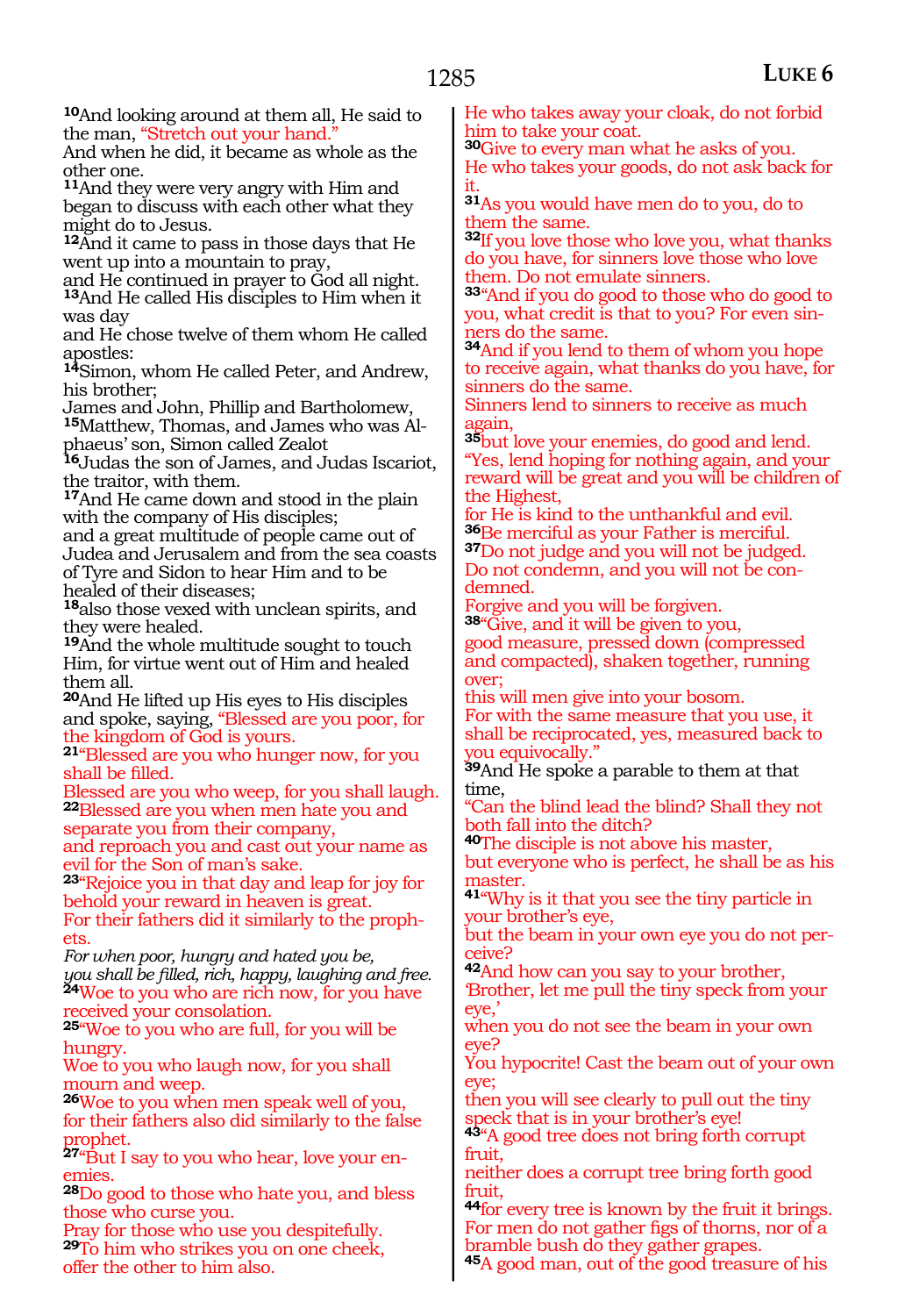1286

heart brings forth that which is good. But an evil man out of the evil treasure of his heart, brings forth that which is evil and bad. Out of the abundance of the heart the mouth speaks.

**<sup>46</sup>**And why is it that you call Me, 'Lord, Lord,' et you do not do the things I say?

**<sup>47</sup>**Whoever comes to Me and hears My sayings and also does them, I will show you to whom he is like;

**<sup>48</sup>**he is like a man who built a house and dug deep and laid the foundation on a rock. And when the floods rose, the stream beat vehemently on that house, but it could not shake it, for the house was founded on a rock. **<sup>49</sup>**But he who hears, but does not act on the word, is like a man who, without a foundation, built a house on the earth

against which the streams did beat vehemently, and it fell down immediately;

and the ruin of the house was immensely great."

*Yes, build your life upon His word and you will see,*

*you shall be filled, rich, happy, laughing and free!*

### **CWDS Bible Quotes**

- *1. You may choose to quote the law in the presence of Jesus the Word or you may choose to make His word your only law. The Giver of the law has only one referral, this is My beloved Son, hear Him.*
- *2. When the mystic of the miracles has worn off, they will mystify you by trying to magnify religion above God's grace for miracles, stifling it in the bondage of religion.*
- *3. There is the thought that you can stay withered, sick and poor as long as you stay with the program; Jesus came to put the program on stay to put the church on display.*
- *4. Never waste time trying to get them to get with it; it may get to them long before they get it and they may get you for doing it.*
- *5. Every major decision in ministry requires major time in prayer; team selection requires tenacious intercession; there are friendly and gifted Judas' waiting to get close.*
- *6. Do not shy away from spending all night in prayer to get it all right in team selection; you may have to grapple with a Judas on your team.*
- *7. Develop what you have and the crowd will come to get it; people follow a good word but they press in and reach out to swallow the anointing.*
- *8. People go wherever they have to for healing, restoration and deliverance, the doctor's office is a house of prescription with significant costs, the church should be a house of solutions with the price paid.*
- *9. Power without compassion is impotent or destructive; power went out from Jesus to heal, but His compassion went out to everyone and He healed them all.*
- *10. There is no question that Jesus has the power, the question is, will you press in hard enough to connect to the power-source? You are power conduits to the cross like live-wire, touch Jesus and power transfers.*
- *11. You may suffer hunger, sorrow, poverty and shame, not because it is a blessing, but because*

*it cannot disturb your blessing.*

- *12. Your blessing is not dictated by your condition but by your conditioning; not by your position but by your positioning; you leap in the midst of sorrow because of the reality of the Spirit leaping on the inside.*
- *13. If you are filled with living but not filled with life you are empty; if you are filled with the praise of men but not filled with joy of glory you are a fool, filled but never fulfilled.*
- *14. Love is not conditional it is a conditioning; the hate you attract must not distract the love you exert and assert; we love in spite of.*
- *15. We live in their space on our level and refuse to let them pull us down to theirs. You can never whip the devil on his level, you can only join him.*
- *16. Live from the spirit-life; give from your kingdom resources, for your expectation is a kingdom reward.*
- *17. Your blessing is in the hands of men who have no passion to release outside of your giving; your giving is a spiritual key that unlocks eternity and pours it through the hands of men.*
- *18. You measure your pleasure by the measure you mete; it is not the abundance of resources that determines your blessing but your ability to harvest it.*
- *19. Your demonstration of sonship is not just in your display of power but in your power of restraint and in your constraint of love.*
- *20. Our generosity, our liberality and our impartiality is just a demonstration of our Father's heart of love and purity.*
- *21. You are an incubator of mercy or judgment, condemnation or forgiveness; you produce for your own good.*
- *22. You are the sum total of the anointing you are under; you cannot go further, or higher, or wider, or deeper than the anointing you are aligned with.*
- *23. The problem you identify is genuine but the plank in your eye has blurred your visibility and obscured the location; the fact that you see a problem with your blocked vision means the problem is closer than you think; it is in your eyes; the pure only see purity and solutions.*
- *24. There are no casual words; your words are filled with heart; they are a reflection of the heart of your thoughts for they are an overflow of the thoughts of the heart.*
- *25. Hearing the word gives you a vision; acting on the word gives you foundation; the absence of word makes you hopeless; the absence of action makes you clueless.*
- *26. It is not the word you hear that determines your wisdom and surety, but the word you heart; that is, the word that steers your action.*
- *27. Build your house and your life upon the word for even though winds may shake your world, nothing can shake the word or whatever you build on it.*

### **PRAYER POINTS**

- Lord Jesus, Your word is my life and my only law; I tune my heart to hear You. Amen.
- By the power of the Holy Spirit, I rebuke the spirit of religion seeking to cripple the move of God in the earth today, in the name of Jesus.
- Spirit of compassion, return to the hearts of the leaders of the church; let love be the only motive for ministry, in the name of Jesus.
- Power to bathe all decisions with prayer and soak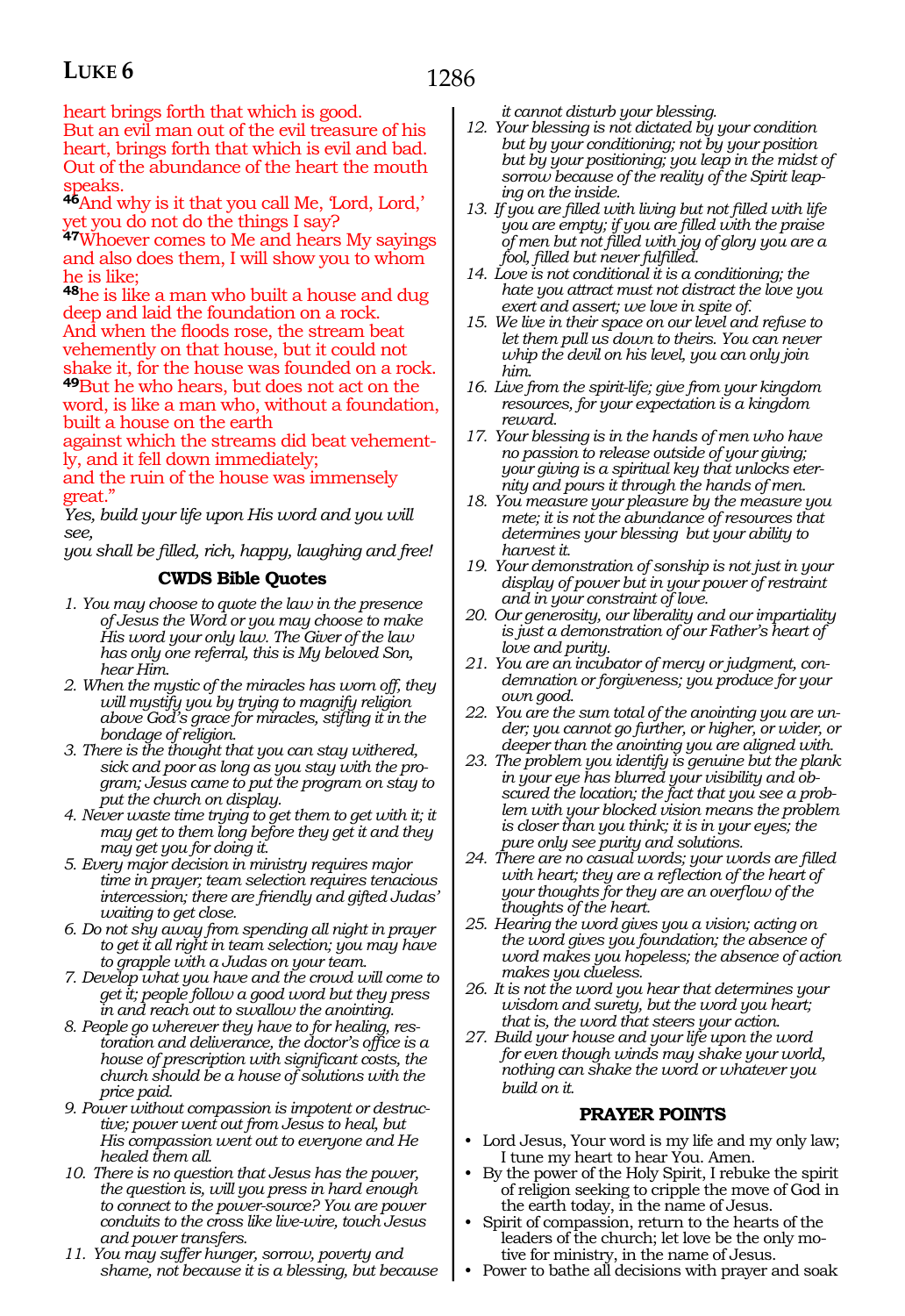them in the Holy Spirit, rest in the spirit of every believer today and especially to church leaders. Amen.

• Holy Spirit, baptize ministers of the gospel with the anointing that will make them more than good orators but bondage-breakers. Amen.

### **RELEVANT** to the Pharisee, in his house **He sat to eat;**

#### **Relevant to the sinner, she poured out her heart at His feet.**

**Relevant to John in prison, when assurance in his suffering he desired; Relevant to the centurion, He knew of authority's simple might. If it is relevant to you, get up, and break your alabaster box;**

**Others must see how greatly you have been touched,**

**And that you too have been forgiven much.**

### LUKE 7

**<sup>1</sup>**Now when He had ended all His sayings to the audience of all the people there, He entered into Capernaum

**<sup>2</sup>**and a certain centurion's servant whom he held dear was sick and near to death.

**<sup>3</sup>**And when he heard of Jesus, he sent to Him the elders of the Jews, beseeching Him to come and heal His servant,

*for it was relevant unto him too.*

**<sup>4</sup>**And when they had come to Jesus, they pleaded with Him passionately,

saying, "He is worthy for you to do this thing, **<sup>5</sup>**for he loves our nation and he has built a synagogue."

**<sup>6</sup>**So Jesus went with them; but when He was not far from the house, the centurion sent friends to Him, saying,

"Lord do not trouble Yourself any more, for I am not worthy for You to enter under my roof, **<sup>7</sup>**neither do I think myself worthy to come there to You,

but say one word and my servant will be healed.

**<sup>8</sup>**For I am a man set under authority and I also have soldiers under me,

and I say to one, 'Go!' and he goes forthrightly; I say to another 'Come!' and he comes; and I say to my servant, 'Do this!' and it is done."

**<sup>9</sup>**When Jesus heard these things, He marveled and turned about to everyone,

and said to the people who followed Him, "I have not found so great faith, no, not in Israel."

*Faith that fully understood authority and the spiritual response to His word.*

**<sup>10</sup>**And when those who were sent returned to the house, they found the sick servant restored and whole.

**<sup>11</sup>**When the following day had come, Jesus went out into a city called Nain.

His disciples and many people went with Him, **<sup>12</sup>**and when they had come near to the city

gate

behold, there was a dead man being carried out.

He was the only son of his mother, a widow, and with her were many people of the city. **<sup>13</sup>**When the Lord saw her walking, mourning,

He had compassion on her and said to her, "Do not weep!"

**<sup>14</sup>**And He touched the bier and those who bore him, stood still.

Young man, I say to you, arise!" He said, **<sup>15</sup>**and the dead sat up and began to speak then,

*for it was amazingly relevant to the dead!* And Jesus delivered him to his mother; **<sup>16</sup>**and fear came upon everyone.

"There is a prophet risen up among us; God has visited His people," they said. And they glorified God.

**<sup>17</sup>**Throughout all Judea this rumor of Him went out, and it went also throughout all the region all around.

**<sup>18</sup>**And the disciples of John showed him all these things,

**<sup>19</sup>**and he called two of his disciples to him, and to Jesus he sent them, saying,

"Are you He who should come or do we look for another?"

**<sup>20</sup>**When the men came to Jesus, they said, "John the Baptist has sent us to You, asking, 'Are You He who should come, or do we look for another?'"

**<sup>21</sup>**In that same hour Jesus cured many of their evil spirits, plagues and infirmities, and He gave sight to many who were blind. *It was relevant to all these and, likewise,*

*it was relevant to John in prison.* 

**<sup>22</sup>**So Jesus answering said to them, "Go your way and tell John what you have seen and heard,

the lame walk, lepers are cleansed, the deaf hear the word,

the blind see, the dead are raised, and the gospel is preached to the poor.

**<sup>23</sup>**Blessed is the man who will not be offended in Me!"

**<sup>24</sup>**And when the messengers of John departed, He began to speak to everyone concerning John:

"What did you go out into the wilderness to see: a reed shaken by the wind?

**<sup>25</sup>**But what did you go out to see: a man clothed with soft garments?

Behold those who are gorgeously appareled and live delicately are in kings' courts and palaces.

**<sup>26</sup>**"But what did you go out to see: a prophet? Yes, and much more than a prophet, I say. **<sup>27</sup>**This is he of whom it is written, 'Behold, I send My messenger before Your face who will prepare Your way before You.'

**<sup>28</sup>**For among those who are born of women, there is no greater prophet than John the Baptist;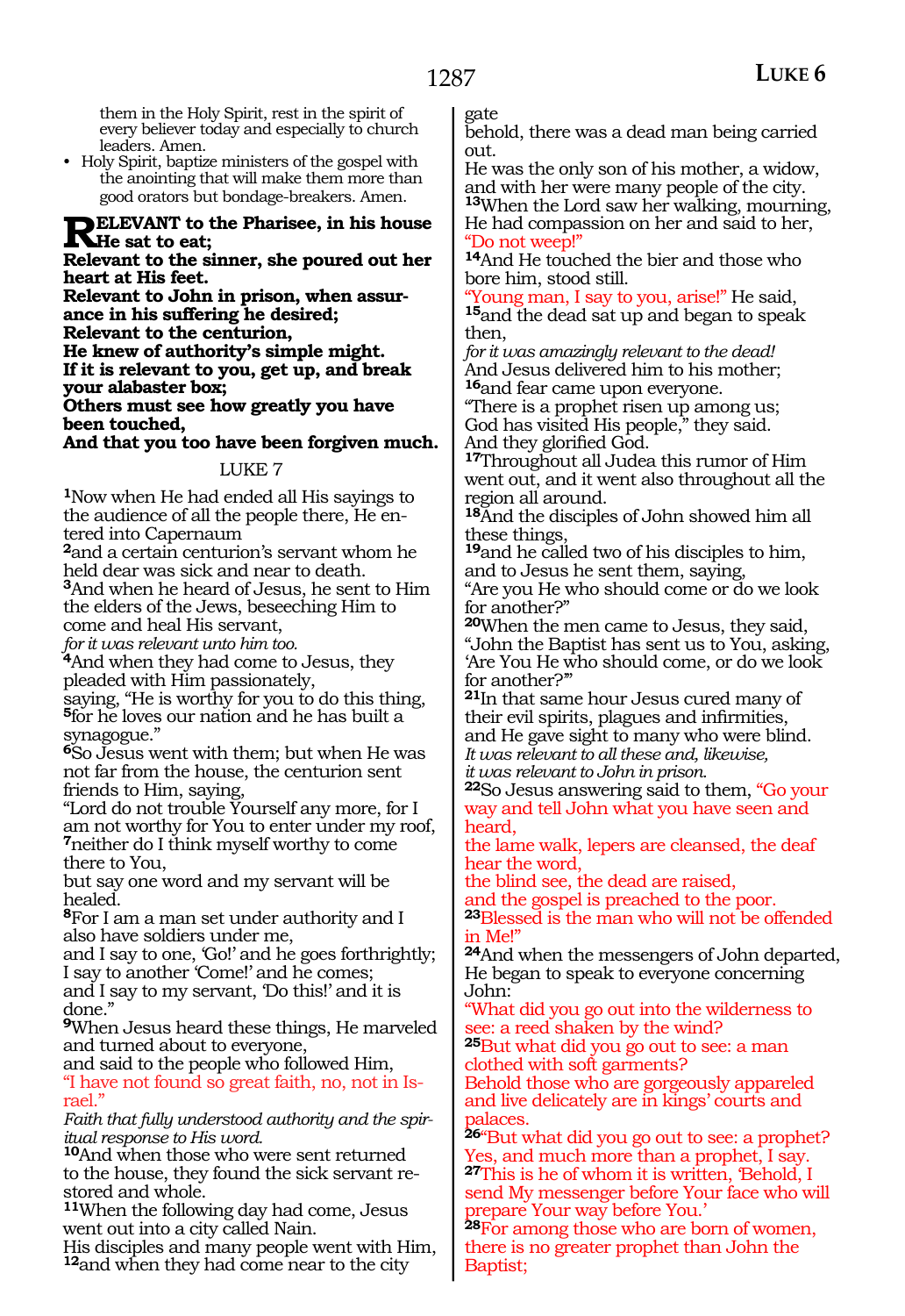### 1288

#### yet he who is least in the kingdom of God is greater than he."

**29**And all the people heard Him, and the publicans then glorified God, being baptized with the baptism of John.

**<sup>30</sup>**But the Pharisees and lawyers rejected the will of God for themselves, not having been baptized by him.

**<sup>31</sup>**And the Lord said, "Whereunto shall I liken the men of this generation?

"To what are they like?

**32**"They are like children sitting in the marketplace and calling one to another, saying, 'We piped to you but you have not danced, we have mourned to you and you have not wept.'

**<sup>33</sup>**For John the Baptist came neither eating bread nor drinking wine,

and you say, 'He has a devil!'

**34**But the Son of man came eating and drinking and you say, 'He is a gluttonous man and a drunkard;

a friend of publicans and sinners.'

**<sup>35</sup>**But wisdom is justified by her children." **<sup>36</sup>**And one of the Pharisees invited Him that He should eat with him;

so He went into the Pharisee's house and He sat down to eat.

**<sup>37</sup>**And a woman in the city who was a sinner, when she knew Jesus ate in the Pharisee's house, she brought an alabaster box of ointment.

**<sup>38</sup>**She stood behind Him weeping at His feet, and she began to wash His feet with her tears and to wipe them with her long hair, and to kiss His feet, and anointed them with an ointment she had prepared;

*for it is relevant to sinners everywhere.*

**<sup>39</sup>**Now when the Pharisee who had invited Him saw, he spoke to himself and said within, "If this man was a prophet He would have known who and what manner of woman this is who touches Him, for she is a sinner!" **<sup>40</sup>**But Jesus answered and said to Simon,

"Simon, I have something to say to you." And he said, "Master, say on."

**<sup>41</sup>**"There was a certain creditor who had two debtors,

one owed five hundred pence, the other fifty pence;

**42**and when they had nothing to pay, he genuinely forgave both of them.

Tell Me which of them will love him the most?" **<sup>43</sup>**Simon answered and said, "I suppose he for

whom he forgave the most."<br>And Jesus said, "You have rightly judged." <sup>44</sup>And He turned to the woman, and said to Simon, "You see this woman here?

I entered into your house, you gave no water for My feet, but she has washed My feet with tears and she has wiped them with her hair! **<sup>45</sup>**"You gave no kiss to Me, but this woman

has not ceased to kiss My feet;

**<sup>46</sup>**My head with oil you did not anoint, but she

has anointed My feet with ointment; **<sup>47</sup>**therefore I say to you, her sins which are many are forgiven,

for she has loved much, but to whom little is forgiven, the same has little love!"

**48**Then He said to her, "Your sins are foriven!"

**<sup>49</sup>**And those who sat at the meal with Him began to say within,

"Who is this who forgives sins also?" **<sup>50</sup>**And He said to the woman therefore, "Your faith has saved you; go in peace!"

*Say, is the gospel relevant to you? Are you forgiven much? Do you love extravagantly?*

- *1. When you give into the heart of a people or a nation, the heart of the people will go all out for whatever is in your heart, even if it means pleading their contradictions (Jesus) on your behalf.*
- *2. Faith to receive is simplified when authority is fully recognized; you must know He is; all authority.*
- *3. Perfect understanding of authority leads to proper alignment with authority; you can never truly embrace God until you embrace the structures you interact with.*
- *4. Not because you are in the faith means that faith is in you; faith is so everyday practical it will pass you by if you try to spiritualize it.*
- *5. Your situation is never too dead for the resurrection power of the Lord to call it back to life; spirits respond to the word of God: evil spirits flee and the spirit of life speedily returns.*
- *6. Tears of pain resonate with Jesus and move Him to act, but the only tears that remain in the presence of Jesus are tears of joy, He eliminates all other reasons.*
- *7. You will never get used to the chills of a dead getting up and speaking, but wisdom recognizes the power of the prophetic and its presence wherever Jesus is fully represented.*
- *8. The voice of works speaks louder and with greater authority and clarity than the voice of words; the weakest display is greater than the greatest oration.*
- *9. Words may not break through offense in ministry, but works will arrest you and cause you to pay attention.*
- *10. If you stop witnessing for a while your confident witness may stop witnessing to you, at these times you may need to witness your witness at work to regain confidence.*
- *11. Be faithful with your witness for the witness you established will witness of you long after you have left the scene.*
- *12. John, the greatest among men is lower than the least born in the kingdom, for the greatest among men is born of flesh, but the least born in the kingdom is born of the Spirit.*
- *13. To accept the will of God for your life justifies God; to reject the move of God justifies your own self.*
- *14. You will never be able to please men, run your race, not theirs, please God.*
- *15. Do not get attracted to man's distraction or you will end up in dire frustration; you cannot jump too high or sink too low to please men, stay on your level, in other words, keep a level head.*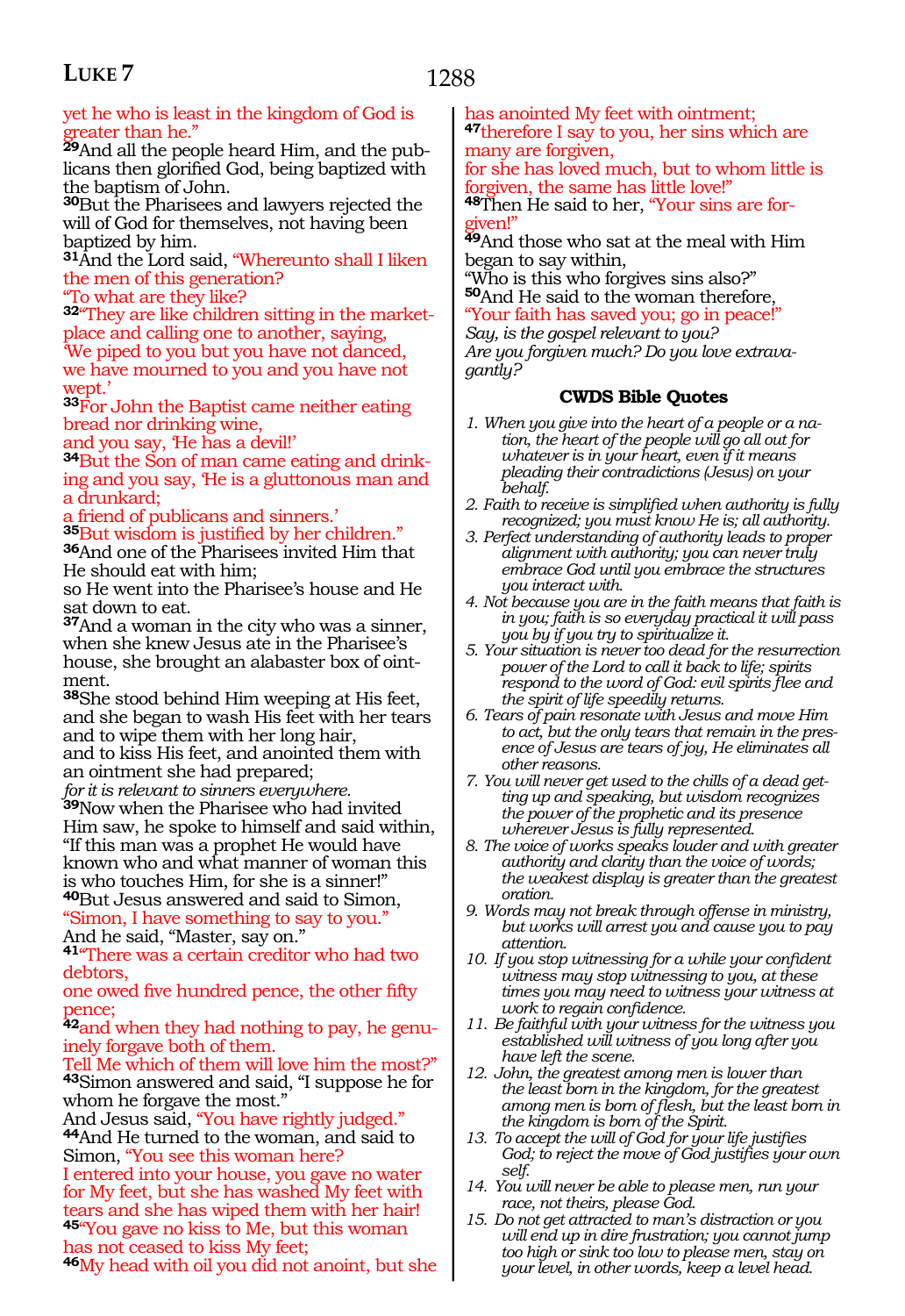- *16. Offense is not given, offense is taken. The offense you take is the offense that takes you.*
- *17. If you allow men to call the shots, you will become their target; they will call the shots on you.*
- *18. You cannot be fooled if you are schooled by wisdom; if you are a student of wisdom you will exemplify wisdom; if you are a child of wisdom you will justify wisdom.*
- *19. Passion defies limitations and restrictions to seek expression; passion pays the price for pursuit; you know true passion for Christ when you can pour your valuables on the feet of Jesus, or on the lowest and least esteemed members of the body of Christ.*
- *20. The product of loving is the greatest of sacrifices to pour on Jesus; nothing compares to tears on the altar and kisses in worship.*
- *21. Worship scoffs at pride when a woman's hair is not just disturbed in worship but dirtied in worship at the feet of Jesus.*
- *22. They will never appreciate your freedom in the presence of Christ until they understand your bondage in the absence of Christ.*
- *23. You only win in the presence of Jesus so never allow criticism, peer pressure or human opinion to keep you away.*
- *24. Nothing moves Jesus more than having sinners passionately pouring themselves out at His feet.*
- *25. Step out of the mold to get to Jesus; mold yourself in worship with new expressions even against cold criticisms; Jesus will step out of the mold of standard expectation to extend love and forgiveness to you, even against the criticisms and culture of religion.*

### **PRAYER POINTS**

- I speak the spirit of liberality into the spirits of persons with resources; Father let their liberality protect and preserve them in their own times of need. Amen.
- Holy Spirit, deposit the understanding of the real authority of Jesus into the spirits of believers; let it guide their expressions of faith. Amen.
- I speak the faith of a child into the hearts of believers; they shall find You close and personal and very real. Amen.
- Resurrection power of the living God, descend upon my dead situations, in the name of Jesus.
- Holy Spirit, let praise arise in the heavy hearts of believers in mourning; be their experience of peace and expression of joy. Amen.

### **Oh, Mr. Sower, sow Your seed in my heart!**

#### **There is good ground here; I have surrendered every rock.**

**I want to bear fruit, a hundredfold to You; Oh, Mr. Sower, sow Your seed in my heart! I saw You sail the stormy sea with a multitude in wait,**

**To sow Your seed in one heart that was bound up in chains,**

**Who then spread the good news to everyone with such joy;**

**And Jairus' dead daughter who rose up at Your word,**

**What better ground could there ever be? Yet Mr. Sower, Your word I will receive, I will be productive, sow Your seed in me.**

### LUKE 8

**<sup>1</sup>**And it came to pass afterwards that He went through every city and village, preaching and talking about the glad tidings of God's kingdom.

The twelve were with Him,

**<sup>2</sup>**and also certain women who had been healed of evil spirits and infirmities:

Mary called Magdalene, out of whom seven devils He had cast;

**<sup>3</sup>**and Joanna, wife of Chuza, Herod's steward; Susanna and many others.

*These proved good ground to sow in*, they ministered to Him of their substance.

**<sup>4</sup>**And when many people were gathered there together,

and were come to Him from every city, He spoke a parable to them all:

**<sup>5</sup>**"A sower went out to sow seeds.

Some fell by the wayside and they were trodden down and devoured by the fowls of the skies;

**<sup>6</sup>**and some fell on the rocks, and as soon as it was sprung up it withered away, because it lacked moisture;

**<sup>7</sup>**and some fell among thorns, and the thorns sprang up and choked it.

**<sup>8</sup>**And some fell on good ground, and sprang up and yielded fruit, a hundredfold!"

And when He had said these things, He cried, "He who has ears to hear, let him hear!"

**<sup>9</sup>**And His disciples asked Him saying, "What does this parable mean?"

**<sup>10</sup>**And He said, "To you it is given to know mysteries of the kingdom of God, but to others in parables, that seeing they may not see, and hearing they might not under- stand.

**<sup>11</sup>**Now the parable is this:

the seed is the word of God,

**<sup>12</sup>**and those by the wayside are those who hear, then the devil comes, and takes away the word out of their hearts, lest they should believe and be saved.

**<sup>13</sup>**Those among the rocks are those who hear the word, and with joy they receive,

and they believe for a while; but because they have no roots,

when temptation comes because of the word, they fall away and never bring forth fruit.

**<sup>14</sup>**And those which fell among thorns are those who, when they hear go out and are choked with pleasures, riches and the cares of this world;

and they bring no fruit to perfection. **<sup>15</sup>**But those on good ground are those who with an honest and good heart, having heard the word, keep it, and with patience they bring forth fruit.

*The Devil is after the word, he is devastated if you produce.*

*But tell me, will Mr. Sower find good ground in you?*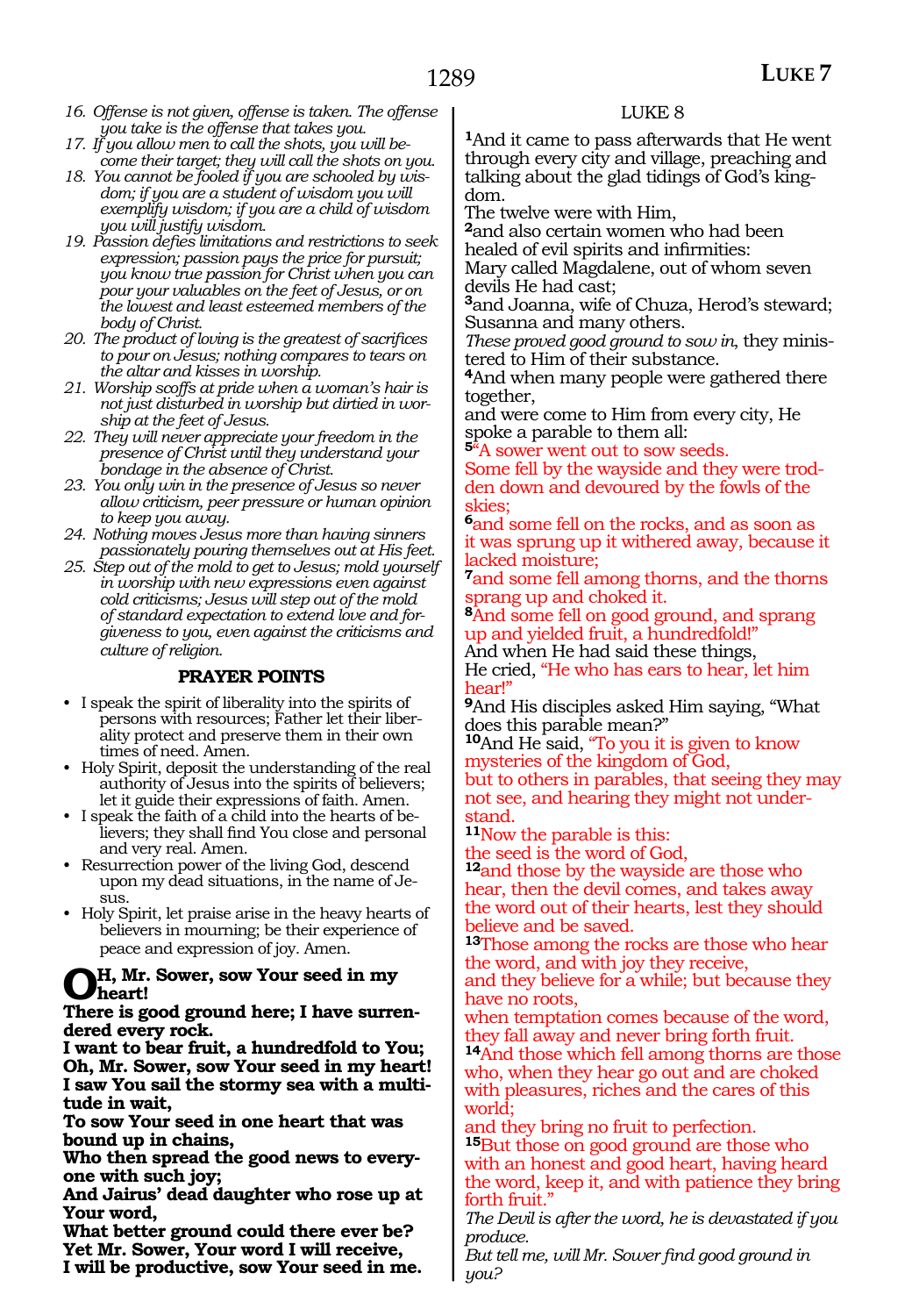**16**"No man, when he has lighted a candle, covers it with a vessel,

nor puts it under a bed, but he sets it on a candlestick that those who enter in may see light.

**<sup>17</sup>**Nothing is secret that will not be made manifest, nor anything hidden that will not be known.

**<sup>18</sup>**Take heed how you hear; whoever has to him will be given,

and whoever does not have, from him, even what he seems to have will be taken."

**<sup>19</sup>**Then His mother and brothers came but could not come near Him because of the crowd.

**<sup>20</sup>**Therefore some told Him and said, "Your mother and brothers are outside, desiring to see You."

**<sup>21</sup>**He answered and said, "Who are My mother and brothers? They are those who hear the word of God and do it."

**<sup>22</sup>**Then, on a certain day, He went into a ship with His disciples.

He said, "Let us go over to the other side of the lake."

**<sup>23</sup>**They set sail, but He fell asleep as they sailed.

And a storm of wind arose on the lake, and their ship was filled with water, and they were in danger.

**<sup>24</sup>**They came and woke Him, saying, "Master, we perish!"

Then He woke up and rebuked the wind and the raging seas and there was a calm, for the wind and water then ceased.

**<sup>25</sup>**"Where is your faith?" He said to them, and they wondered in fear.

They said to each other, "What manner of man is this?

For He commanded the winds and water and they obeyed Him immediately."

**26**They arrived at the country of the Gadarenes which is over against Galilee,

**<sup>27</sup>**and when He went on to land, there met Him out of the city a certain man;

he had demons a long time, and he had no clothes on.

He did not live in a house but in the tombs. **<sup>28</sup>**And when he saw Jesus he cried out with a very loud voice, falling down before Him, saying,

"What have I to do with You, Jesus, Son of God Most High; I beseech You, do not torment me."

**<sup>29</sup>**For He had commanded the unclean spirit to come out of the man,

for often it had caught him, and with chains and fetters he was kept bound.

He would break the bands, and the demons would drive him into the wilderness.

**<sup>30</sup>**Jesus asked him, saying, "What is your name?"

And he said, "Legion," for many devils were entered into him.

**<sup>31</sup>**They pleaded with Jesus that He would not command them to go into the deep.

**32**But there was a herd of swine on the mountainside feeding.

They asked that He let them enter them, and Jesus gave them their desire.

**<sup>33</sup>**Then the demons went out of the man and entered into the swine,

and they ran violently down a steep place headlong into the lake and were choked! **<sup>34</sup>**And when those who fed the swine saw what had taken place, they fled and went to

tell it in the city and the country.

**<sup>35</sup>**Then people went out to see what was done, and came to Jesus at that time.

And they found the man out of whom the demons had left that day, sitting at the feet of Jesus, clothed and in his right mind, and they were afraid.

**36**And those who saw it told how the man possessed was healed.

**<sup>37</sup>**Then the whole multitude of the Gadarenes begged Him to leave, for they had become very fearful;

so into the ship He went, and He returned. **<sup>38</sup>**But the man from whom the devils had been sent, begged to be with Him.

But Jesus sent Him away and said,

**<sup>39</sup>**"Return to your own house, and go tell the great things God has done for you."

And he went his way and published throughout the whole city, how great the things Jesus had done for him.

*The Master sailed the sea through stormy winds, raging and high,*

*to one man bound with chains, but he proved to be good soil.*

**<sup>40</sup>**When Jesus returned, the people received Him gladly, for they were all waiting for Him. **<sup>41</sup>**And behold there came a man at that time; his name was Jairus; he was the ruler of the synagogue.

He fell down at Jesus' feet and earnestly desired that He come to his house

**<sup>42</sup>**for his only daughter lay dying.

She was about twelve years old.

But as He went the people thronged Him, *all having special needs.*

**<sup>43</sup>**And a woman who had an issue of blood for twelve years came;

she had spent all her living on physicians, and could not be healed by any to that day.

**<sup>44</sup>**She pressed through behind Jesus until she touched the border of His garment,

and immediately the issue of blood staunched and she was healed.

**<sup>45</sup>**Jesus said, "Who touched Me?"

And when everyone denied, Peter and all who were with him said, "Master, the multitude throngs You on all sides;

they crown and press You. How can You say, 'Who touched Me' then?

**<sup>46</sup>**"Somebody has touched Me for I perceived virtue is gone out of Me," Jesus said.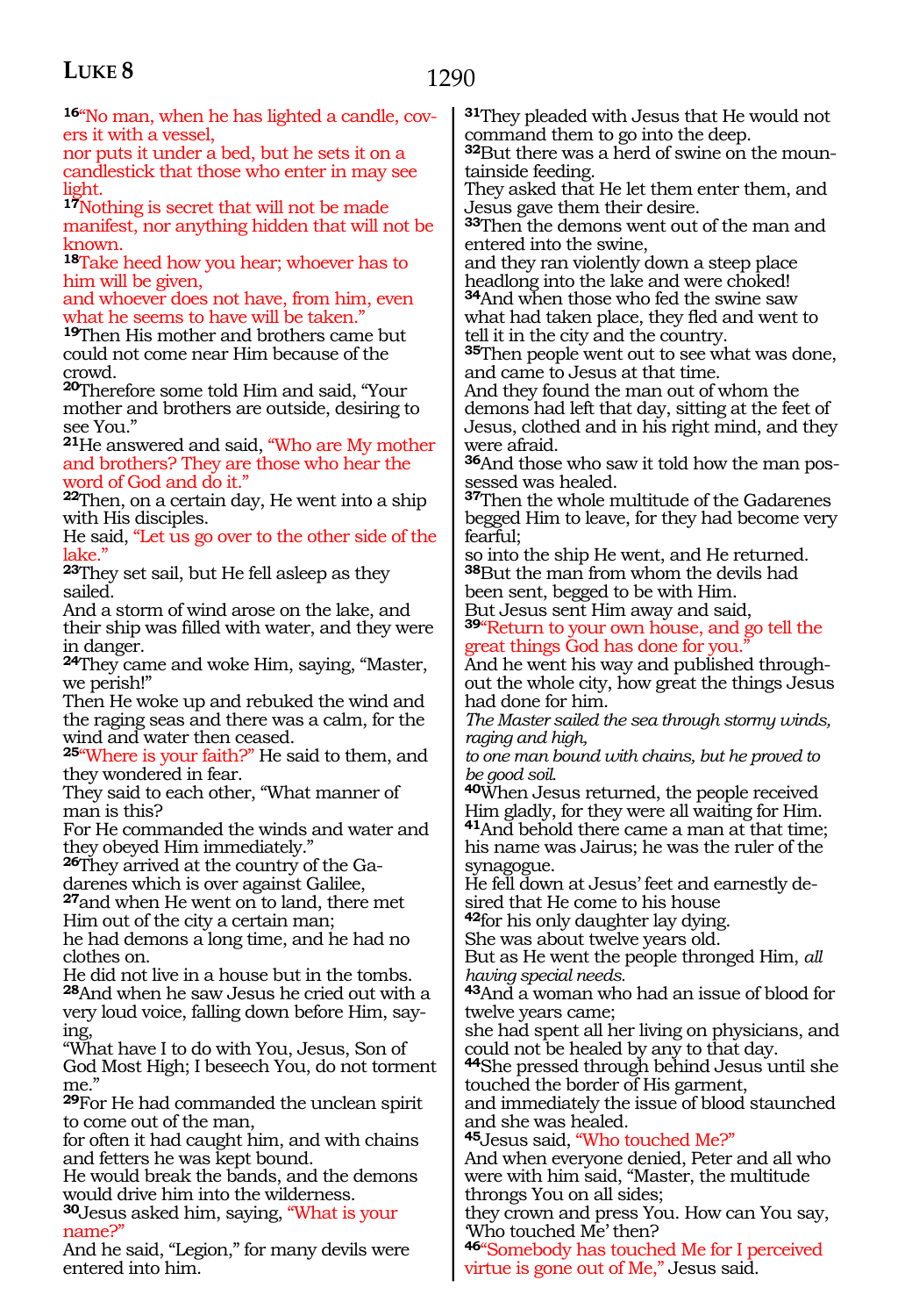*Him to wait, but He will be touched distinctly by every special act of faith!*

**<sup>47</sup>**And when the woman saw that she could not be hidden,

trembling, she fell down before Him, *and declared that she was the one.*

Before all the people, she told the reason she had touched Him,

and how she was healed immediately.

**<sup>48</sup>**And He said to her, "Daughter, be of good comfort, your faith has made you whole; go in peace!"

**<sup>49</sup>**And while He spoke, someone came from Jairus' house, and said, "Do not trouble the Master any more, for your daughter is now dead."

*But while they saw the lack of life, He saw good ground for life to spring again.*

**<sup>50</sup>**So when Jesus heard it, He said, "Do not be afraid, *do not let anxiety grow;*

just believe only and she will be made whole." **51**And when he came into the house, He allowed no one to go in

except for Peter, James and John, and the father and mother of the girl.

**<sup>52</sup>**They all wept and mourned her, but He

53And they laughed Him to scorn when He said, "She is not dead but is asleep," for they knew she was dead.

**<sup>54</sup>**And He put them all out at that time, and took her by the hand and called, saying, "Girl arise."

**<sup>55</sup>**And her spirit came to her again, and imme- diately she arose, and He commanded them to give her food.

*Her body responded to His word; it was very fertile ground!*

**<sup>56</sup>**Her parents were astonished, but He charged them to tell no one what was done. *How His precious seeds were sown here, and life immediately sprang!* 

### **CWDS Bible Quotes**

- *1. The seed from the Son is nondiscriminatory but comes to everyone; the fruit is very discriminate though, it is based on how the seed (word) is received and treated.*
- *2. It is not because of the absence of word why some lives do not produce; it is their presence of competitors to the word and the absence of passion.*
- *3. The word makes you so dangerous it attracts demons from the moment it is released to fight it to the very end or until it ends them.*
- *4. The distractions of riches and pleasures are demonic devices fully manned and demonically monitored to stifle the word in you.*
- *5. You do not have, because you fail to recognize the value of what you have; you do not have, because you fail to utilize the value in what you have; you do not have because value only transfers to those who recognize and value it.*
- *6. The word of God is stronger than blood ties; the blood of Jesus is thicker than blood relations; family ties to this earth where all familiarity*

*ends, the family of God transcends earth to eternity.*

- *7. The exercise of authority in relationship has its place; to use your home or relational authority in another person's place of authority, business or church, is out of place and prideful.*
- *8. The presence of Jesus does not mean the absence of storms; it means the absence of sting.*
- *9. Faith never confesses what the devil proposes, it confesses what opposes the devil, the word.*
- *10. No matter the rage of the storm on your seas, you must never see yourself as perishing if the Word is in your boat.*
- *11. No matter how many, no matter how powerful, no matter how destructive, demons tremble in the presence of Jesus and flee at His word, no matter how unassuming it may seem.*
- *12. Demonic strength gives a possessed body superhuman capabilities, but they have powerless incapacity before Jesus.*
- *13. Demons torment for life, but they see torment in every follower of Christ.*
- *14. Demons destroy their host, man or animals, they make man like animals and kill animals immediately.*
- *15. The people are destroyed because of a lack of understanding; they fear what they do not understand and they drive away their blessing because they fear.*
- *16. Jesus will meet you at the point of your faith not just at the point of your needs; if Jairus had faith for a word, Jesus would have sent a word, but he had faith for Jesus to come and Jesus went.*
- *17. No matter how depressing your situation seems or how pressing the need is and elusive the solution is, your miracle is in your willingness to press.*
- *18. There is enough virtue in Jesus to reach everyone who can touch Him by faith; faith extracts miracles from Jesus that He has no need to administer Himself, just to acknowledge.*
- *19. Your situation is as dead as your faith and as alive as your willingness to believe in the resurrection power of the Lord Jesus Christ.*
- *20. The exercise of faith may look ridiculous; the look is the permanent makeup of the unbeliever.*

### **PRAYER POINTS**

- Jesus, my heart is a ready receptacle of Your word; deposit Your seed in me, I will produce for You. Amen.
- Let every demonic competitor, stealing the word from the hearts of new converts, receive angelic fire now, in the name of Jesus.
- I declare by the power in the blood of Jesus that every word of God released to my heart shall bear fruit; I am a dangerous kingdom representative full of word and faith. Amen.
- I am a fruitful tree in the kingdom of God; I will not be deterred, distracted or defeated by Satanic agents; because of the mature word in me, I will look like Jesus to the kingdom of darkness. Amen.
- Holy Spirit, You are of the greatest value to me; I will speak to You every day and give You a good environment decorated and perfumed with constant worship, word and prayer. I will pursue intimacy. Amen.

# **Glory awaits the Son of man, He is transfigured and shining bright;**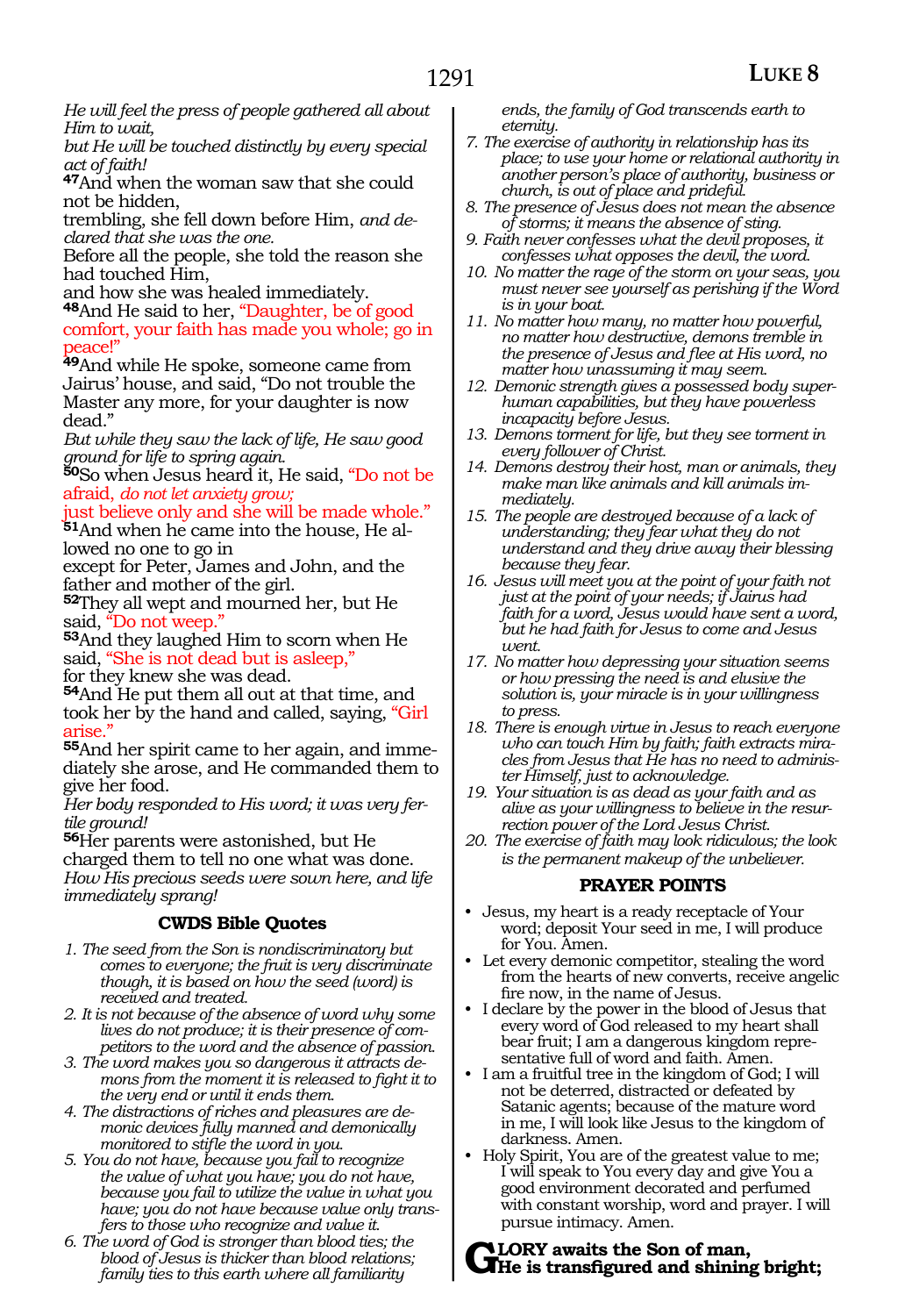**If one looks back from the plow He is not fit for glory's prize. He was refused by the Samaritans; He had no place to lay His head, Yet the work of God went mightily on; He embraced His mission and pressed on through.** 

**Will you deny yourself, take up your cross, and follow suit?**

**For glory awaits; it lies ahead for you.**

LUKE 9

**<sup>1</sup>**He called His twelve disciples together and gave them power and authority over demons, to heal the sick and to cure diseases.

**<sup>2</sup>**And He sent them to preach the kingdom of God.

**<sup>3</sup>**He said, "Take nothing for your journey; neither staves, nor script, nor bread; neither money, nor two coats each,

*as you bring His glory to men.*

**<sup>4</sup>**And whatever house you enter, abide there and then depart.

**<sup>5</sup>**And whoever does not receive you, when you leave from that city, shake off the very dust from your feet as a testimony against these."

**<sup>6</sup>**And they departed and went through the towns preaching the gospel,

and they healed everywhere; as they were sent, so they did.

**<sup>7</sup>**Now when Herod the tetrarch heard of all the things Jesus did, He was perplexed because some said that John was risen from the dead, **8**and some said that Elijah appeared, and others, "One of the old prophets is risen again." **<sup>9</sup>**"I beheaded John," Herod said,

"but who is this of whom I hear such things?" And he desired to see Him.

**<sup>10</sup>**And the apostles, when they returned, told Him all that they had done;

*as they went out ministering they had witnessed glorious things.*

And He took them and went aside privately to the city of Bethsaida.

**<sup>11</sup>**The people followed Him when they knew. He received them and spoke to them of the kingdom of God and He healed those who were sick.

**<sup>12</sup>**And when the day began to end, the twelve came to Him and said,

"Send the multitude away;

let them go into the towns and country and lodge and eat, for we are here in a desert place."

**<sup>13</sup>**"But He said to them, "You give them to eat!" But they said, "We do not have with us more than five loaves and two fishes, unless we go buy food for them all";

**<sup>14</sup>**for they were about five thousand men. And to His disciples Jesus said,

"Seat all of them in groups of fifties."<br><sup>15</sup>And they did so and made them sit,

**16** and He took the two fishes and five loaves of bread and looked up to heaven and blessed it

and broke it and gave it to them. The disciples set it before the multitude, **<sup>17</sup>**and they ate and were all filled. Then there was taken up, fragments that re-

mained, twelve baskets. **<sup>18</sup>**At a time when He was praying alone, His disciples were with Him and He asked

them, Who do men say that I am?"

**<sup>19</sup>**"John the Baptist," they answered and said, "but some say, 'Elijah' and others say, 'One of the old prophets is risen again.'" **<sup>20</sup>**"But who do you say that I am?" He asked

them. "The Christ of God!" Peter answered and said. **21**And He strictly charged them and com-

manded that they should tell no one, **<sup>22</sup>**saying, "The Son of man will suffer many

things, and be rejected of the elders, scribes and chief priests, and be killed,

and He will be raised again the third day." **<sup>23</sup>**Then He said, "If anyone comes after Me, let him deny himself and take up his cross daily and follow Me.

**<sup>24</sup>**For whoever will save his life shall lose it but whoever will lose his life for My sake will save his life.

**<sup>25</sup>**"For what advantage does a man have if he gains the whole world and loses himself, or is cast away?"

26"For whoever will be ashamed of Me and My words,

the Son of man will be ashamed of him when He comes into His glory and that of His Father's and the holy angels.

**<sup>27</sup>**But of a truth I say, there are some with Me here standing who will not taste death until they see the kingdom of God!"

**<sup>28</sup>**And about eight days after He said this, He took Peter, James and John, and went up into a mountain to pray.

**<sup>29</sup>**And as He prayed, His countenance was transformed and His clothing was white and glistening.

**<sup>30</sup>**And behold, there talked with Him two men: Moses and Elijah.

**<sup>31</sup>**They appeared in glory with Him and spoke of His death to come at Jerusalem.

**<sup>32</sup>**But Peter and those who were with Him were heavy with sleep.

When they woke up, they saw His glory and the two men standing by Him.

**<sup>33</sup>**And Peter said as the two men departed from Him,

"Master, it is good for us to be here. Let us make three tabernacles, one for You, one for Moses and one for Elijah!"

For he did not know what he was saying, **<sup>34</sup>**and while he was still speaking, they were overshadowed by a cloud;

and they feared as they entered into the cloud. **<sup>35</sup>**And out of the cloud a Voice spoke,

"This is My beloved Son, hear Him!"

**<sup>36</sup>**When the Voice was past, Jesus was left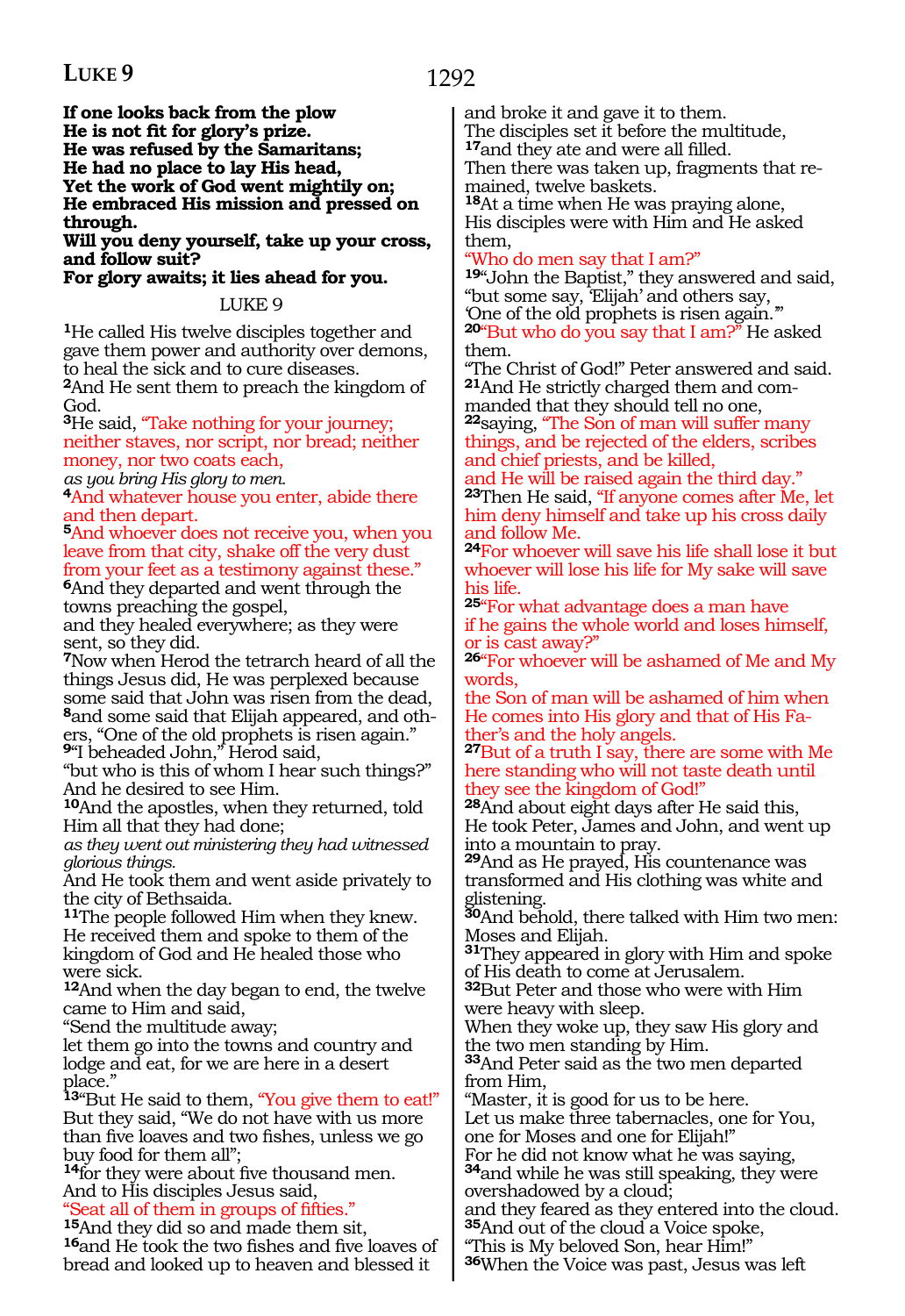alone.

The things they had seen they kept secret. In those days they did not tell anyone these things.

**<sup>37</sup>**And it came to pass that the next day when they had come down from the hill, many people met Him.

**<sup>38</sup>**And behold, a man from among them cried out, saying, "Master, I beg You, look upon my son, for he is my only child.

**<sup>39</sup>**For a spirit takes him at times and suddenly he cries aloud, and it tears him and he foams. And it is bruising him badly, hardly departing from him.

**<sup>40</sup>**And I sought Your disciples to cast him out this day, but they could not!"

Then Jesus said, answering,

**<sup>41</sup>**"Oh, faithless and perverse generation. How long must I be with you and bear with you?

#### Bring your son here to Me!"

**<sup>42</sup>**And as he was still coming, the demon threw him down and tore him.

And Jesus rebuked the unclean spirit and healed the child and delivered him to his father.

**<sup>43</sup>**And they were all amazed at the mighty power of God.

And while everyone wondered at all the mighty things Jesus did, He turned to His disciples and said,

**<sup>44</sup>**"Let all these things I say sink into your ears,

for the Son of man shall be delivered into the hands of men."

**<sup>45</sup>**But they did not understand what He meant, it was hid from them; and they were afraid to ask Him the meaning.

**<sup>46</sup>**Then a dispute arose among them, which of them should be the greatest.

**<sup>47</sup>**He perceived and knew their thoughts, so He took a child and set him by Him and said to them,

**<sup>48</sup>**"Whoever receives this child in My name receives Me, and whoever receives Me receives He who sent Me.

And the person who is least among you will be rreat!"

**<sup>49</sup>**John answered and said, "Master, we saw one casting out devils in Your name, and we forbade him because he did not follow us." **<sup>50</sup>**But Jesus said to him, "Do not forbid him, for he that is not against us is for us."

**<sup>51</sup>**And it came to pass when the time had come that He should be received up, He steadfastly set His face to go to Jerusalem.

**<sup>52</sup>**And He sent some messengers before His face,

and they entered into a village of the Samaritans to make ready for Him.

**<sup>53</sup>**But they did not receive Him for His face was as though He would go to Jerusalem. **<sup>54</sup>**And when James and John saw this, they said,

"Lord, will You have us command fire from heaven, to consume them, as Elijah did?" **<sup>55</sup>**But Jesus turned and rebuked them and

said, "You do not know what type of spirit you are of,

**<sup>56</sup>**for the Son of man is not come to destroy men's lives but to save them."

And they went into another village; **<sup>57</sup>**and as they went along the way, a certain man said to Him,

"Lord, I will follow You wherever You go!" **<sup>58</sup>**And Jesus said, "Foxes have holes and the birds of the air have nests, but the Son of man

does not have anywhere to lay His head." **<sup>59</sup>**And He said to another, "Follow Me!"

But he replied, "Lord, suffer me to go and bury my father first,"

**<sup>60</sup>**but Jesus said, "Let the dead bury their dead, but go and preach the kingdom of God." **<sup>61</sup>**And another said, "I will follow You, Lord, but let me go bid farewell first to those at my house which are at home."

**<sup>62</sup>**And Jesus said to him, "No one who puts his hand to the plow and looks back is fit for the kingdom of God."

*For when on the glory before you, your eyes are set,*

*all other things pale, for life is more powerful than death.*

- *1. You are powered by the Word, not just for your own glory, but to bring glory to men and to bring men to glory through the glorious gospel of the kingdom.*
- *2. You work your good when you are generous to workers of the kingdom, but you are worth no good when you fail to receive them.*
- *3. Work from a place of rest in the Lord, and rest from the program of work; let the rest find you working for work will always pursue and find you even while you are resting.*
- *4. If you get distracted by your limitations, you will send the starving congregation away; if you are attached to your source you will send the congregation away filled and full.*
- *5. If you understand the power is in your hands you will pray less and say more; the responsibility to do many of the things you have been praying for is not God's, the cross has already finished His work, but yours.*
- *6. The situation is never too big or too impossible for a seed of faith to transform.*
- *7. Your miracle is wrapped up in your seed; give the Lord something to multiply and He will mystify you.*
- *8. If, in your hands, it is not enough, then place it in His and you will not have hands enough to administer it.*
- *9. Jesus lived a commanding power-life, but he was very consistent in His private prayer life; He made the time to be alone to pray; prayer fuels power.*
- *10. Unless it is by personal revelation of the Holy Spirit, you will see Jesus as many things, prophet, a great person, a good teacher, dead, but you will not see Him as the ever-living Christ, Savior of this world.*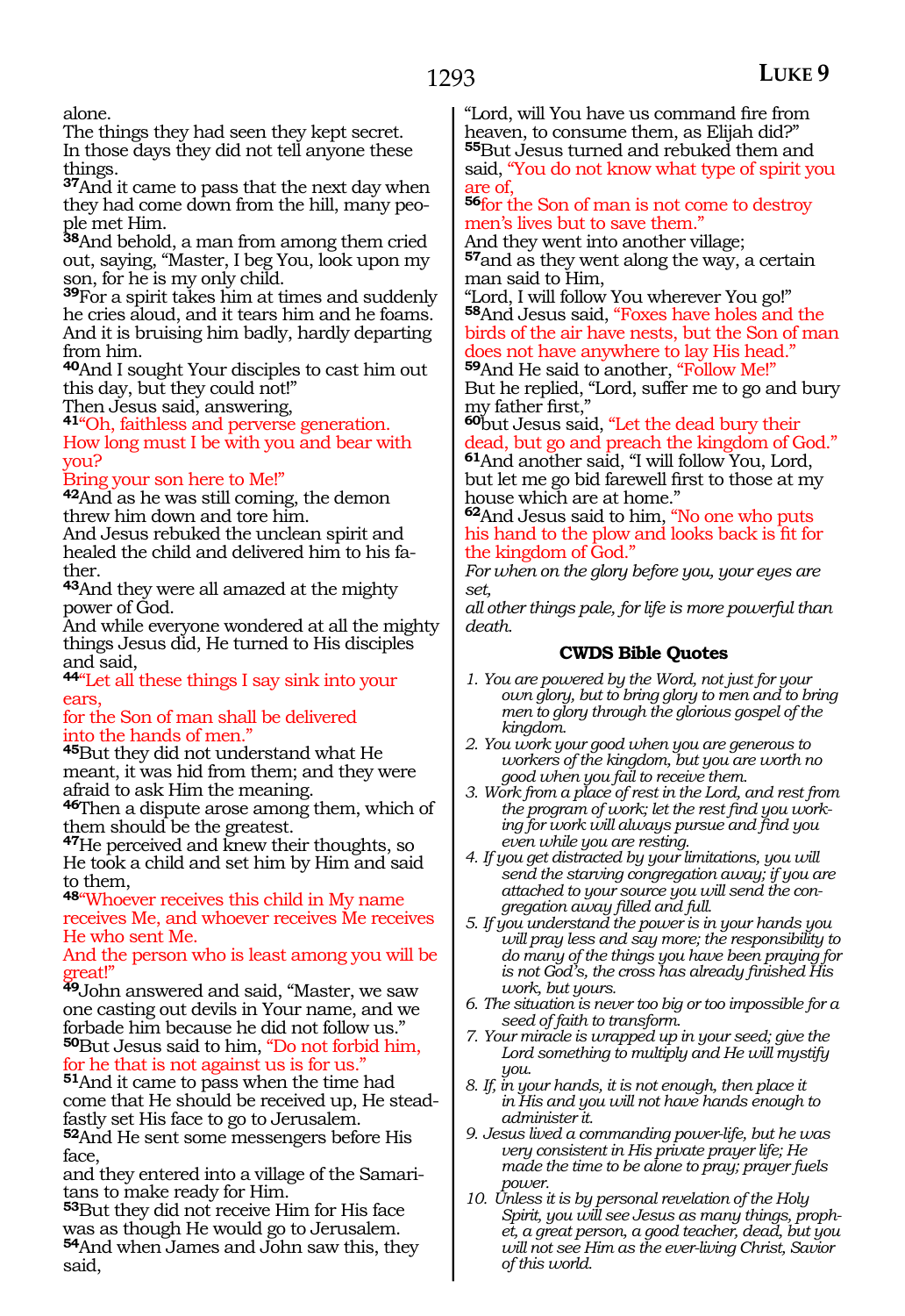- *11. His cross was a one-time affair effective for every day of your life, both in time and eternity, your cross is an everyday affair to maximize the effect of His cross in your life.*
- *12. Everyday assignment, everyday attack, everyday temptation, everyday opposition, everyday purpose, means everyday sacrifice and everyday cross; take up your cross daily and follow him.*
- *13. If you are willing to lose the life you cannot save, you will save the life you cannot afford to lose.*
- *14. Your gain is your loss if you gain the whole world and lose your soul; your loss is your gain if you lose the world or use its gains to preserve your precious soul.*
- *15. Shame on you to be ashamed of Christ, for where it matters most He will be ashamed of you; you cannot work the flesh and desire the highest spiritual representation in heaven and earth.*
- *16. Jesus is not just the name of a dead prophet; open the eyes of your spirit to see Him glorious, to see Him glorified, to see Him in His glory, and to see Him alive in all your dead situations.*
- *17. Never allow your experiences and encounters in Christ to cloud your vision of Jesus; let the cloud of the glory of God refine your vision, define your vision, and keep your vision focused on Jesus, your only reason for living.*
- *18. The world is demanding of you what Jesus is expecting of you; the need is great; we must position ourselves to respond.*
- *19. The least of service is the greatest of office and your resume for Jesus to make it official.*
- *20. Place the children in your heart to get close to the heart of Jesus, for He has the children in His heart.*
- *21. It is not your focus or responsibility to forbid others representing Christ, even if they are not with you or not like you; the question is not whether they are at your side but whether they are on your side.*
- *22. You cannot present God representing yourself; there is no room for personal vengeance in kingdom representation; the spirit of the kingdom is life, and that is without contradiction or confusion.*
- *23. Life is a language that emanates from the spirit and is spoken, not just by your mouth, but your emotions.*
- *24. It is easy to sing commitment, I will go wherever you send me, or, lead me Lord and I will follow, but when the circumstances do not bring contentment, will your heart still ring commitment?*
- *25. Your occupation of life is not dignified by your preoccupation with death; the dead in life has all the time to attend to the dead things of life and to those who are dead to life.*
- *26. Your call to serve calls for complete separation to serve your call; the kingdom calls you to service with all your heart.*

### **PRAYER POINTS**

- By the power in the blood of Jesus, let the word of God in me manifest and bear fruit to the glory of God. Amen.
- By the power of the Holy Ghost, I stir in the heart of people everywhere, the power and passion to be generous to those who are in full-time ministry, in the name of Jesus.
- Heavenly Father, I release the grace in the lives of believers and especially of those in full-time ministry to work from a place of rest, in the

name of Jesus.

- I declare that today, no one shall be sent away empty or with unresolved issues, from any place King Jesus is preached, in the name of Jesus.
- Power to meet needs by the divine understanding of our administrative office in the kingdom and of our access to kingdom resources, fall upon believers today, in the name of Jesus.

**LORD, I choose to follow You all the way,**<br>To labor in Your harvest field while it is<br> $\frac{1}{2}$ **yet day.**

**Lord, I choose to be the neighbor You would have me to be;**

**When the priest turns a blind eye, I will be neighborly.**

**Lord, I choose to be used to spread Your gospel to all,**

**And with signs confirming, to watch Satan fall.**

**And while others are preoccupied, I will not be at ease,** 

**For in the quiet hours I choose to sit at Your feet.**

#### LUKE 10

**<sup>1</sup>**After these things the Lord appointed seventy and sent them before His face two by two, into every city and place.

**<sup>2</sup>**He said, "Truly the harvest is great but the laborers are few.

Therefore, pray to the Lord of the harvest that He would send laborers into His harvest.

**<sup>3</sup>**I send you as lambs among wolves;

**<sup>4</sup>**carry no purse, script or shoes, and salute no one by the way.

**<sup>5</sup>**"In any house you enter, first say, 'Peace be to his house!'

**<sup>6</sup>**If the son of peace is there, your peace shall come on it.

If not, your peace will not rest there but will return to you again!

**<sup>7</sup>**Eat and drink what you are given, and in one house remain, for the laborer is worthy of his hire.

Do not go from house to house; do not have this desire,

**<sup>8</sup>**and whatever city you enter and they receive you, eat such things as are set before you.

**<sup>9</sup>**"Heal the sick that are there, and say to them, 'The kingdom of heaven is come near to you.'

**<sup>10</sup>**In whatever city you enter and they do not receive you,

go out into the streets of that city and say on hat spot,

**<sup>11</sup>**'Even the very dust of this city that clings to us, we wipe off against you,

but know assuredly, the kingdom of God is come near to you.'

**<sup>12</sup>**But I tell you, it will be more tolerable for odom in that day than that city.

**13"**Woe to you Chorazin! Woe to you Bethsaida!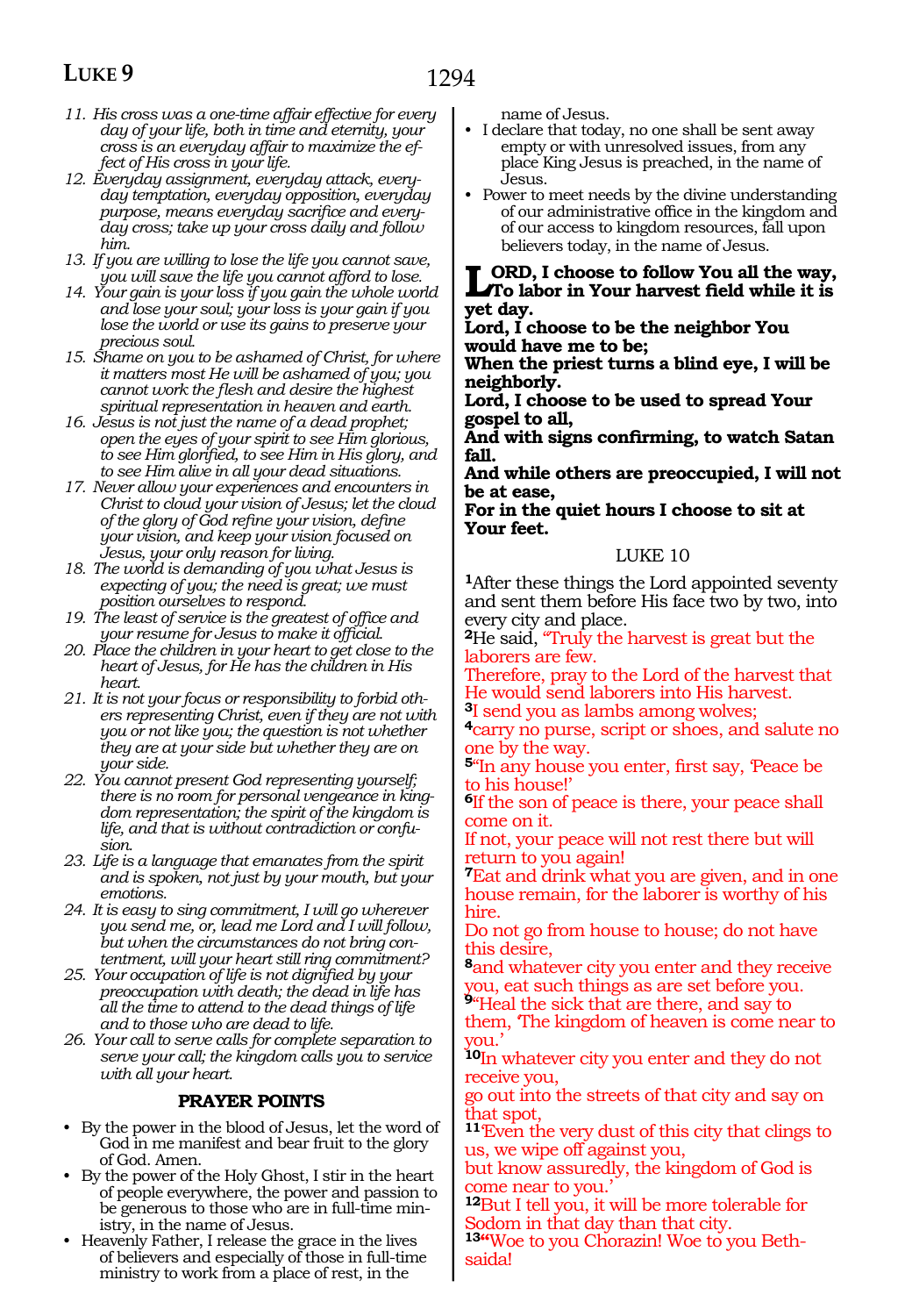### 1295

For if the mighty works done in you were done in Tyre and Sidon, they would have repented long ago sitting in sackcloth and in ashes. **<sup>14</sup>**But it will be more tolerable for Tyre and Sidon in the day of judgment than it will be for you.

**<sup>15</sup>**And you, Capernaum, who is exalted to heaven, will be thrown down to hell. **<sup>16</sup>**"He who hears you hears Me, and he who

despises you despises Me, and he who despises Me despises Him who

sent Me!"

**<sup>17</sup>**And with joy the seventy returned again, saying, "Lord, even the demons are subject to

us through Your name!"<br><sup>18</sup>And Jesus replied and said to them, <sup>19"</sup>I beheld Satan, fall from heaven as lightning.

Behold, I give you power to tread upon serpents and scorpions

and over all the power of the enemy, and nothing shall by any means harm you.

**<sup>20</sup>**"Notwithstanding, do not rejoice that the spirits are subject to you,

but rather that your names are written in heaven."

**<sup>21</sup>**In that day Jesus rejoiced in spirit and spoke out saying, "I thank You, O Father, Lord of heaven and earth, that You have hid these things from the prudent and wise

and have revealed them to babes, for so it seemed good in Your sight.

**22**All things belonging to My Father are delivered to Me,

and no man knows who the Son is but the Father

or who the Father is, but the Son alone, and anyone whom the Son will reveal Him to!"

**<sup>23</sup>**And He turned to His disciples and said privately,

"Blessed are the eyes which see these things that you see,

**<sup>24</sup>**for I tell you many prophets and kings have desired to see the things that you see, but did not see them and to hear the things you have heard, but have not heard them."

**<sup>25</sup>**And a certain lawyer stood up and tested Him, saying,

"Master, what shall I do to inherit eternal life?" **<sup>26</sup>**And Jesus said, "What is written in the law; how do you interpret it in your mind?"

**<sup>27</sup>**He said, "You shall love the Lord your God with all your heart, soul and strength, and also with all your mind, and love your neighbor as yourself."

**28**And Jesus said, "You have answered correctly; do this and you will live."

**<sup>29</sup>**But the man said to Jesus, attempting to justify himself,

"Who is my neighbor, Lord?" And Jesus answering said,

**<sup>30</sup>**"A certain man went down to Jericho from Jerusalem,

and he fell among thieves who stripped him of

his garment.

They wounded him and departed, leaving him half dead.

**<sup>31</sup>**And by chance, a holy priest came down that way,

and when he saw him, he passed by on the other side.

**<sup>32</sup>**And likewise there came a Levite to that place;

he came and took a look, then he passed on the other side.

**<sup>33</sup>**And a certain Samaritan, *(of the nation they termed dogs),* came,

he saw him as he journeyed and had compas- sion on him and was kind.

**<sup>34</sup>**He went and bound up his wounds, pouring in oil and wine.

He set him on his own donkey and brought him to an inn,

and there at the inn, he took care of him. **<sup>35</sup>**The following morning, when he departed, he took out two pence and gave it to the host and said, Take care of him;

and anything more that you spend, I will repay when I come again!'

**<sup>36</sup>**Which of the three was neighbor to him who fell among thieves that day?"

**<sup>37</sup>**He said, "The one who showed mercy on him!"

Jesus said, "Go and do likewise!" *A man who has a neighbor must be neighborly.*

**<sup>38</sup>**And it came to pass that He entered into a certain village as they went,

and in her house, a certain woman named Martha received Him.

**<sup>39</sup>**She had a sister named Mary, who sat at Jesus' feet;

*she wanted to hear the word and to be refreshed by it.*

**<sup>40</sup>**But Martha was pre-occupied with serving, and she came to Jesus, saying; "Lord tell me, is it that You do not care?

Do you not care that my sister has left me to serve all alone?

Command her to get up and come help me now!"

**41**"Martha, O Martha," Jesus said in answering,

"you are anxious and troubled about many things;

**<sup>42</sup>**but one thing is needful, and Mary has cho- sen the good part.

*Refreshment cannot supersede the refreshing of a heart; the hunger for the kingdom fills all hunger.* From her, this part will not be taken away.

*He was hungry, but He fed the hungry souls, for this meant more to Him.*

### **CWDS Bible Quotes**

*1. Never lower the power of agreement in ministry, if you walk alone you are vulnerable, where two walk and agree you have the presence of Jesus giving you power in the spiritual realm; Jesus sent them by two so He could be with them in spirit.*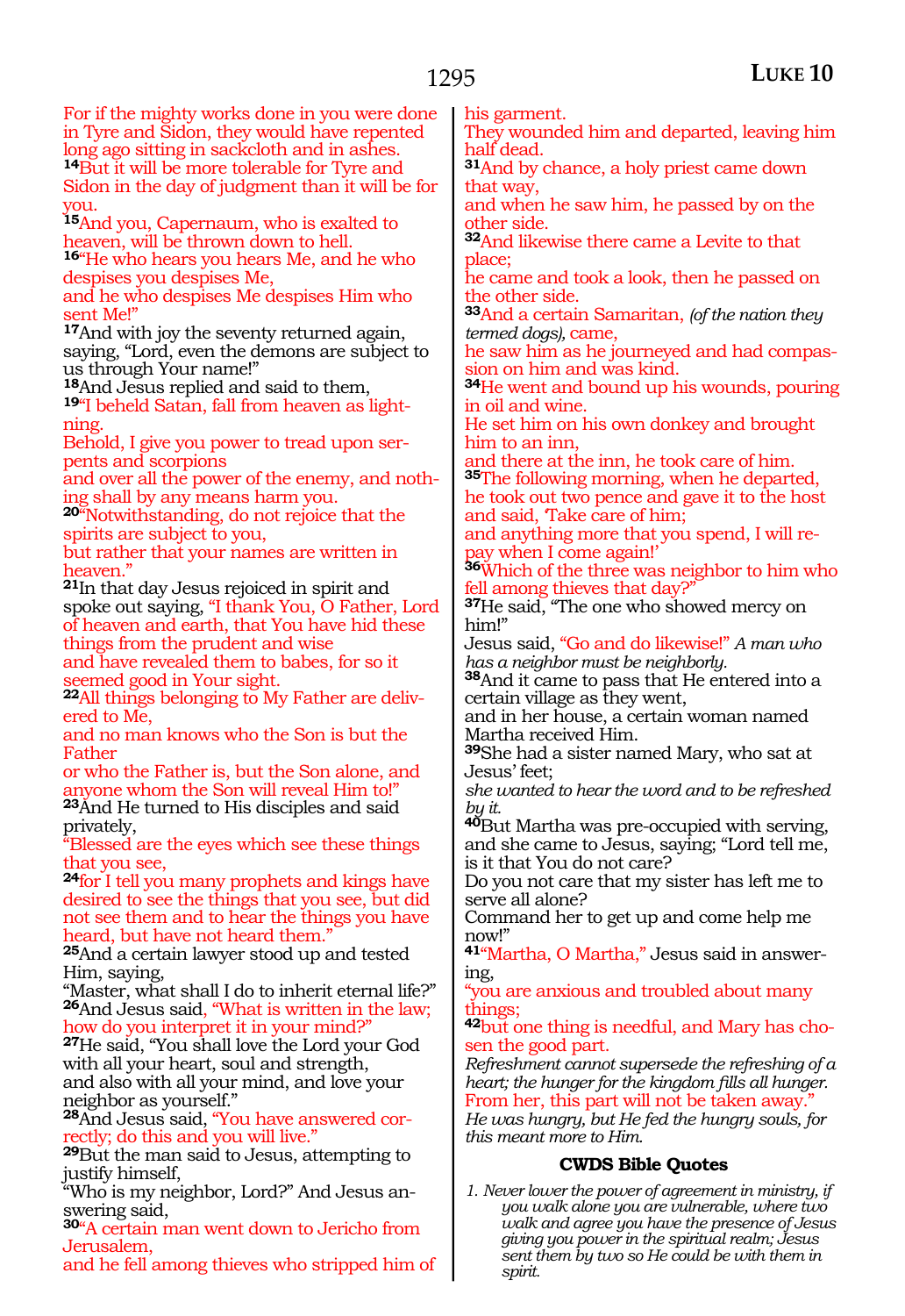- *2. No greater conveyance of the will of God than the expressed passion of God Himself; Jesus commanded us to pray for God to send laborers, people like us, many of whom have no pressing proactive passion for sinners.*
- *3. To pray for laborers is to go on your knees and to develop a heart for sinners that lifts you to your feet in response.*
- *4. Total obedience to the call, total focus, total dependence on the Lord is absolute wisdom and total humility.*
- *5. Ministers do not trust in their money purse for they have the money source and a divine entitlement that attracts resources to them.*
- *6. Your provision is in the Lord not in people; you are not being privileged you have rights; it blesses them to bless you because you are their channel to the source of every blessing, therefore you do not go from house to house like beggars.*
- *7. Show the kingdom rather than just speak the kingdom; the voice of your miracles is louder and more resounding than the voice of your proclamation.*
- *8. It is not how near the kingdom of God is to you that matters, but how near you are to understanding, appreciating and accessing the kingdom.*
- *9. You may not see the ministry opportunities around you, but seize every opportunity to minister to those who are active in ministry, for your response to them attracts heaven's attention to you.*
- *10. There is no city too great that will not bear responsibility for their reaction and response to the word of God as a city and as people independently.*
- *11. No matter how simple they seem, see them as you see Christ and as if seeing Christ, for Christ will respond to you in the way you respond to His messengers.*
- *12. Satan falls like lightning that pierces darkness but cannot impact it; he falls with the fire of lightning that will condemn him to his eternity of darkness and fire.*
- *13. Every time a believer rises in authority Satan is reminded of his fall; his fall is re-enacted as his works here is being destroyed by the manifest presence and prevalence of the cross.*
- *14. There is glory and pride in victory but no victory in pride and glorying; your glory is in your salvation not in your mission; your salvation is in Christ to whom all glory belongs.*
- *15. If you are subjects of the kingdom of God you are subject to the Spirit of God and every evil spirit is subject to you, yet your glory is not in the story of your power in the Spirit but in the subject or preface, that your name is written as a citizen.*
- *16. Your wisdom is not in your knowledge, but in your revelation; it is not in your study or auditioning but in your positioning as babes.*
- *17. We see Jesus, we hear Jesus, we know about Jesus, but no one truly knows Jesus but the Father; the most we know about Jesus is nothing at most; only the Father God can give us a glimpse of the true glory of the Son.*
- *18. We are privileged to live in the era of Christ and the kingdom; many have worked for this, yearned for this, sacrificed and burned for this that we have entered into and are so complacent with.*
- *19. The lawyer's summary of the law is love; for there is no law higher or greater or outside the scope and parameters of love that is applicable*

*to either man or God.*

- *20. Loving your neighbor is the object, and loving yourself is the scope or the subject, the word 'as' equates the object with the subject; the scope is your subjectivity: you love, excuse, pamper and forgive yourself without exception; the object is your opportunities.*
- *21. Love as commanded is love on demand; you cannot escape your subjectivity to loving yourself and your objectivity cannot be questioned if you follow Jesus.*
- *22. The church is indicted for its response to the needs of those who have fallen prey to the liar and the thief. Believers are guilty of love from a distance, ignoring needs, or love at a glance, acknowledging but not addressing needs; they give it an eyeball but will not get on the ball to give themselves to it.*
- *23. Put in your time, your resources, your transportation, your love and commitment into healing the physical and spiritual wounds of others.*
- *24. Take time out of your busy schedule to stop and bandage someone's wound; take oil out of your precious reserves to pour on someone else; take a moment to take someone to a place of safety, healing and restoration they cannot reach by themselves.*
- *25. Pluck those who are wounded by the devil from his arms; minister healing and life; take them to the place where their spirits can be ministered to; follow up until they are home(heaven) safe.*
- *26. Your righteousness is not in your inspection but in your intervention; it is not in what you see but in what you seize the opportunity to intervene and to do something about.*
- *27. If you spend so much time caring that you accuse the Master of not caring, you do not know the Master's heart; you need to spend more time at His feet.*
- *28. Your greatest feat in life is not in your accomplishments, or how busy you can be for the Master, but in the time you spend at the Master's feet drinking in His word.*
- *29. It is not what you pour into Jesus or the time you pour into service that matters, but what He pours into you and the time you pour into worship.*
- *30. You may have a good heart, and good thoughts, and be busy doing good things for God, but still have not chosen the good part, which is to spend time with God.*

### **PRAYER POINTS**

- Wisdom to access the power of agreement in prayer and ministry and to walk in fellowship with other believers, fall upon believers today. Amen.
- Lord of the harvest, send reapers into the great harvest, in the name of Jesus. Amen.
- Merciful Father, give me a heart full of passion and compassion for sinners, in the name of Jesus.
- I release the grace of God over ministers and ministries to completely depend on You, Jesus, for provision; give them mighty testimonies; let them never be disappointed, in the name of Jesus. Amen.
- Holy Spirit, let the voice of miracles resound from shore to shore, from church to church, from believer to believer, all over the globe. Amen.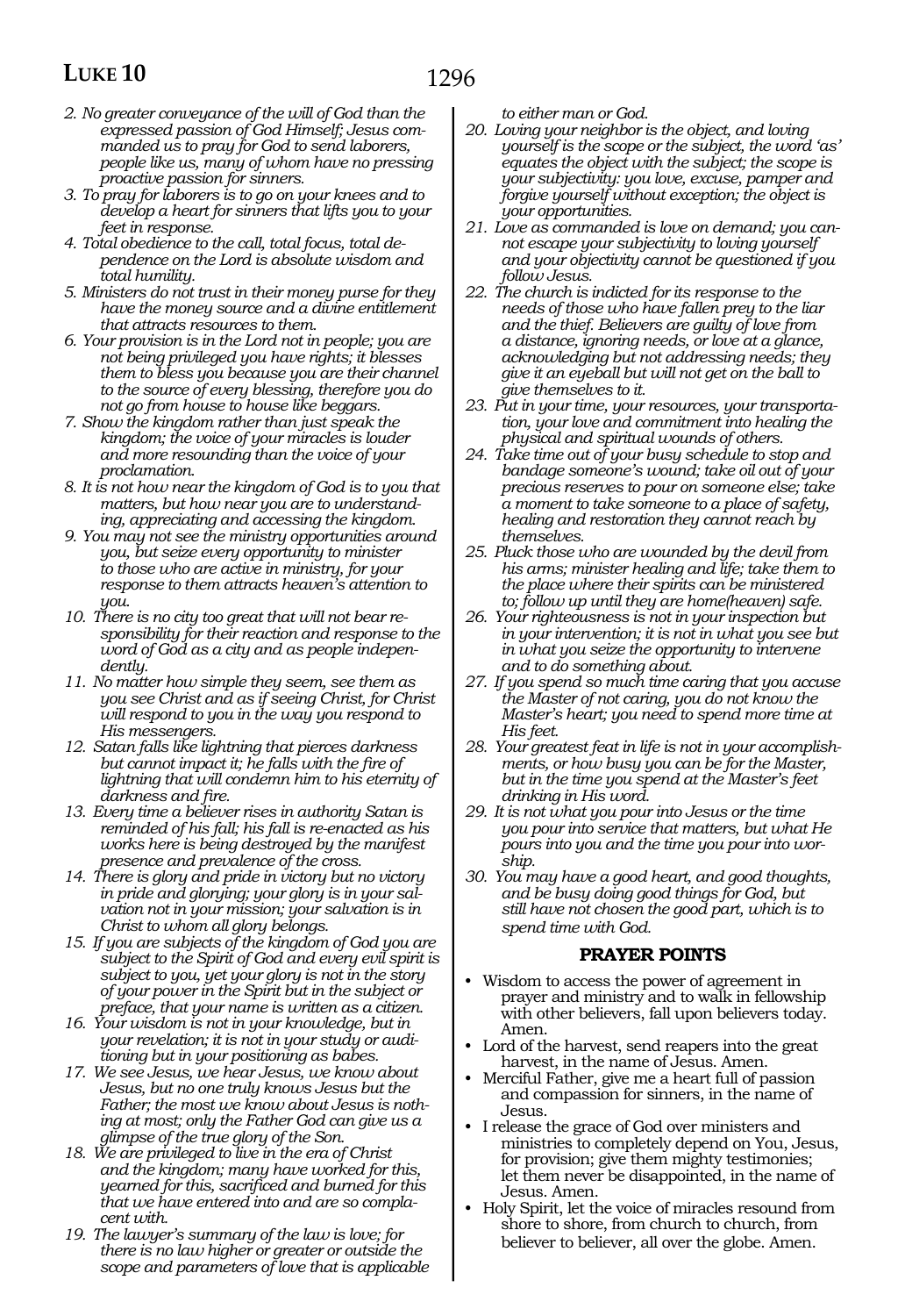**Speak, my Lord; speak, my Lord; Speak, my heart is yearning to hear from You.**

**Speak, my Lord; speak, my Lord;**

**Speak and I will listen attentively.**

**We said, "Speak, my Lord, teach us how to pray!"**

**He taught us and He told us to forgive,**

**And to be persistent in our seeking, for our Father knows just how to give.** 

**"Speak, my Lord, come and dine with me at my house."**

**But the Pharisee must have sought his own way out.**

**"You hypocrites!" He described them with His words.**

**"Speak, my Lord!" Will you be happy that He spoke?**

### LUKE 11

**<sup>1</sup>**It came to pass that He was praying there in a certain place, and when He ceased,

His disciples spoke to Him, saying,

"Teach us to pray, as John taught his disciples."

**<sup>2</sup>**And He said to them, "When you pray, say, 'Our Father who is in heaven, hallowed is Your name.

Let Your kingdom come, Your will be done, on earth as it is in Heaven.

**<sup>3</sup>**Give us this day our daily bread.

**<sup>4</sup>**"Forgive us our sins as we forgive everyone indebted to us.

And do not lead us into temptation, but from evil deliver us.'"

**<sup>5</sup>**And He said, "Which of you should have a friend, and at midnight you go to him and say, 'Friend, lend me three loaves,

**<sup>6</sup>**for a friend of mine has come to me on his journey and I have nothing to set before him'; **<sup>7</sup>**and he will answer and say to you,

'Do not trouble me, the door is now shut and my children are with me in bed,

I cannot rise now and give to you.'

**<sup>8</sup>**I say, though he will not rise and give to him because he is a friend,

because of his persistence, he will.

He will rise up and give him everything he needs.

**<sup>9</sup>**And I say to you, ask and you will receive, seek and you will find,

knock and it will be opened to you.

**<sup>10</sup>**For everyone who asks receives, and he who seeks will find,

and to him who knocks it will be opened.

**<sup>11</sup>**"If a son shall ask for bread at any time, will any of you who is a father give to your son a stone?

If he asks for a fish, will you give him a serpent?

**<sup>12</sup>**If he asks for an egg, will you give him a corpion?

**<sup>13</sup>**If you then, being evil, know how to give good gifts to your children,

how much more will your heavenly Father give the Holy Spirit to those who ask Him?"

**<sup>14</sup>**And He was casting out a demon, and it was dumb;

and when the demon was gone from the man, the dumb spoke and the people wondered. **<sup>15</sup>**But some criticized Him,

they said, "He casts out demons through Beelzebub;

by the chief of devils He casts them out." **<sup>16</sup>**And others, tempting Him, sought a sign. **<sup>17</sup>**But He said, knowing their thoughts,

"Every kingdom divided against itself is brought into desolation,

and a house divided against itself falls. **<sup>18</sup>**So if Satan is divided against Satan, how then can his kingdom stand?

Because you say, I cast out demons through Beelzebub,

**<sup>19</sup>**if by Beelzebub, I cast demons out, by whom will they be cast out by your sons?

Therefore your sons will be your judges. **<sup>20</sup>**But if I cast out demons by the finger of God, no doubt the kingdom of God is come upon you.

**<sup>21</sup>**When a man is armed and strong and he guards his palace, his goods are safe, **<sup>22</sup>**but when someone stronger than him comes upon him, he overcomes him, and takes from him all his armor in which he had trust, and he divides his spoils.

**<sup>23</sup>**He who is not with Me is against Me. He who does not gather with Me scatters away.

**<sup>24</sup>**"Now when from a man, an unclean spirit is gone out,

he walks through dry places seeking rest, but when he finds none he says, 'I will return to my house from which I came.'

**<sup>25</sup>**And when he comes, he finds it orderly and wept;

**<sup>26</sup>**then he goes and takes to him seven other spirits more wicked than himself,

and they enter in and dwell there.

then the last state of the man is worse than the first."

**<sup>27</sup>**And it came to pass as He spoke these words,

a certain woman of the company lifted her voice and said,

"Blessed is the womb that bore You, and the breasts that You have sucked!"

**<sup>28</sup>**He said, "Yes rather, blessed are those who hear God's word and keep it!"

**29**And when the people were gathered together,

He began to say, "This is an evil generation. They seek for a sign, but no sign will be given to it but the sign of Jonah the prophet.

**<sup>30</sup>**For as Jonah was a sign to the Ninevites, o will the Son of man be to this generation. **31**The queen of the south will rise up in judgment with the men of this generation and condemn them, for she came from the utmost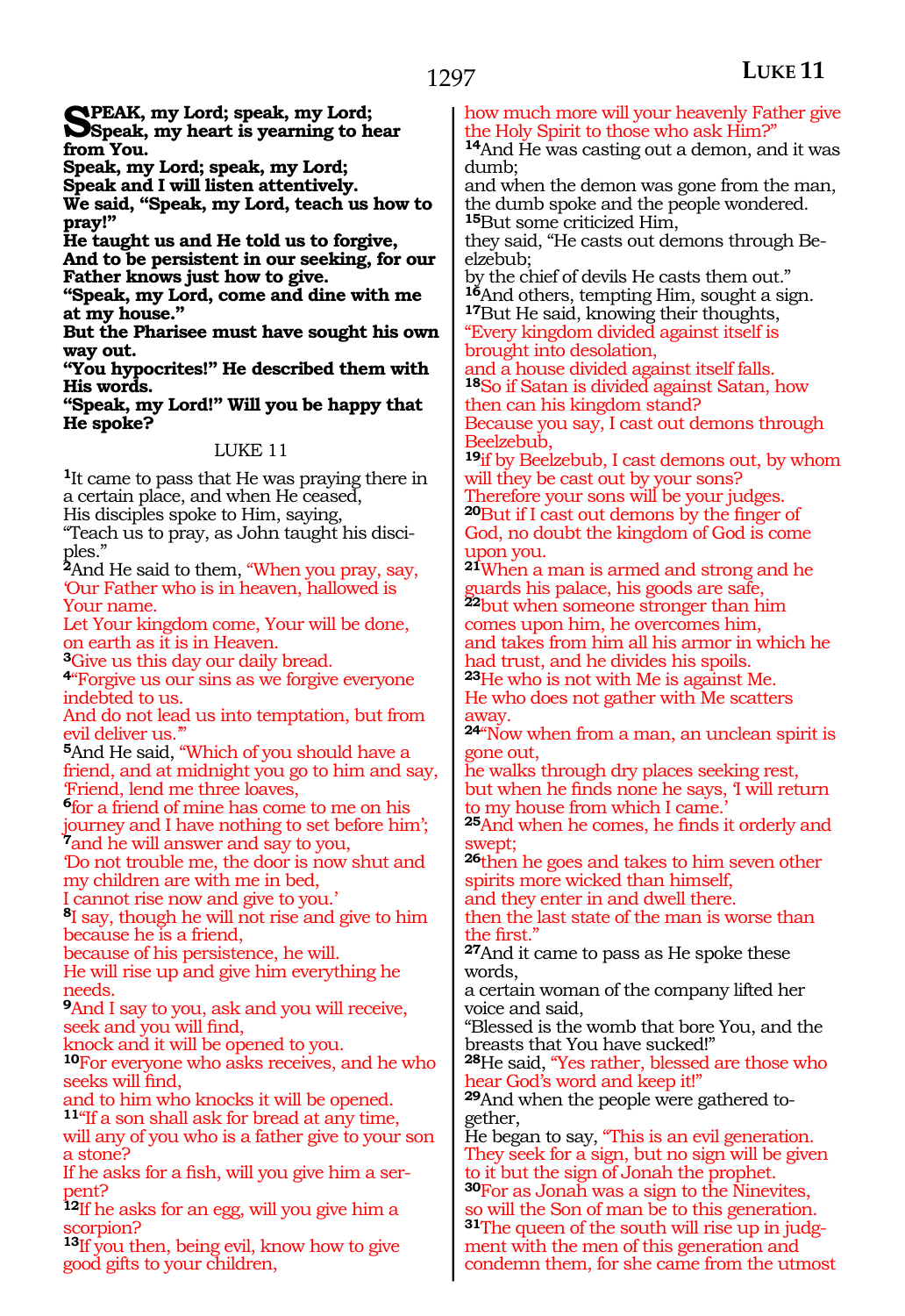parts of the earth to hear Solomon's wisdom, and behold a greater than Solomon is here now.

**<sup>32</sup>**"The men of Nineveh will rise up also in judgment with this generation and condemn it,

for they repented at the preaching of Jonah; and behold, a greater than Jonah is here today.

**33**No one when he lights a candle, puts it under a bushel or in a secret place,

but on a candlestick, that those who come in may see the light it makes.

**<sup>34</sup>**The light of the body is the eye,

when the eye is single, therefore, the whole body is full of light;

when your eye is evil, your body also is full of darkness.

**35**Take heed that the light in you is not darkness!

**<sup>36</sup>**If your whole body is full of light, and there is no darkness in any part, all of you will be full of light as when the bright shining of a candle gives light."

**<sup>37</sup>**And as He spoke, a certain Pharisee desired that He would come and dine with him, and He went in and sat down to eat.

**<sup>38</sup>**But when the Pharisee saw he was amazed for He did not first wash before dinner.

**<sup>39</sup>**And the Lord said to him, *doing this deliberately,*

"Now do you Pharisees make the outside of the cup and the platter clean, but your inner part is full of wickedness and ravening."

*Amazing way to create an occasion,*

**<sup>40</sup>**for He said, "You fools!

Did not He who made what is on the outside make what is within too?

**<sup>41</sup>**But rather, give alms of such as you have; behold all things are clean to you.

**<sup>42</sup>**But woe to you Pharisees, for you tithe all manner of herbs and mint and rue,

and pass over judgment and God's love; you are required to do this and not leave the other undone!

**<sup>43</sup>**Woe to you Pharisees, for you love greetings in the markets,

and the uppermost seats in the synagogue. **44**Woe to you scribes and Pharisees, hypocrites,

for you are graves which do not appear; men walk over them and are not aware of them."

**<sup>45</sup>**Then one of the lawyers answering said, "Master, by Your saying, You reproach us also."

**<sup>46</sup>**And He said, "Woe to you lawyers, for you load men with burdens grievous to be borne, and you do not touch them with one finger of ours.

**<sup>47</sup>**"Woe to you, for you build the sepulchers of the prophets, yet your fathers killed these men.

**<sup>48</sup>**Surely you bear witness that you allow your fathers' deeds,

for they killed them and you build their sepulchers.

**<sup>49</sup>**Therefore also, says the wisdom of God, 'I will send them prophets and apostles,

and some of them they will kill; and some they will persecute,

**<sup>50</sup>**that the blood of the prophets which was shed from the time the world was founded, may be required of this generation,

**51**from the blood of Abel to the blood of Zacharias who perished between the altar and the temple.'

Verily I say to you, it shall be required of this generation.

**<sup>52</sup>**Woe to you lawyers, for you have taken away the key of knowledge.

You have not entered in yourselves, and you hinder those who would enter in."

**<sup>53</sup>**And as He said these things to them, the scribes and Pharisees began to be hostile to Him,

and to provoke Him to speak of many things; **<sup>54</sup>**lurking to trap Him, seeking if they might catch a word that He spoke that they might use to accuse Him.

### **CWDS Bible Quotes**

- *1. Jesus in the flesh is not without a prayer for although Jesus is the answer for all flesh, Jesus in the flesh was subject to the temptations and feelings of man and therefore He remained prayerful.*
- *2. Develop an attitude, approach and effective protocol of connecting in prayer that others will observe you and say, 'Teach us how to pray.'*
- *3. Speak to relationship to avoid speaking to a wall; He is your Father; speak to the power that is above all your wars; He is in heaven; speak to the name that is distinct from them all; His name is Holy; speak to His kingdom and see it established in the earth.*
- *4. The pursuance of His will in heaven is absolute and non-exclusionary; the pursuance of His will on earth requires prayer.*

*5. Wisdom is recognizing the source of your supply and speaking to the supply from your source.*

- *6. Bread for today; faith for tomorrow. If you are confident He is the same tomorrow as today, you are confident to have at least the same today tomorrow.*
- *7. Anticipation averts perspiration; pray yourself out of temptation and you will have less prayer for deliverance; evil will surely come.*
- *8. It is not how close you can get to temptation without sinning that makes you wise, it is how far you can stay away; it is not the fires you control but the sparks you put out; pray your way out of temptation and sanitize and sanctify your environment.*
- *9. Aspiration with perspiration yields satisfaction; persistence in prayer weakens resistance as fire weakens steel.*
- *10. Persistence excuses excuse and resistance to get its desired results.*
- *11. The wisdom of knocking on an open door equals the folly of refusing to knock because the door*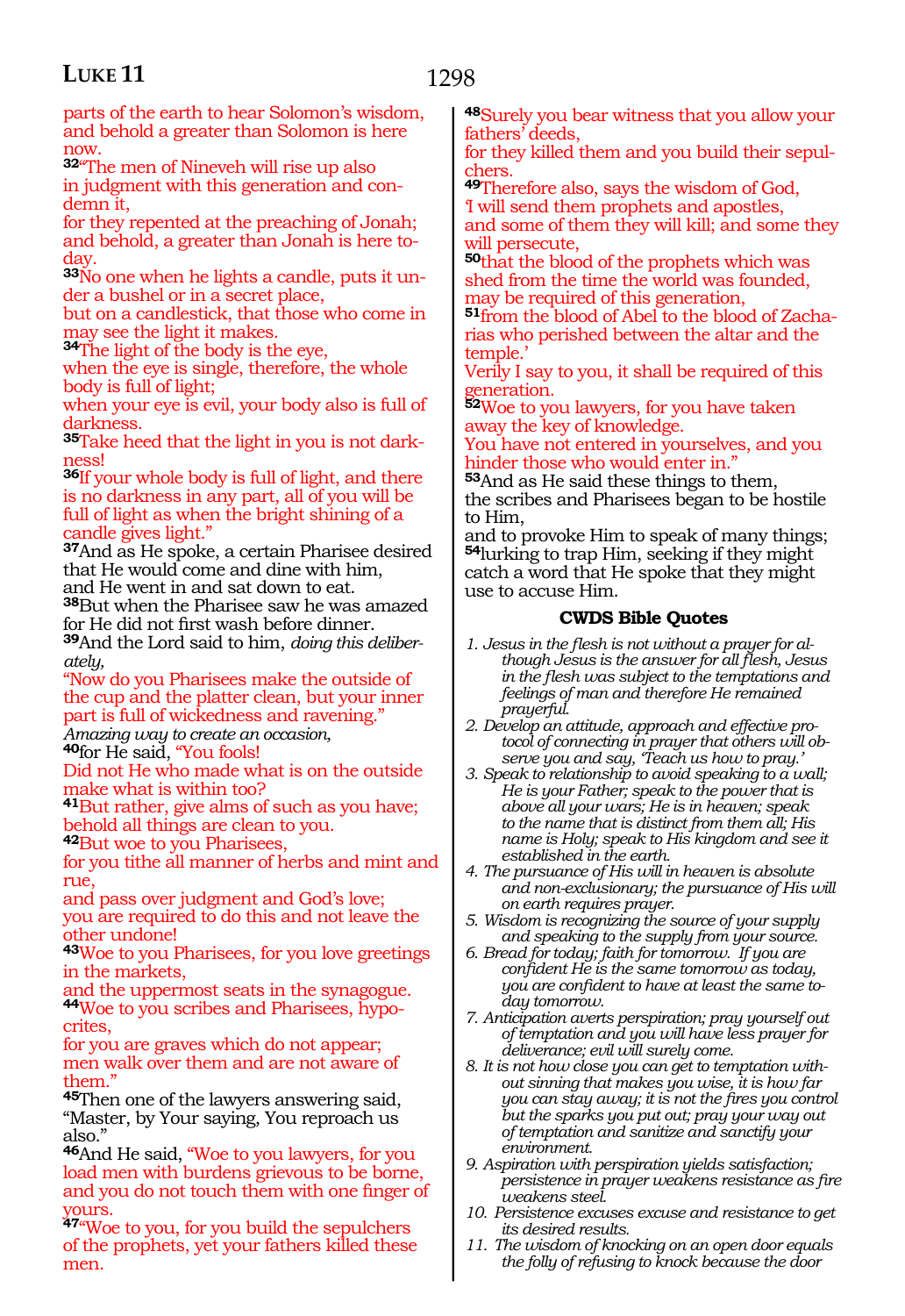*is closed; the assurance of knocking is that the door will be opened to you.* 

- *12. If the outcome is assured then the effort is insured; you are sought-after to seek what has sought you out and is waiting for you to show, to show itself.*
- *13. The Giver of all things perfect, the perfection of all things good, will never pervert the art of giving by giving anything that does not represent His perfect heart of giving.*
- *14. Our good heart for our children cannot compete with God's extravagant heart for His.*
- *15. God will never disappoint your expectation but your expectation can disappoint your God; to expect less from God than your response to your children is to lower God beneath yourself in giving.*
- *16. The greatest of all gifts, the Holy Spirit, is what only the greatest of all givers can give and should be the greatest of all our desires and pursuits.*
- *17. The baptism of the Holy Spirit is a ready gift already released for the believer ready to receive.*
- *18. If you think differently or act differently they will discriminate against you and label you the devil, even if you are making the difference they have only been pretending to make in the name of religion.*
- *19. Something is wrong with your mathematics; it simply does not add-up if you fractionate a whole and get one, or you divide anything against itself with anything but itself and still get a whole.*
- *20. Pay the devil for help, you play the devil for hell; the devil can only give you what he has, he cannot fight against himself.*
- *21. Your children are not passive onlookers they are proactive adjudicators; they will cast out demons too; get used to kingdom manifestation, it is here to stay.*
- *22. The finger of God evicts demons, nothing stands before the outstretched hand of God.*
- *23. Your defense is in your strength relative to the strength of your opponent, build your blast or blast your retreat.*
- *24. Neutrality is an active decision to withstand Jesus; it does not matter how you see yourself, you are either an active participant in the end time gathering or an aggressive opposition to Jesus, and scattering.*
- *25. An empty house is a house ready and available for occupation: of the Holy Spirit by invitation, or evil demonic wicked spirits by exploitation and force.*
- *26. The womb that bears you has birthed a blessing but the womb that hears, receives and incubates the word of God is blessed and positioned to be a blessing.*
- *27. Giving birth to a servant of God is a blessing to the earth but no blessing to the woman who gave birth if Christ is not born in her; receiving, not just conceiving, and nurturing the word you carry, is the greatest blessing.*
- *28. It is not how far away or how wicked you were that matters, but how you respond to the word; your past is just that if you engage the word.*
- *29. It is not the word that seeks you but the word you seek that changes you, just as Sheba's queen; it is not the word you hear but the word you receive that changes your judgment, like Nineveh.*
- *30. Lights were made to shine not to be shunned;*

*you were born 'again' to shine; it takes more effort to hide the God in you that to display your natural glow.* 

- *31. The fault you find is the fault that finds you faulty.*
- *32. The dirt on the outside is just there and can be washed off; the dirt on the inside dirties everywhere.*
- *33. Your freedom in giving purifies your heart and makes all things clean to you.*
- *34. Your godly living is no excuse for not tithing and giving generously; your good tithing is no excuse for not living good and righteous; a godly life is a composite of Godly living, tithing and generous giving for we live to give and we give to live.*
- *35. It is best not to be seen than to be seen as something you are not.*
- *36. Lead from the front and you will lift weights instead of leave weights and heavy burdens.*
- *37. You cannot pretty up the tombs to petty up the murders you are responsible for and to pretend away the guilt for the bones inside.*
- *38. What you do with the prophets and ministers you have now, opens a portal to what they did to the prophets they had then, and gives you combined responsibility.*
- *39. The key of knowledge gives access and insight to the kingdom; if it is in the wrong hands it is used to lock the kingdom and keep others in ignorance.*
- *40. Conceit takes possession of what it has no passion for in order to prevent the passionate from benefiting.*

#### **PRAYER POINTS**

- Heavenly Father, baptize the church with the spirit of prayer; baptize every believer with the wisdom of determined and dedicated prayer. Amen.
- My Father, my God, You are high above principalities and power and every situation I face; Your name is Holy; may Your kingdom come and be visible in every area of my life, in the name of Jesus.
- Heavenly Father, may Your perfect, absolute, unchallenged will be done on earth as it is in heaven; may Your will be done in my life as it is in heaven. Amen.
- My Father, my source; I ask You for provision for today knowing my manna for tomorrow is as certain as You are faithful and sure. Amen.
- Power to stay away from temptation; strong deliverance from all evil plot and traps, be mine today. Amen.

#### **Are your barns filled with plenty? Are you stocked up and ready for this life only,**

**or have you amassed a heavenly store? You should fear Him who can kill the body. He will feed you with greater abundance than the birds;**

**Look to your heavenly source.**

**Have you considered how you lightly esteem your hairs,**

**Yet He numbers them all; such is His care? But from whom much is given, much is required,**

**For He will come when we are not expecting Him with the score,**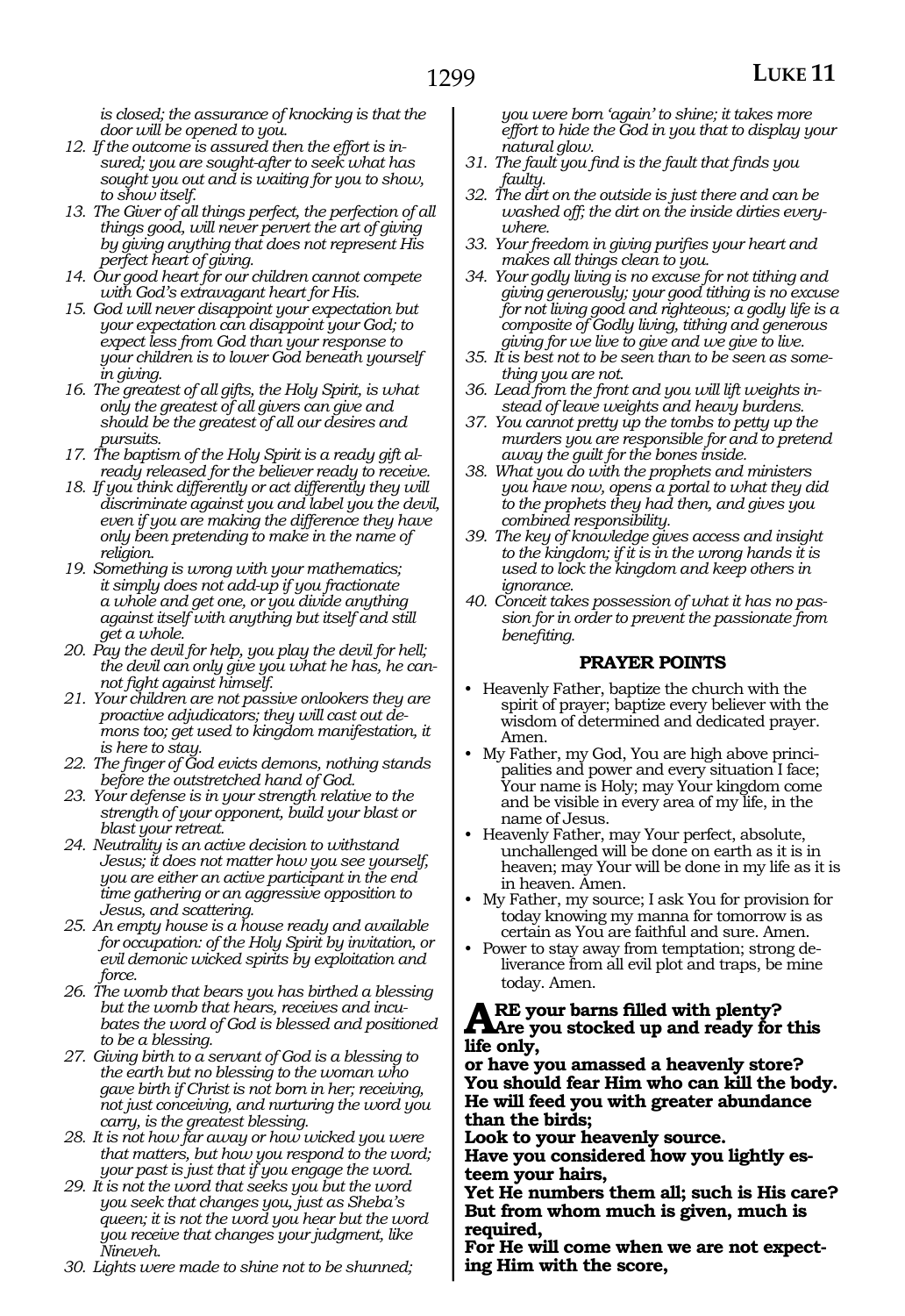### **To see if your eyes are patiently fixed on the Source!**

### **Have you amassed a heavenly store?**

LUKE 12

**1**In the meantime, there were gathered together an innumerable multitude of people, insomuch that they trod on each other. He began to say to His disciples,

"Beware of the leaven of the Pharisee, which is hypocrisy,

**2**for nothing is covered that will not be revealed, and nothing hid that will not be known.

**<sup>3</sup>**Whatever is spoken of in darkness, will be heard in the light;

and whatever is spoken of in the ear in the closet, will be proclaimed on the top of the house.

**<sup>4</sup>**"But My friends, I say to you, do not be afraid of those who can kill the body, but cannot do anything more after that;

**<sup>5</sup>**but I forewarn you whom you should fear: fear Him who after He has killed has the power to cast into hell.

**<sup>6</sup>**Are not five sparrows sold for two farthings and before God not one of them is forgotten? **<sup>7</sup>**But even the very hairs of your head are numbered.

Do not be afraid, you are more valuable than many sparrows.

**<sup>8</sup>**"Whoever shall confess Me before men, the Son of man will confess Him before God's angels;

**<sup>9</sup>**but whoever denies Me before men, the Son of man shall deny before the angels of God. **<sup>10</sup>**Anyone who speaks a word against the Son of Man will be forgiven;

but he who blasphemes against the Holy Spirit, will not be forgiven.

**<sup>11</sup>**When they bring you to the synagogues and before the magistrates and powers,

do not give excessive consideration of how to answer or what to say,

**<sup>12</sup>**for the Holy Spirit will teach you in that same hour what you ought to say."

**<sup>13</sup>**Then someone from the gathering said to Him,

"Master, speak to my brother now, that he divide the inheritance with me."

**<sup>14</sup>**And Jesus said, "Man, who made Me a judge among you?"<br>Then using the occasion,

15<sub>He said, "Take heed, beware of covetous-</sub> ness,

for a person's life is not constituted in the abundance of things that he possesses." **<sup>16</sup>**And He spoke a parable, saying to everyone,

"The ground of a certain rich man brought forth plentifully

**<sup>17</sup>**and he thought to himself,

'What shall I do because I have no room to store all of this bounty of fruits?'

**<sup>18</sup>**"And he said, 'This is what I will do; I will

pull down my barns and build myself greater ones,

and I will store all my fruits and goods there. **<sup>19</sup>**Then I will say to my soul, "You have laid up much goods to last for many years;

now take your ease; eat, drink and be merry, O soul."'

*Forgetting who owns the cattle on his hill.* **<sup>20</sup>**But God said to him, 'You fool, tonight your soul will be required of you.

Then who will you have stored up all these things for?'

**<sup>21</sup>**"So is he who lays up treasures for himself and is not rich towards God."

**<sup>22</sup>**Then He said to His disciples, "I say to you, do not think anxiously about your life, what you shall eat,

nor for your body, what you shall put on; **<sup>23</sup>**the life is more than meat, and the body more than clothes.

**<sup>24</sup>**Consider the ravens; they neither sow nor reap, nor do they have barns to keep the ex**cess** 

yet they are all fed by the heavenly Father. How much better are you than the fowls? **<sup>25</sup>**And which of you by taking thought can add one inch to his height?

**<sup>26</sup>**"If you are not able to do the thing which is least, why do you get anxious for the rest?

**<sup>27</sup>**Consider the lilies, how they grow, they do not toil, neither do they spin; yet I say to you, Solomon in all his glory was not magnificently clothed like one of these. **<sup>28</sup>**If God so clothes the grass that today is in the field but tomorrow is in the oven for a meal,

how much more will He clothe you, O you of little faith?

**<sup>29</sup>**Do not seek after what you will drink, or what you will eat,

and do not be doubtful in your mind; *look to your Source who is in heaven; look to God;* **<sup>30</sup>**"after all these things the nations seek, but your Father knows that you need them. **<sup>31</sup>**Instead, pursue the kingdom of God and these things will be added to you.

**<sup>32</sup>**Do not doubt, little flock, for you should know, it is the Father's good pleasure to give you the kingdom.

**<sup>33</sup>**Sell what you have and give to the poor; provide yourself bags that do not grow old, and treasure in heaven."

*With the Source of all things lay up your store.* "Where no thief can approach or moth corrupt,

**<sup>34</sup>**for where your treasure is, your heart will be there also."

*Yes the man who wanted a portion of the inheritance never dreamed*

*the great lessons which from that occasion Jesus would teach.* 

**<sup>35</sup>**"Keep your loins girded about and your lights burning;

**36**be like men who wait for their lord in ear-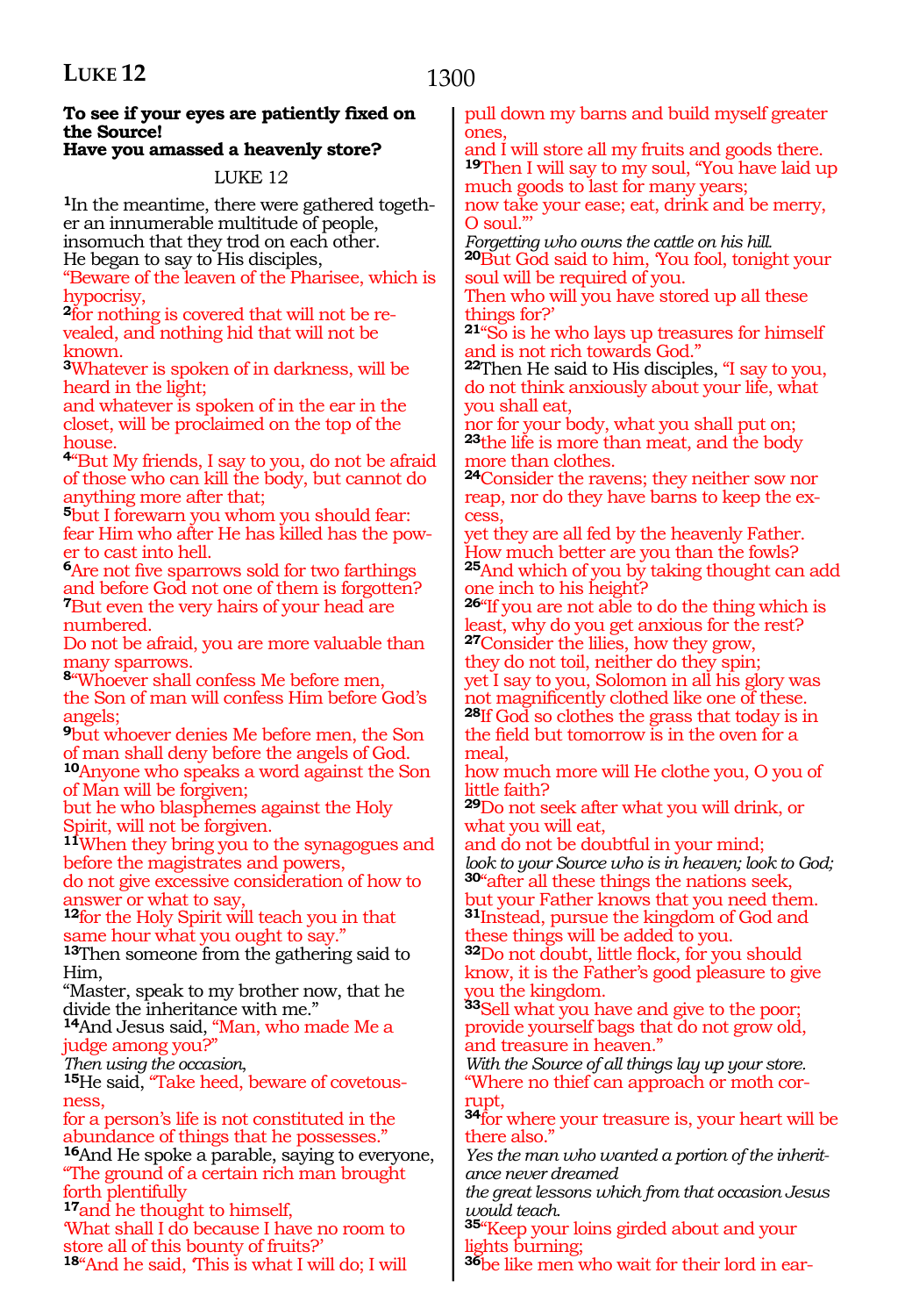nest, when he returns from the wedding, that when he knocks they may open to him immediately.

**<sup>37</sup>**Blessed are the servants who, when the lord comes, he will find watching.

I say to you, he will gird himself and make them sit down to eat, and then serve them. **<sup>38</sup>**And if he comes in the second watch or the third and finds them so,

blessed are those servants of the lord. **<sup>39</sup>**Know this, that if the good man of the house had known what hour the thief would come, he would have watched and not allowed his house to be broken into.

**<sup>40</sup>**"Be ready also, for in the hour you are not pecting Him, the Son of man will come."

**<sup>41</sup>**Then Peter said, "Lord, do You speak this parable to us or to all?"

**<sup>42</sup>**And He said, "Who then is a faithful and wise steward whom the lord will make ruler over his household to give them their portion of meat in due season?

**<sup>43</sup>**Blessed is the servant whom the lord will find doing so when he comes.

**<sup>44</sup>**I say to you, he will make him ruler over all he has.

**<sup>45</sup>**But, and if, the servant says in his heart, 'My lord delays his coming' and then starts to beat the maid and menservants,

and to be drunken, to eat and drink excessively,

**<sup>46</sup>**the lord will come in a day he is not looking for him and in an hour he did not prepare for, and will cut him in pieces and appoint to him his portion with the unbelievers.

**<sup>47</sup>**For the servants who know the lord's will but do not do it will be beaten with many stripes.

**<sup>48</sup>**But he who did not know the master's will, and commits things worthy of stripes, will be beaten with stripes, but just a few. For to whom much is given, much is required, and to whom men have committed much, of them they ask the more.

**<sup>49</sup>**"I am come to send fire on the earth, but if it is already kindled, why do I need this?

**<sup>50</sup>**I have a baptism to be baptized with, but until it is accomplished I am constrained.

**<sup>51</sup>**Do you suppose I am here to bring peace on earth?

I say, no, but rather division.

**<sup>52</sup>**From this day there will be five in one house divided,

two against three and three against two; **<sup>53</sup>**father against son, son against the father; mother against daughter, daughter against the mother;

daughter-in-law against mother-in-law, and mother-in-law against daughter-in-law."

**<sup>54</sup>**Then He said also to the people there, "When you see a cloud rise in the west you say immediately, There is a shower coming!' **<sup>55</sup>**"And, yes, so it is; and when you see the

south wind blow, you say, There will be heat,

and it is so.

**<sup>56</sup>**You hypocrites! You can discern the face of the sky but how is it you do not discern the time?

**<sup>57</sup>**And why do you not judge what is right for yourself?

**<sup>58</sup>**When you go with your adversary to the magistrate,

give due diligence while you are on the way, that you may be delivered from him,

lest he deliver you to the judge, and the judge deliver you to the officer and he casts you into prison.

**<sup>59</sup>**I tell you, until you have paid the very last mite, you will not depart from there."

- *1. You may hide a moment in the open, but you cannot keep the moment hidden; it is an open secret to heaven and a momentary reveal.*
- *2. If it is not worth it do not word it for every whisper is magnified in the spirit.*
- *3. Your fear is misplaced if it is founded on failing flesh, your fear is well placed if it is founded on God.*
- *4. Tremble before God; hell is no small fear and an impossible escape; tremble before God, fear that falls with the flesh is nothing to compare with the fear that rises with the condemned spirit.*
- *5. You are not just a number among the masses nor are you a mass production; God only makes singles and He singles out every member of your body, even your hair; every hair on your head has a number.*
- *6. You are more than a sparrow; you are an arrow in God's quiver.*
- *7. If you deny Christ, you deny all your rights in Him for He will deny you; if you deny Him you deny what is His.*
- *8. You cannot just have a ready and active confession, but a proactive profession of Christ; there are angelic assignments for every confession you make.*
- *9. The Holy Spirit is no play or presumption; His name, His person, His work and His presence is sacred and must be approached with fear.*
- *10. How you regard the person and presence of the Holy Spirit in time will determine your person and presence in eternity.*
- *11. If you present God, He will be present to represent you in your present trials; your mouth, His voice; His presence, your defense.*
- *12. Your association with Christ is not to be used to manipulate your personal problems; come to Him with purity of heart to fix you and your problems will shift.*
- *13. Pursue life and abundance of life and it will lead to abundance in life, for abundance in life is not life, nor can it give life, but can be used as an instrument to channel life.*
- *14. Assure your time of eternity before you waste your time building bigger barns, for time is not assured, only eternity.*
- *15. You may prepare for life but unless you prepare your life you have prepared failure.*
- *16. You may be rich in life but your life is poor unless you are rich towards God in life.*
- *17. Worry works you without a worthwhile or possible outcome; worry sweats your need without any intention of resolving them.*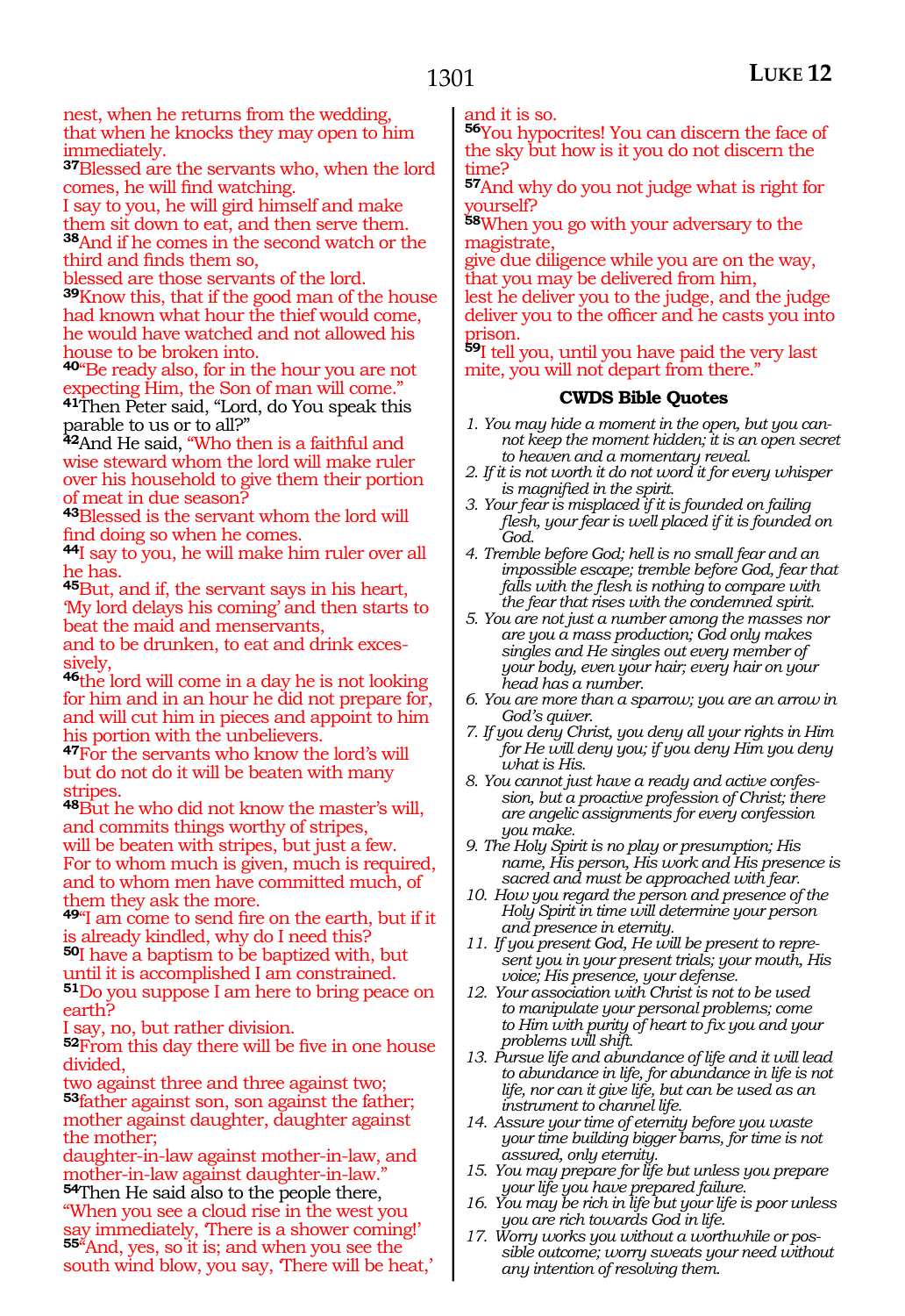- *18. Follow the birds on Twitter or the lilies on Instagram and you will unfollow your needs and follow God on your knees.*
- *19. If you know your God and you know He knows your need, then that is all you need to know; you will ensure He knows you and you will make the kingdom your pressing need.*
- *20. God magnifies the things we marginalize (the ravens and lilies) to magnify the comparative(you); it is always all about us.*
- *21. Let nature assure you the Father knows your needs and will exceed them; God will bless you more than the ravens and clothe you with greater grace and glory than the flowers.*
- *22. The kingdom is your aspiration and wisdom but not your perspiration; it gives your Father the greatest pleasure to give it to you.*
- *23. What you have may be your gold but not your hold, what He has is; open your hands and release what you have to open your heart to hold what He has.*
- *24. Place your treasure to position your heart, for your heart follows your treasure to any place you have it and remains there wherever your body is.*
- *25. Make heaven's bank your store by giving to the poor; for your gift to the poor is a loan to God and an eternal investment.*
- *26. You do not need to know the hour of the second coming of the Lord, you need to know the Lord every hour and that He is coming at any hour.*
- *27. You do not stand in fear watching for the Master; you stand in faith watching and carefully tending what is the Master's; your own life and His sheep .*
- *28. Be ever fully clothed in the anointing, and always burning with fire, so when the Lord comes He finds you on fire, not needing to be ignited.*
- *29. Live the way you want Him to see you living when He comes, do everything you want Him to find you doing, for He is ever-present observing and assessing, and He will be coming with rewards.*
- *30. You cannot surprise God by your lifestyle but He will surprise you and reward you in the style your life deserves.*
- *31. If the weight of your assignment does not carry and command your time, you carry the weight of your assignment into eternity.*
- *32. The will you know communicates your punishment, but the will you do commutes your punishment and commands your reward.*
- *33. Willful disobedience will lead to woeful punishment; for the will you resist will resist you in judgment.*
- *34. We are privileged to know the word and will of God unlike other nations, but with privilege comes responsibility; punishment has no partiality but it has proportionality.*
- *35. The much you are given is to magnify the Lord in ministry and not to magnify yourself; God gives much with much expectation.*
- *36. It is detrimental to confuse stewardship with ownership; your gracious amount is not for your gluttonous count but for you to give account.*
- *37. Jesus came to set the earth on fire; demons beware; the church is on fire.*
- *38. Family ties are only familiarity unless they are held together by spiritual adhesive; family ties become family fires if the new birth is a familiar but not a family reality.*
- *39. You are set to discern the season but you are not*

*seasoned to discern the times, yet the seasons are ceasing and the times surrendering to eternity.* 

*40. Slow to argument swift to agreement; slow to litigation, swift to arbitration and quick to resolution.*

### **PRAYER POINTS**

- Holy Spirit, help me to live my life as an open book before the Lord so He will have good marks for me, in the name of Jesus.
- Power to control and direct our words with precision, be the portion of every kingdom citizen; I cancel every idle word before it is uttered, in the name of Jesus.
- My Father, my God, I fear You only and faith every other situation I face, in the name of Jesus.
- Heavenly Father, I feel loved and special in Your presence; it blows my mind to know You number the hair of my head. Amen.
- I declare that I will not deny You Jesus; help me never to deny You; heal me in any area of my life that I may have been denying You. Amen.

GROW like a mustard seed;<br>
Grow like leaven hidden in some meal;<br>
For the extended of the bingdom is grantly **For the order of the kingdom is growth. Grow supernaturally; Grow woman with the infirmity; Grow you fertilized fig tree; For the order of the kingdom is growth. Unless you repent you will perish away; If you do not bear fruit, you will be cut down without delay. Sow the Master; He will spring up in three days,**

### **For the order of the kingdom is growth.**

### LUKE 13

**<sup>1</sup>**Some of those who told of the Galileans whose blood Pilate had mingled with the sacri- fices were present there at that time; **<sup>2</sup>**and Jesus answered them and said,

"Do you suppose that these Galileans were sinners above all the Galileans

because they suffered such things as these? **<sup>3</sup>**I say, no, but unless you repent you will all perish just like them.

**<sup>4</sup>**Or those eighteen on whom the tower in Si- loam fell, and by it they were slain,

were they sinners more than the men of Jeru- salem were?

**<sup>5</sup>**I say, no, but unless you repent you will per- ish likewise."

**<sup>6</sup>**And also He spoke this parable to them: "A man planted a fig tree in his vineyard, and he came to it and sought the fruits it should yield, but he found no fruit on it. **<sup>7</sup>**And he said to the dresser of his vineyard, 'I have come to this fig tree seeking fruit these

three years, but I found nothing;

cut it down, why does it cluster the ground?' *For growth and fruit is what the kingdom requires.* **<sup>8</sup>**"And he answered him and said, 'No, lord, no,

let it alone this year also until I dig around it and fertilize it;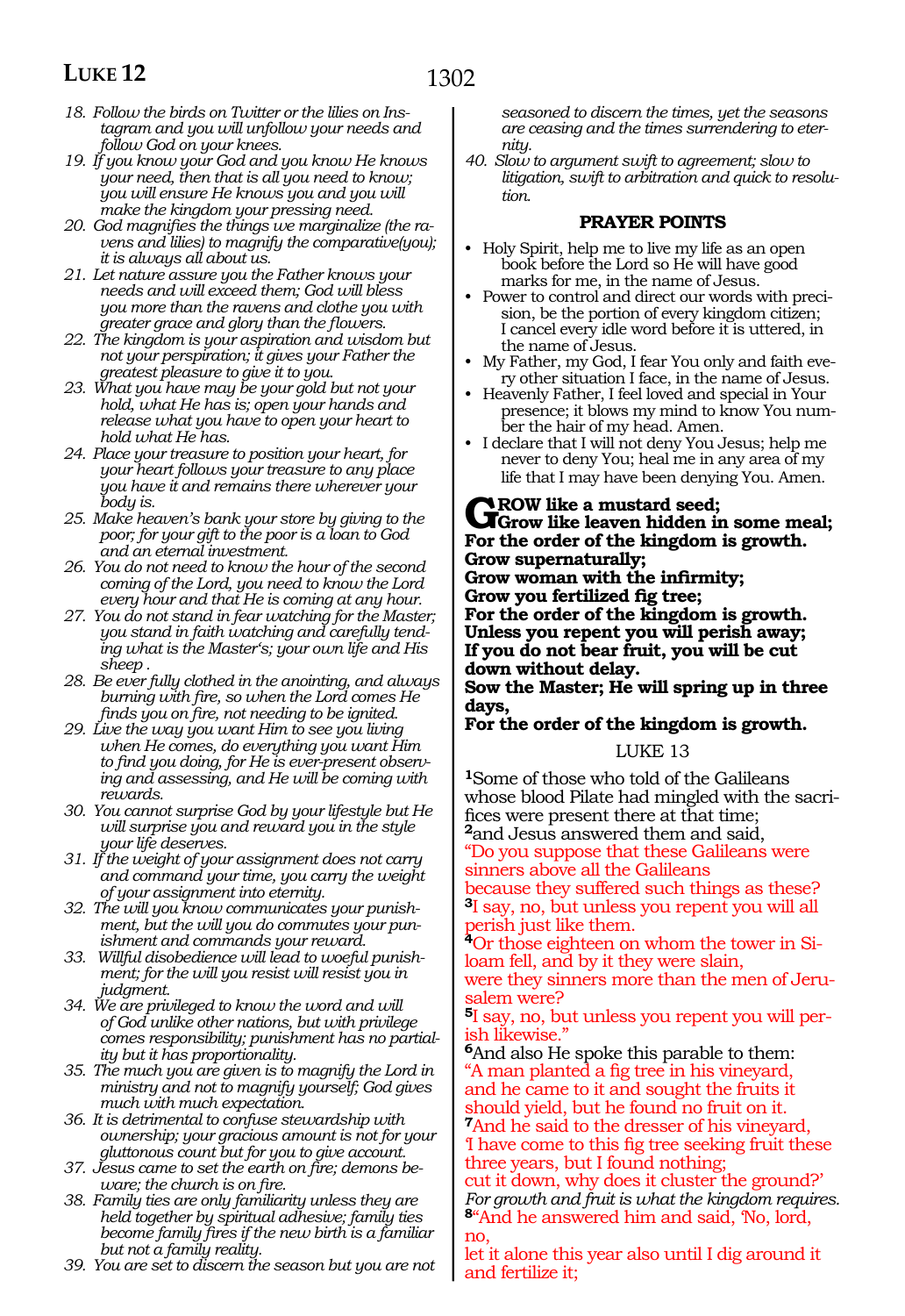#### **<sup>9</sup>**if it bear fruit, well, but if it does not, then you may cut it down.'"

**<sup>10</sup>**And as He taught in a synagogue on the Sabbath,

**<sup>11</sup>**behold a woman was there who had a spirit of infirmity for eighteen years;

she was bent down and could not lift herself. **<sup>12</sup>**When Jesus saw her, He called to her and said, "Woman, you are loosed from your infir- mity."

**<sup>13</sup>**And He laid hands on her and immediately she was made straight and gave glory to God. **<sup>14</sup>**And the ruler of the synagogue answered with indignation then

because Jesus had healed on the Sabbath day.

He said to the people, "There are six days in which men ought to work;

in them come and be healed and be made well, but not on the Sabbath day."

*He could not heal yet he would legislate healing.* **<sup>15</sup>**The Lord then answered and said,

"You hypocrite, do not each one of you go to loose his donkey and ox from the stall and lead them to watering on the Sabbath? **16**"And should this woman who is a daugh-

ter of Abraham, who Satan had bound these eighteen years,

not be loosed from this bond on the Sabbath day?"

**<sup>17</sup>**And when He had said all this to them, his adversaries were ashamed;

and all the people rejoiced for the glorious things that He had done.

*For growth and deliverance meant, "Thy kingdom come."*

**<sup>18</sup>**"What is the kingdom of God like?" He said; "What shall I compare it with?

**<sup>19</sup>**It is like a grain of mustard seed that a man took and cast into the ground,

and it grew and became a great tree, and the birds of the air lodged in its branches."

*For the order of the kingdom is growth supernaturally.*

**<sup>20</sup>**"What shall I compare the kingdom of God

<sup>21</sup>"It is like leaven that a woman took, and hid it in three measures of meal until it had leavened the entire meal."

*For the kingdom grows and permeates totally.* **<sup>22</sup>**And through the cities and villages He came, teaching and journeying towards Jerusalem. **<sup>23</sup>**Then one said to Him, "Lord, will only a few be saved?"

He answered,

**<sup>24</sup>**"Strive to enter the strait gate,

for many will seek to enter in, but they will not be able.

**<sup>25</sup>**Once the Master of the house is risen up and has shut the door, and you begin to stand outside, and to knock and say, 'Lord, Lord! open to us, Lord!'

He will answer, saying, 'I do not know who you are.'

**<sup>26</sup>**You will begin to say, 'You have taught in our streets,

and in Your presence we ate and drank.' **<sup>27</sup>**But He will say, 'Depart from Me you work- ers of iniquity, I do not know who you are.' **<sup>28</sup>**There will be weeping and gnashing of teeth! *For they had seeds but have not grown at all.* "And you will see Jacob, Isaac and Abraham, and all the prophets in the kingdom of God, and you yourselves will be thrust out. **<sup>29</sup>**And they will come from the east and the west, and from the north and from the south, and will sit down in the kingdom of God; **<sup>30</sup>**and those who are last will be first and the first will be the last."

**<sup>31</sup>**And certain of the Pharisees came that same day, saying, "Herod will kill You; flee, get away!"

**<sup>32</sup>**But He said, "Go and tell that fox that I say, 'Today and tomorrow I do cures and cast out demons, and on the third day I will be perfected.'

*A seed to be sown and to spring up, for the order of the kingdom is growth.* **<sup>33</sup>**I walk today and tomorrow, nevertheless, and the day following this as yet,

for it cannot be that a prophet perish from Jerusalem.

**<sup>34</sup>**Oh, Jerusalem! Jerusalem, that kills the prophets, and stones those who are sent to you.

How often would I have gathered your children together, as a hen gathers her brood under her wings, but you would not allow Me to do this thing.

**<sup>35</sup>**Behold your house is left to you desolate. And verily I say to you, you will not see Me until the time comes when you say, 'Blessed is He who comes in the name of the Lord!'" *For the order of the kingdom is growth.*

- *1. The act is personal but the curse is general; we are all under the curse of death outside of repentance; big sin, or little sin, is sin designated for fiery judgment.*
- *2. There is no free space in the kingdom just productive occupation; you exhaust your usefulness if you abort your fruitfulness.*
- *3. Your stubborn problem is as difficult as its lack of exposure to Jesus.*
- *4. The infirmities that bind you, bend you and burden you for years must loose you and leave at the word of faith.*
- *5. When the good act of healing degenerates to the question of religion you know stubbornness is a greater problem than the tough situations you face.*
- *6. They contend for the Sabbath yet offend on the Sabbath in the same matter, for they excuse the offense as necessary but refuse the extension of compassion as offensive.*
- *7. We bind and loose every day including the Sabbath, from donkeys to ox to spirits and how much more to human beings for which everything exists.*
- *8. Whether you receive the kingdom as a seed, or*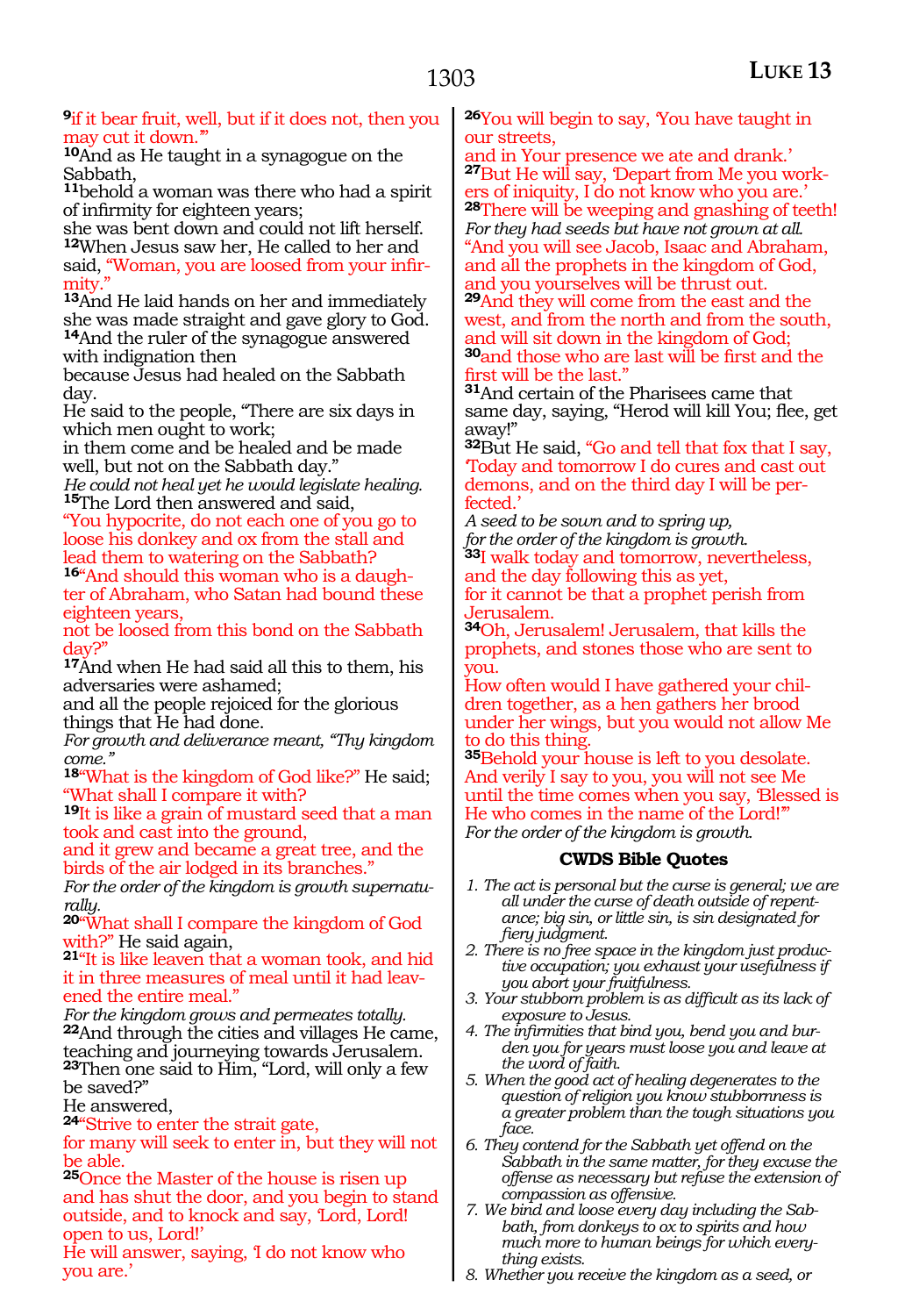*plant the kingdom as a seed, the kingdom of God will grow on you.* 

- *9. The kingdom of God at first sight may seem negligible, but is power-packed with influence and effect that will take over and take charge.*
- *10. Easy does it, but not for the kingdom; righteousness is everything in the kingdom.*
- *11. It is best to squeeze in through the narrow gate than to ride the highway to hell; rules may appear to be excess baggage but they will ensure a safe passage.*
- *12. The broad way is not a smart way if it leads you away from your destination; it is a fast start but a false start, you will miss by so far you will arrive when the door is shut.*
- *13. It does not matter how much you know the Lord, what matters is that He knows you; you may eat and drink in His presence but unless you eat and drink His presence you are lost.*
- *14. If you live outside the kingdom dawdling, you will remain outside the kingdom observing the prophets, regretting you never listened to their prophecies.*
- *15. Be resigned to your assignment even if your assignment resigns you from time, for whatever time kills eternity resurrects.*
- *16. All He wants to do is to hug you, to love you, to comfort you, to shelter you under His warm feathers, but all you do is resist Him.*
- *17. If you cannot see Him now you will acknowledge Him then; if you will not bless the One who is going, you will bless the One, and the same, who comes again, in the name of the Lord.*

### **PRAYER POINTS**

• I soak myself in the blood of Jesus as I fearfully cleanse myself of every stain of sin in me, in the name of Jesus.

- I declare by the power of the Holy Spirit, I will be fruitful for the kingdom; Lord Jesus, I am available to be pruned; I want to bear maximum fruit for You. Amen.
- I refuse to carry my problems any longer; I cast my cares; now it is His problem and my miracle. Amen.
- I declare that no believer will claim ownership of the issues plaguing their life; it is not their problem or their sickness; by the power in the blood of Jesus I declare freedom; loose them now, in the name of Jesus.
- Lord Jesus, I rebuke the spirit of religious stubbornness that causes quarrel and contention over the bread you have broken to the children of the kingdom. Amen.

### **HE** used practical illustrations to drive **His message home,**

**Practical nuggets, masterfully sown. When, as with the Pharisee He sat to eat, He spoke of those loving the wedding's foremost seat,**

**And spoke also of the man's supper feast Of which those who were invited never did eat.**

**And He gave a practical message when followed by a multitude,**

**Saying, "So you wish to follow Me, really, do you?**

**You must deny yourself, take up the cross; Like a king going to battle, you must count** 

### **the cost."**

### LUKE 14

**<sup>1</sup>**As He entered the house of one of the chief Pharisees to eat bread on the Sabbath day, **<sup>2</sup>**they watched Him. There was a certain man there with the dropsy;

**<sup>3</sup>**to the lawyers and Pharisees Jesus spoke, saying, "Is it lawful to heal on the Sabbath day or not?

**<sup>4</sup>**But they remained silent, no one spoke, and Jesus healed him and let him go. **<sup>5</sup>**And He answered and said this to them,

"Which of you whose donkey or ox falls into a pit on the Sabbath would not pull him out immediately?"

**<sup>6</sup>**And they could not answer Him. **<sup>7</sup>**And He spoke a parable to those who were invited when He marked what they did, how they chose out the chief rooms; to them He said,

**<sup>8</sup>**"When any person invites you to a wedding, do not immediately sit in the highest room, lest he invites a more honorable person than you and they both come to you,

**<sup>9</sup>**and he says to you, 'Give this man your place.'

Then you go to the lowest room with shame. **<sup>10</sup>**But rather, when you are invited, go sit in the lowest place, that when he who invites you comes, he will say,

'Friend, go up higher,' and you will be graced. "For you will be exalted in the presence of those who sit with you to eat.

**<sup>11</sup>**For he who exalts himself will be abased, and he who humbles himself will be exalted." **<sup>12</sup>**Then Jesus said to the one who invited Him, "When you make a dinner or supper, do not invite your friends, nor your brethren, nor your relatives,

nor your rich neighbors, lest they invite you again and you are repaid;

**<sup>13</sup>**but when you make a feast, call the poor, the blind, the lame and the injured and disfigured, and you will be blessed,

**<sup>14</sup>**"for these cannot recompense you, but you will be repaid at the resurrection of the righteous!"

**<sup>15</sup>**And when one of those who sat to eat heard these things, he said,

"Blessed is he who will eat bread in the kingdom of God."

**<sup>16</sup>**Then Jesus said to him, "A certain man made a great supper, and he invited many; **<sup>17</sup>**and he sent his servant at suppertime to say

to those who were invited, 'Come inside, for all things are now ready, come to dine.'

**<sup>18</sup>**But with one consent they all made excuses and declined.

The first said, I bought a piece of ground and I must urgently go and see to it; I pray that you excuse me.'

**<sup>19</sup>**And another also said, 'I have bought five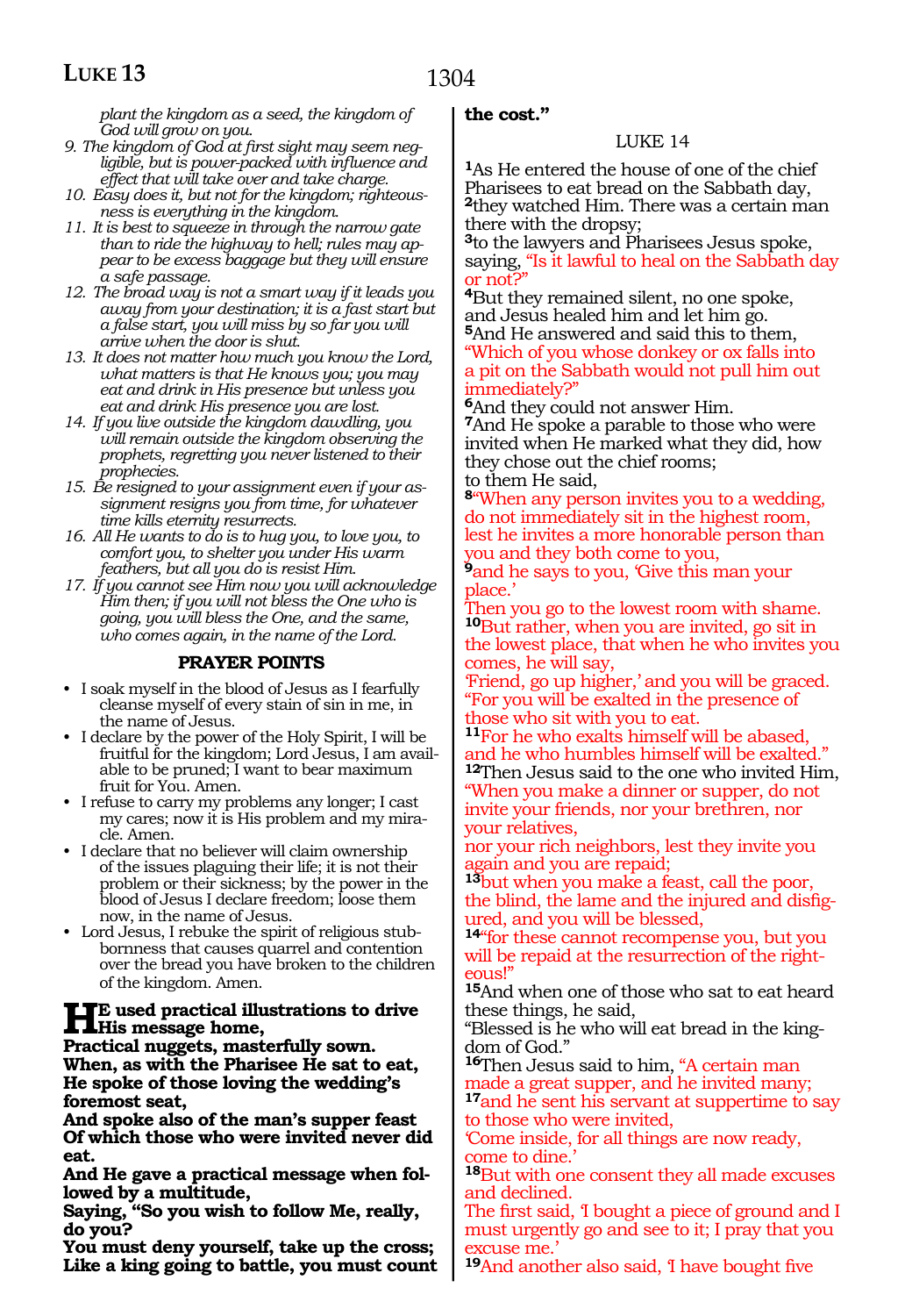yokes of oxen; I now go to test them; I pray that you excuse me.'

**<sup>20</sup>**Another said, 'I have married a wife, she is new, therefore I cannot come with you.'

**<sup>21</sup>**So the servant came and showed his master these things;

then the master of the house was angry and said to him,

'Go quickly into the city streets and lanes and bring in the poor and limping, the blind, and maimed.'

**<sup>22</sup>**"And the servant said, 'Lord, I have done as you command and yet we still have room for more.'

**<sup>23</sup>**Then the master said, 'Go into the highways and hedges and compel them to come therefore, that my house may be filled.

**<sup>24</sup>**For I say none of those men who we first invited will taste of my supper.'"

**<sup>25</sup>**And a great crowd went with Him, and He turned and said to them,

**<sup>26</sup>**"If any man come to Me *without the right attitude,*

not hating, father, mother, sister, wife, children, and too

his brother and his own life, he cannot be My disciple.

**<sup>27</sup>**"And whoever does not bear the cross and come after Me cannot be My disciple.

**<sup>28</sup>**Which of you who intends to build a tower, does not first sit down and count the cost

whether he has sufficient to finish it or not? **<sup>29</sup>**Lest after he lays the foundation and is not able to finish it, everyone who sees this begins to mock,

**<sup>30</sup>**saying, 'This man is not able to finish what he started to build.'

**<sup>31</sup>**Or what king, going to make war against another king,

does not sit down and consult with himself, whether he is able with ten thousand men to meet him who comes against him with twenty thousand?

**<sup>32</sup>**"Or else, while the other is still very far away he sends His delegation and desires conditions for making peace.

So you must do like him;

**33**whoever does not forsake all he has, he cannot be My disciple.

**<sup>34</sup>**Salt is good, but if the salt has lost its savor, with what will it be salted?

**<sup>35</sup>**It is neither fit for land nor the dunghill to be cast on it,

but men will cast it out from there.

He who has ears to hear, let him hear."

*Practical lessons for practical situations, which they could relate to the practical settings there.*

### **CWDS Bible Quotes**

- *1. There are people stepping with you who are not with you, they are waiting for you to miss your step for them to step away and magnify your miss.*
- *2. They will push you down into a pit if you help a human up, because of religion, but they would*

*never leave their donkey in a pit, even for the cause of religion.* 

- *3. It is best to be promoted in humility than to be demoted to a-basement from your place of selfexaltation.*
- *4. Humility rises to prominence with permanence, pride falls to disgrace with great shame and exaggeration.*
- *5. Your extravagance and generosity should not be with reciprocal expectation but as an extension of the arms of the Lord, knowing your reward is in the palms of the Lord.*
- *6. You are missing from the supper does not mean the supper will be aborted for missing you; it means you have missed and you are missing out.*
- *7. Your many excuses to Christ will gaze in the face of your many pleas for mercy, as if at a brick wall, as Christ excuses you, or rather, excludes you from His kingdom.*
- *8. Your invitation to the kingdom of God is the greatest lifetime opportunity, but is often confused with, compared with, and included in every day mundane decisions.*
- *9. The greatest treasure of a kingdom decision is that it involves your will; the greatest pressure of the kingdom opportunity is that it involves your will; it is a unique opportunity made for you that is so detrimental that acceptance should have been made for you, but your will is not taken from you.*
- *10. There is a cost to the cross, and there is sacrifice for the crown; some people you must leave, some things you must endure.*
- *11. Not because you come after Christ means you can come into His discipleship; intention meets expectation at the heart of sacrifice.*
- *12. Even for the Christian walk there is a cost to count and standards to attain that will embarrass you if you are not willing to pay. You cannot make the brag with an empty bag.*
- *13. To be forewarned is to be fore-armed; planning must precede plodding and projection precede protrusion; for careful strategy prevents catastrophic tragedy.*
- *14. The strength of the salt is in the taste; tasteless salt is tasty shame and an ineffective game.*

### **PRAYER POINTS**

- Righteous Father, vindicate me in the presence of my enemies; let everyone waiting to see me fail be covered with shame and disappointment, in the name of Jesus.
- My Father, my God, let the spirit of the law which is love, flood the hearts of the religious, in the name of Jesus.
- Holy Spirit, help me to walk in humility before my Father at all times, in the name of Jesus. Amen.
- I declare that service is my name, love and compassion is my game and only God can reward me; my desire rises high above what humans can offer. Amen.
- Heavenly Father, I will be present at the supper of Your Son; thank You for including me; I will be clothed and ready; I refuse to miss out on your open invitation. Amen.

**SINNER, joy awaits you if you repent;**<br> **S**The Father is eagerly waiting, anticipating, with all of His wealth.

**Get the fatted calf, make ready, for some-**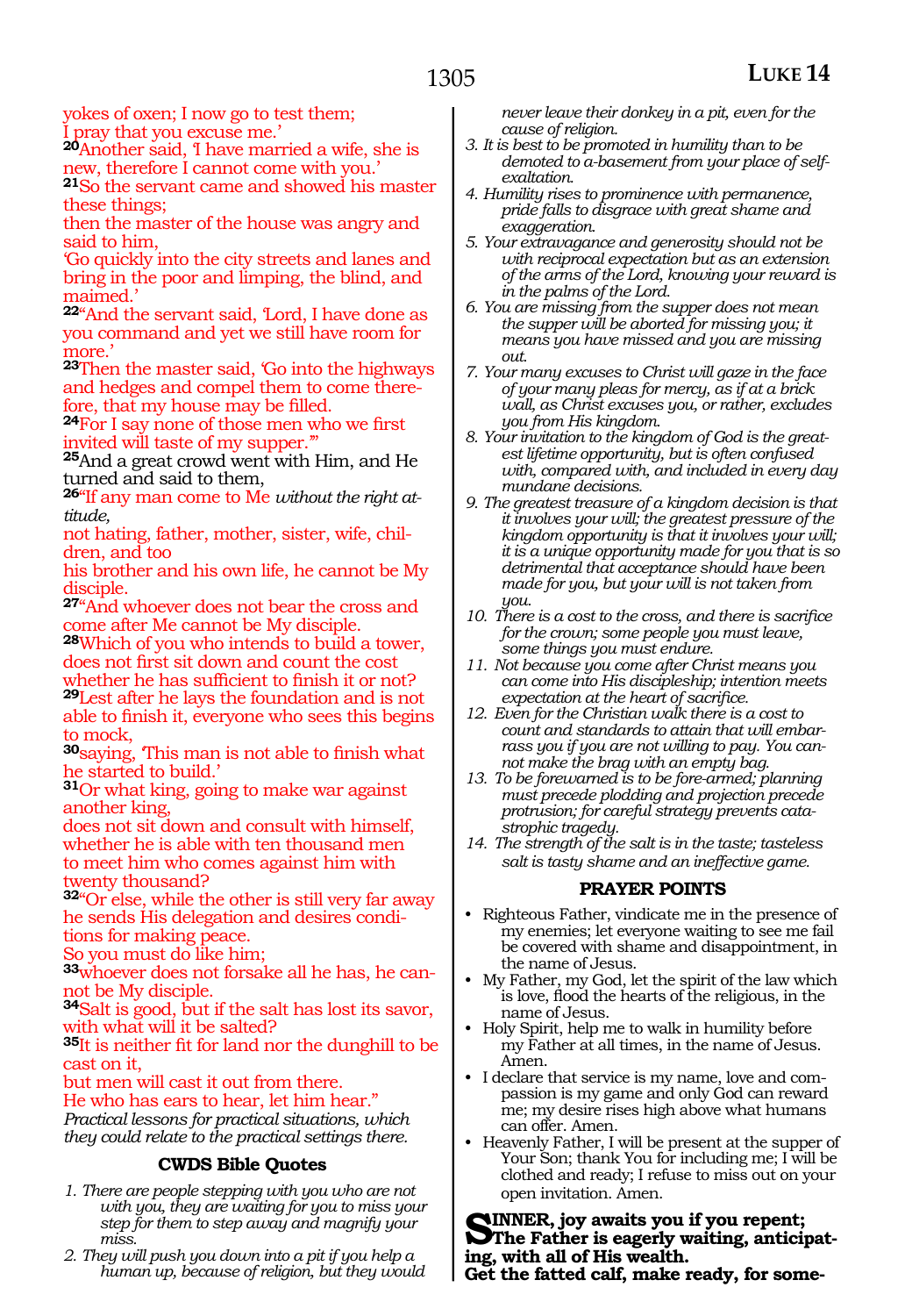**one is coming home.**

**Riotous living and friends have failed, but the Father is waiting with open arms. Do not be surprised at the Father's crying. You see the joy, hear the rejoicing; It is the one lost sheep and he is returning. Like a woman who has found her lost coin, In heaven there is overwhelming joy.**

#### LUKE 15

**<sup>1</sup>**All the publicans and sinners drew near to Him to hear Him,

**2**but the Pharisees and the scribes said, murmuring,

"This man receives sinners and with them He eats."

**<sup>3</sup>**And He spoke this parable to them:

**<sup>4</sup>**"What person among you having a hundred sheep, if one sheep is lost

will not leave the ninety-nine in the wilderness and go after the lost until it is found?

**5**And when he finds it, he lays it on his shoulder and returns home rejoicing.

**<sup>6</sup>**"And when he returns, he calls his friends and his neighbors together,

saying, 'Rejoice with me; I have found my sheep which was lost!'

**<sup>7</sup>**I say to you, there is joy in heaven likewise over one sinner who repents,

than over ninety-nine just people who need no cleansing from their sins.

**<sup>8</sup>**Or what woman, having ten pieces of silver coin, if she should lose one piece

will not light a candle and sweep the house and seek diligently until she finds it? **<sup>9</sup>**"And when she has found it, she calls her

friends and her neighbors together after that, and says, 'Rejoice with me now, for I have found the piece which I had lost!'

**<sup>10</sup>**Likewise I say to you, there is joy in the presence of the angels, over one sinner who repents!"

*Sinner there is a reception awaiting you.*  **<sup>11</sup>**And He said, "A certain man had two sons, **<sup>12</sup>**and to his father the younger said, 'Father give me the portion of goods that be- longs to me';

and he divided his living between them. **<sup>13</sup>**And not many days after, the younger son gathered everything together and journeyed into a far country and wasted his inheritance with riotous living.

**<sup>14</sup>**And when he had spent all, there arose a mighty famine in the land, and he began to be in need.

**<sup>15</sup>**He attached himself to a citizen of the land who sent him into his field to feed swine, **<sup>16</sup>**and he would gladly have filled his belly with the husks the swine ate, and no one gave him any food.

**<sup>17</sup>**But when he came to his senses, he said, 'How many hired servants of my father's have more than enough food to eat and spare, and I perish with hunger?

**<sup>18</sup>**I will rise and go to my father; and I will say to him, "Father,

I have sinned against Heaven and before you **<sup>19</sup>**and am no longer worthy to be called your son;

make me as one of your hired servants!"' **<sup>20</sup>**"And he rose and came to his father. When he was still a great distance away his father saw him and *his heart danced,*  and being filled with joy and compassion, he ran and fell on his neck and kissed his son. **21**And the son said, Father, I have sinned

against heaven and in your sight and am no longer worthy to be called your son.'

**<sup>22</sup>**But the father spoke in his delight and said to his servants, 'Go bring the best robe and put it on him;

put a ring on his hand, put shoes on his feet. **<sup>23</sup>**"'Bring the fatted calf and kill it.

Let us eat and be merry now, **<sup>24</sup>**for my son was dead, but is alive again; he was lost and is found.'

*Riotous living? Friends have failed you? Frustrated sinner . . .? Why don't you return? The Father is waiting, anticipating, with His angels to welcome you home.* 

And they began to make merry.

**<sup>25</sup>**Now his eldest son was in the field, and as he came and drew near to the house, he heard the music and the dancing.

**<sup>26</sup>**"He called one of the servants and asked, 'What do these things mean?'

**<sup>27</sup>**He said to him, 'Your brother is home and your father has killed the fatted calf, for he has received him safe and sound.'

**<sup>28</sup>**But he was angry and would not go in, therefore his father came out to encourage him.

**<sup>29</sup>**And he said to his father,

'These many years I have served you, neither have I transgressed your commands at any time,

and you never gave me a goat kid that I may celebrate with my friends.

**<sup>30</sup>**"'But as soon as your son comes, who with harlots has devoured your wealth,

you have killed for him the fatted calf!' **<sup>31</sup>**And his father answered him, 'Son, you are

with me ever and all that I have is yours;

**<sup>32</sup>**it is necessary that we celebrate and be glad, for your brother was dead before, now he is alive again; he was lost but now he is found.'"

*One must maintain the right attitude towards the many sinners all around.* 

- *1. You will never understand the relief of a lost sheep in the comforting arms of the shepherd if you are lost in the comfort of the fold and you never go out to seek the lost.*
- *2. The cry of a lost sheep is more compelling and impelling to the shepherd than the bleating of the ninety-nine gathered in safety.*
- *3. The greatest celebration is to those who are in safety, but the wildest celebration is not for*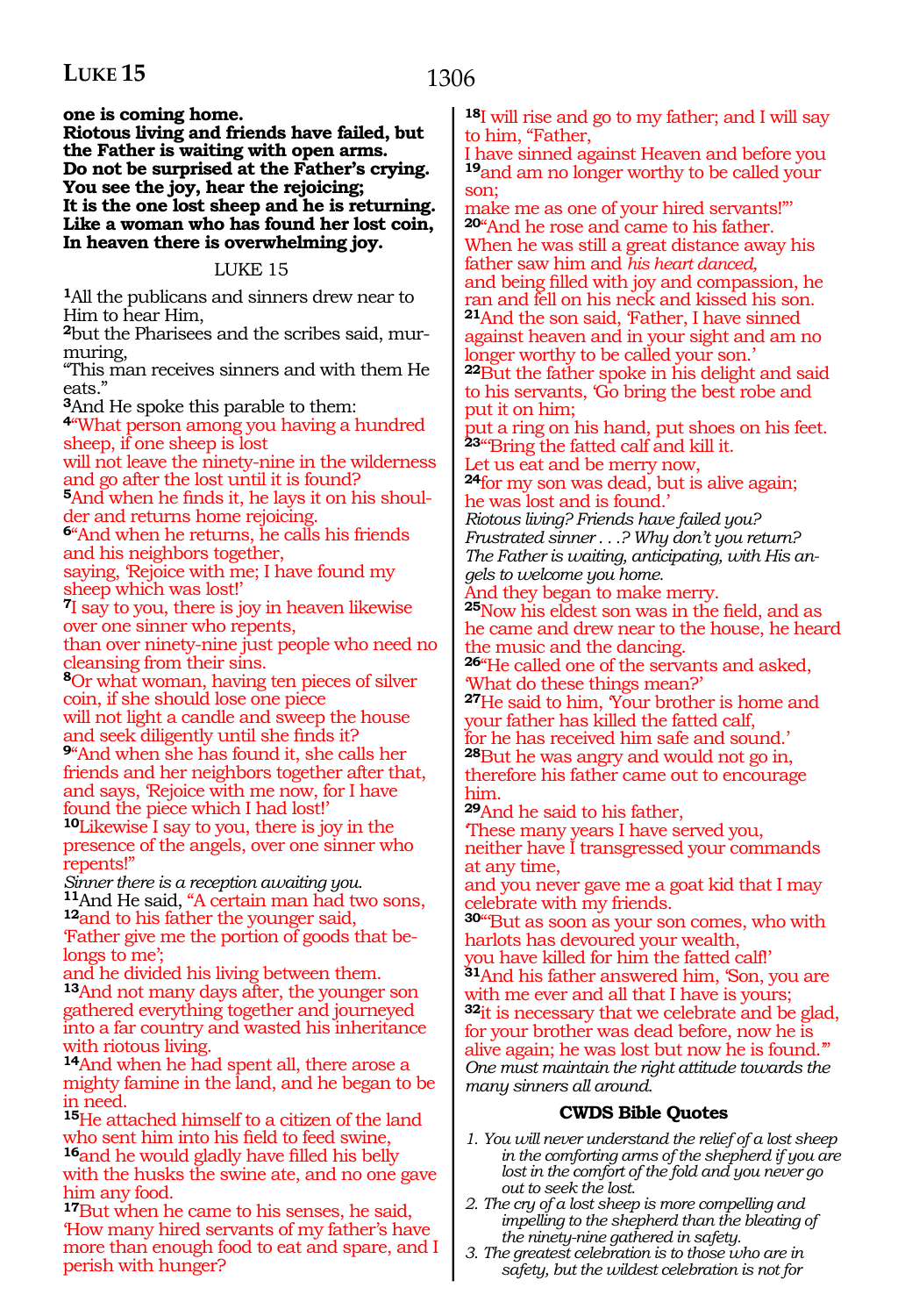*those who are in safety but for those who are safely rescued from the jaws of death.* 

- *4. In the eyes of the Lord you are not just another one, you are the only one; you are not just one in a hundred, or a million, it is you and no other one.*
- *5. There is no rest for the Master's heart until backsliders are back in the fold; we are His body and the expression of His heart, we accept no rest.*
- *6. You have power to stay on earth and to start a party in heaven; do it every day for the pleasure of it; cause celebratory joy before the angels; resolve to reach sinners as an everyday rescue routine.*
- *7. The heart of those who want the Father's and not the Father is a heart that leads to waste and destruction.*
- *8. The Father will leave you to your destructive desires and rebellious will, but will always desire that you wake up and return to His vigorous passion for you.*
- *9. The Father will give you what He has to show you that you are more important to Him than the things you make most important to you.*
- *10. It may take a tour of the world to make you realize that there is no place like the Father's house; be quick about it.*
- *11. The world will love you for what you have, the Father loves you for who you are; the Father may leave you to the world for the world to leave you and return you to Him.*
- *12. Stay with the heart you can trust, for the hearts you buy will sell you out.*
- *13. It does not matter how far you have gone, your repentance is of greater significance because it shows how far the Father is prepared to go and how far you have come.*
- *14. The Father is not waiting for masterful oration, He is looking for a sign of repentance and evidence of change.*
- *15. If you knew the Father's heart for you, you would have returned home long ago; trust the Father's heart and return to Him.*
- *16. You may have descended to the scum of the earth but in the Father's house you are still king; the devil will feed you to the swine and mock you with swine food, the Father with fete you with the fatted calf.*
- *17. If you understood the Father's heart for sinners you would not pout over the attention they attract, you would get involved in gathering them; join the intervention, the reception and the party.*
- *18. You are in the house preoccupied but it is time to occupy; you are possessed with the house, but it is time to possess the house.*
- *19. It is foolish to sit on your inheritance wondering when you will see it, just as it is foolish to have the kingdom at the Father's good pleasure wondering when you will have the pleasure of the kingdom.*
- *20. Do not just live in it, let it live in you; enjoy all the benefits and privileges of the kingdom.*
- *21. Instead of getting angry with your lack of recognition, get angry with your failure to recognize the fullness of your position and place of importance in the house of abundance.*

### **PRAYER POINTS**

- Jesus my Lord, give me Your heart for the lost. Amen.
- Thank You Jesus for never quenching a smoking

flax, thank You for extending Your grace to me in my many failures. Amen.

- Lord Jesus, now I know what makes You go wild, I dedicate my life to reaching sinners and to start many parties and celebration in heaven. Amen.
- Thank You Lord for knowing my name among the billions in the earth, and loving me as if the earth is empty without me. Amen.
- Holy Spirit, give believers a pressing heart for believers; let them go to whatever extent it requires to bring one back and not rest until all the flock is fully gathered. Amen.

## **IF** you are faithful in a little,<br>
You have approved yourself for more;<br> **If you are faithful with money: If you are faithful with money,**

**You are approved for the true treasure store.**

**No man can serve two masters, for he will set one above.**

**If only the dead could tell you, Yet from the dead one Man arose. What man esteems highly is an abomination if it is not sown, For when faced with eternity**

**The rich man's wealth is just fools' gold.**

### LUKE 16

**<sup>1</sup>**And He said to His disciples,

"There was a certain rich man, who had a steward whom he accused of wasting his goods.

**<sup>2</sup>**And he called him and said to him, 'How is it that I hear this of you?

Give an account of your stewardship for you may be steward no more.'

**<sup>3</sup>**And the servant said to himself, 'What shall I do?

My lord takes away this my stewardship from me,

cannot dig, and I am so ashamed to beg. **<sup>4</sup>**"'I am resolved what to do, that when I am

put out of the stewardship they may receive me in their houses.'

**<sup>5</sup>**So he called his lord's debtors to him, and he said to the first,

'How much do you owe my lord?'

**<sup>6</sup>**'One hundred measures of oil,' he said.

'Take the bill and quickly write fifty instead.' **<sup>7</sup>**And he said to another one also, 'How much is it that you owe?'

And he said, 'A hundred measures of wheat.' He said, Take your bill and write eighty also.' **<sup>8</sup>**"And the lord commended the dishonest

steward because he had done shrewdly.

For the children of this world in their generation are more shrewd than the children of light.

**<sup>9</sup>**And I say to you, make yourselves friends of the mammon of unrighteousness, that when you fail they may receive you into everlasting habitations.

**<sup>10</sup>**He who is faithful in that which is least, is also faithful in much.

He who is unjust in that which is least, will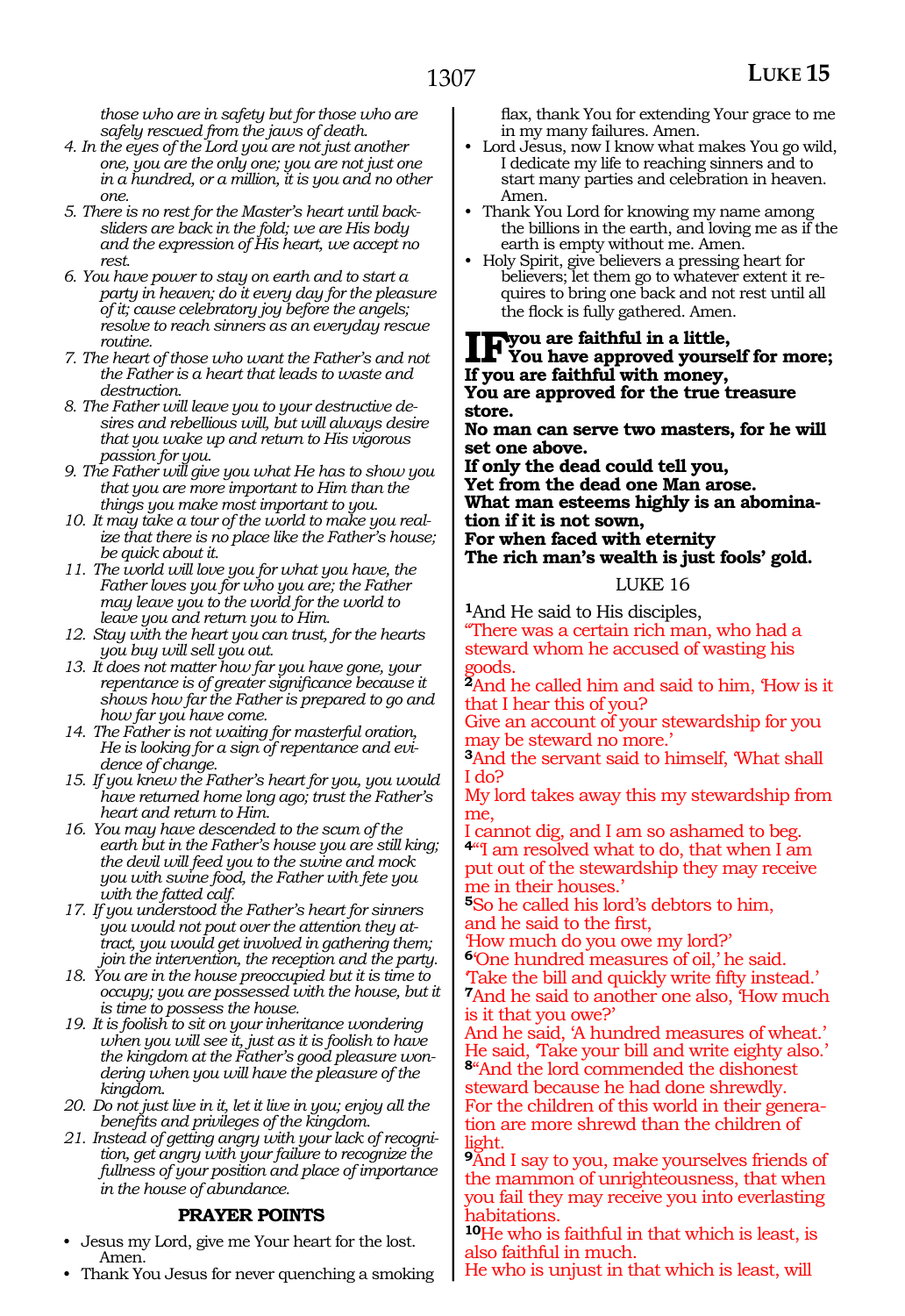1308

also be unjust in much.

**<sup>11</sup>**"If therefore you have not been faithful in the unrighteous mammon, who will commit to your trust the true riches?

**<sup>12</sup>**And if you have not been faithful in that which is another man's, who can give you that which is your own?

**<sup>13</sup>**No servant can serve two masters; either he will hate one and love the other, or else he will hold to one and despise the other.

You cannot serve God and mammon at the same time."

**<sup>14</sup>**And the Pharisees, who were covetous, heard all these things and they derided Him.

**<sup>15</sup>**And He said to them, "You are those who justify yourselves before men, but God knows your hearts.

For what is highly esteemed by man is an abomination in God's sight.

**<sup>16</sup>**The law and the prophets were until John; since then the kingdom of God is preached and every man presses into it.

**<sup>17</sup>**It is easier for heaven and earth to pass away than for one tittle of the law to fail. **<sup>18</sup>**Whoever puts away his wife and marries again, he commits adultery,

and whoever marries any woman who is divorced from her husband, he commits adultery.

**<sup>19</sup>**Now there was a certain rich man; he was clothed in purple and fine linen and he feasted extravagantly every day,

**20**and there was a certain beggar named Lazarus laying in his gates and full of sores; **<sup>21</sup>**he desired to be fed, if only with the crumbs that fell from the table of the rich man. Moreover, the dogs came and licked his sores. **<sup>22</sup>**"And it came to pass, that when Lazarus died he was carried by the angels into the bosom of Abraham;

and the rich man died and was buried. *His wealth provided a good burial but no angelic transportation.*

**<sup>23</sup>**And in hell he lifted up his eyes, being in torment.

He saw Abraham in the distance and Lazarus in his bosom sweetly laid.

**<sup>24</sup>**'Father Abraham,' he cried and said, 'have mercy on me, and send Lazarus that he may dip his fingertip in a little water to cool my tongue, for I am tormented in this flaming heat.'

**<sup>25</sup>**And Abraham said, 'Son, remember, in your lifetime you had your good things and Lazarus evil things.

but now he is comforted and you are tormented.

**<sup>26</sup>**But know that besides all this, there is a great gulf fixed between us so that those who desire to pass from here cannot,

neither can those desiring to pass from there to us.'

**<sup>27</sup>**"Then he said, 'I pray therefore, father, that you would send him to my father's house,

**<sup>28</sup>**for I have five brothers who need warning; let him testify to them, lest they also come into this place of torment.'

**29**Then Abraham said to him, 'They have Moses and the prophets; let them hear them and be warned.

**<sup>30</sup>**'No, Father Abraham,' he entreated him, 'if one went from the dead they will repent.'

**<sup>31</sup>**'If they do not hear Moses and the prophets,' Abraham said,

'neither will they be persuaded although One rose from the dead."

*Yes, the Son, who was speaking, died and rose again!*

- *1. A thief administers stewardship responsibility for personal interest; when the beneficial interest of the stewardship is the steward, it is no longer a stewardship but a scam.*
- *2. If you give room to the evil in your heart, you will not just lose your job and stewardship but your freedom and your life.*
- *3. If the spirit of mammon is your friend, then certain destruction is your end, and eternity you will spend in everlasting fire which is your punishment.*
- *4. Befriend mammon for benefits and receive all that is his from the heavenly Father.*
- *5. Your small assignment is no evidence of small worth, but an opportunity to prove your character and ability for promotion.*
- *6. Whatever your hands find to do, do it with all your might and you will find the might in life that your heart deserves to be doing.*
- *7. Faithful and faithless are attitudes of the heart that will show in every situation and on every assignment irrespective of the magnitude; faithful is who you are not what you do.*
- *8. Wealth avoids and evades you because you have not done well with the wealth committed to you; if you find it misery to manage from another you will master miserly resources for your own self.*
- *9. The spirit of mammon is no compliment for God, it is a vicious competitive opponent; your heart is a battleground for worship; mammon takes no prisoners.*
- *10. Set your sight on God for what matters is not how it appears in your sight but in His.*
- *11. Possessing the kingdom comes by pressing, for you will have pressure and resistance against your possessing.*
- *12. It is not the availability or opportunity of the kingdom that determines if you access it, but your importunity.*
- *13. The laws of the land have power to join a man and woman with heaven's endorsement, but have no power to separate for heaven only endorses divorce for sexual immorality.*
- *14. Adultery is sexual immorality in marriage even if the couple is legally divorced, for legal divorce does not signify spiritual divorce.*
- *15. Wealth is not the currency of the kingdom, righteousness is.*
- *16. If you crumb the desire of others and will not give them their desire even of the crumbs you have no desire for, your hope of eternity will crumble.*
- *17. If you live as if you have a lease on life, you will die to realize that death destroyed your contract.*
- *18. Poverty and wealth are conditions of the soul*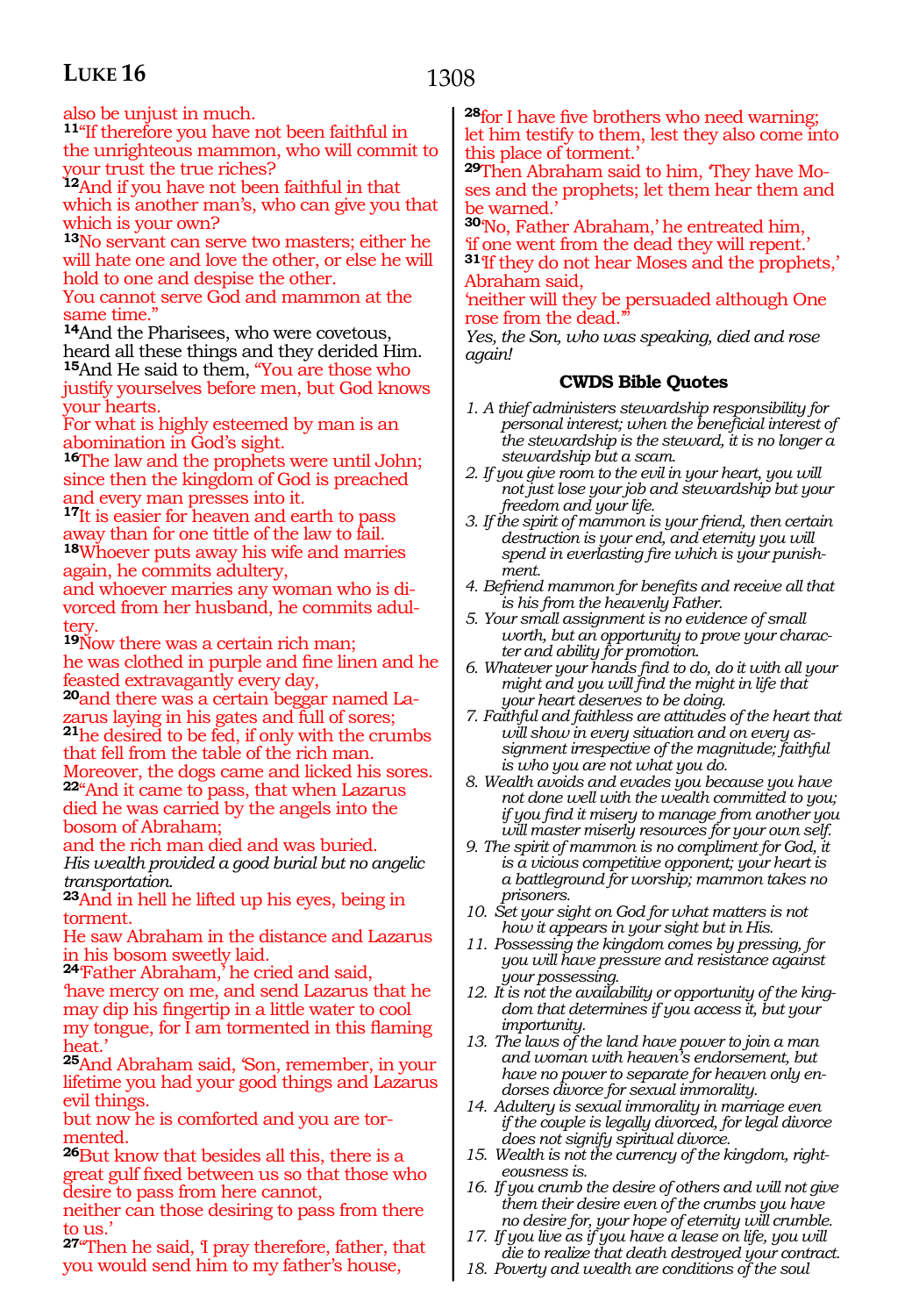*which are the sole conditions that matter in eternity.* 

- *19. Never despise the poor and afflicted; you would involve them in your table if you understood how quickly the tables turn.*
- *20. When, in the flesh, you let the poor see what you allow them no access to in your heartless greed, then as spirits, you will see what you cannot access in your endless heat.*
- *21. The spirits of the unrighteous dead are passionate evangelists, telling you the same urgent and passionate message the Spirit of the righteous Son is saying in life.*
- *22. If you only had a small glimpse into the realm of the spirits your passion for Christ, your passion for life and your passion for evangelism would intensify.*

### **PRAYER POINTS**

- I drive away the spirit of unfaithfulness and dishonesty from the hearts of believers and especially those with stewardship responsibility. Amen.
- I release the fire of God against every spirit tempting believers to lie and steal; let the healing power of the Holy Spirit restore the hearts, in the name of Jesus.
- Power of commitment, fall upon married couples now; I drive away unfaithfulness and demonic agitation for divorce from their hearts and speak love and reconciliation; let the spirit of 'easy to forgive' envelop them, in the name of Jesus.
- I refuse to be judged with the spirit of mammon; I want none of his judgment. Let angelic fire fall on the activities of mammon in my family. Amen.
- I will be faithful in every assignment of the Lord and with every responsibility however small; Jesus I commit to You that You will find me faithful. Amen.

### **Looking here, looking there, looking everywhere;**

**What are you looking for? Do you not know, did you not hear?**

**The kingdom of God is within you! Looking here, looking there, looking for the Son of man;**

**But as lightning pierces the sky, even so He will come.**

**Work faithfully with diligence without looking for reward,**

**As an unprofitable servant, keep your hands to the task.**

**Let your eyelids look straight on; do not look to save your life,**

**For if salt loses its taste, it is worthless. Remember Lot's wife!**

### LUKE 17

**1**Then He said to His disciples, "It is impossible for offence not to come, but woe to the person who offends.

**<sup>2</sup>**It is better for that person that a millstone is hanged around his neck and he be cast into the sea than that he should offend one of these little ones.

**3**If your brother trespasses against you, re-

buke him, and if he repents, forgive him. **<sup>4</sup>**If he trespasses seven times in a day and he turns to you again to say, 'I repent,' forgive him every time."

**<sup>5</sup>**And the apostles said to the Lord, "Lord, please increase our faith!"

**<sup>6</sup>**And the Lord said, "If you had faith as a grain of mustard seed, you would say to this sycamore tree,

'Be plucked up by the roots and be planted in the sea,' and it will obey you.

**<sup>7</sup>**For which of you who has a servant plowing or feeding cattle, will say to him when he has come from the field, 'Go sit down inside to eat'?

**8**And will not rather say to him, 'Go and prepare my meal,

and prepare yourself and serve me until I have eaten and drunken,

and afterwards you shall eat and drink'? **<sup>9</sup>**"Does he tell his servant thanks because he did the things he commanded?

I say, no, not even once.

**<sup>10</sup>**So shall it be with you likewise. When you have done all the things I commanded you, say, 'We are unprofitable servants doing just what is our duty to do!"

**<sup>11</sup>**And as He went up to Jerusalem, He passed through Samaria and Galilee,

**<sup>12</sup>**and as He entered a village there met Him ten men with leprosy.

**<sup>13</sup>**They stood at a distance and lifted up their voices crying, "Jesus Master, have mercy on us!"

**<sup>14</sup>**And when He saw them, He said to them, "Go show yourselves to the priest."

And it came to pass that as they went, they were cleansed; they were all healed.

**<sup>15</sup>**And one of them, when he saw that he was healed, turned back again,

and with a loud voice glorified God

**<sup>16</sup>**and fell on his face at Jesus' feet, and there he gave thanks.

He was a Samaritan.

**<sup>17</sup>**Jesus said, "Were there not ten cleansed; where are the nine?

**<sup>18</sup>**None has returned to give God glory, but a stranger."

**<sup>19</sup>**And He said, "Arise and go your way; your faith has made you whole.

**<sup>20</sup>**Then the Pharisees demanded of Him when the kingdom of God would come.

He answered, "God's kingdom does not come with observation!

**<sup>21</sup>**Neither shall they say, 'Look here!' or 'Look there!' or 'Look anywhere!'

For behold, the kingdom of God is within you." **<sup>22</sup>**And He said to His disciples, "The days will surely come when you will desire to see, one of the days of the Son of Man and will not see it. **<sup>23</sup>**And they will say to you, 'Look here!' or 'Look there!' but do not go or follow them,

**<sup>24</sup>**for as the lightning, that flashes out of one part of heaven, yet shines to the other part, so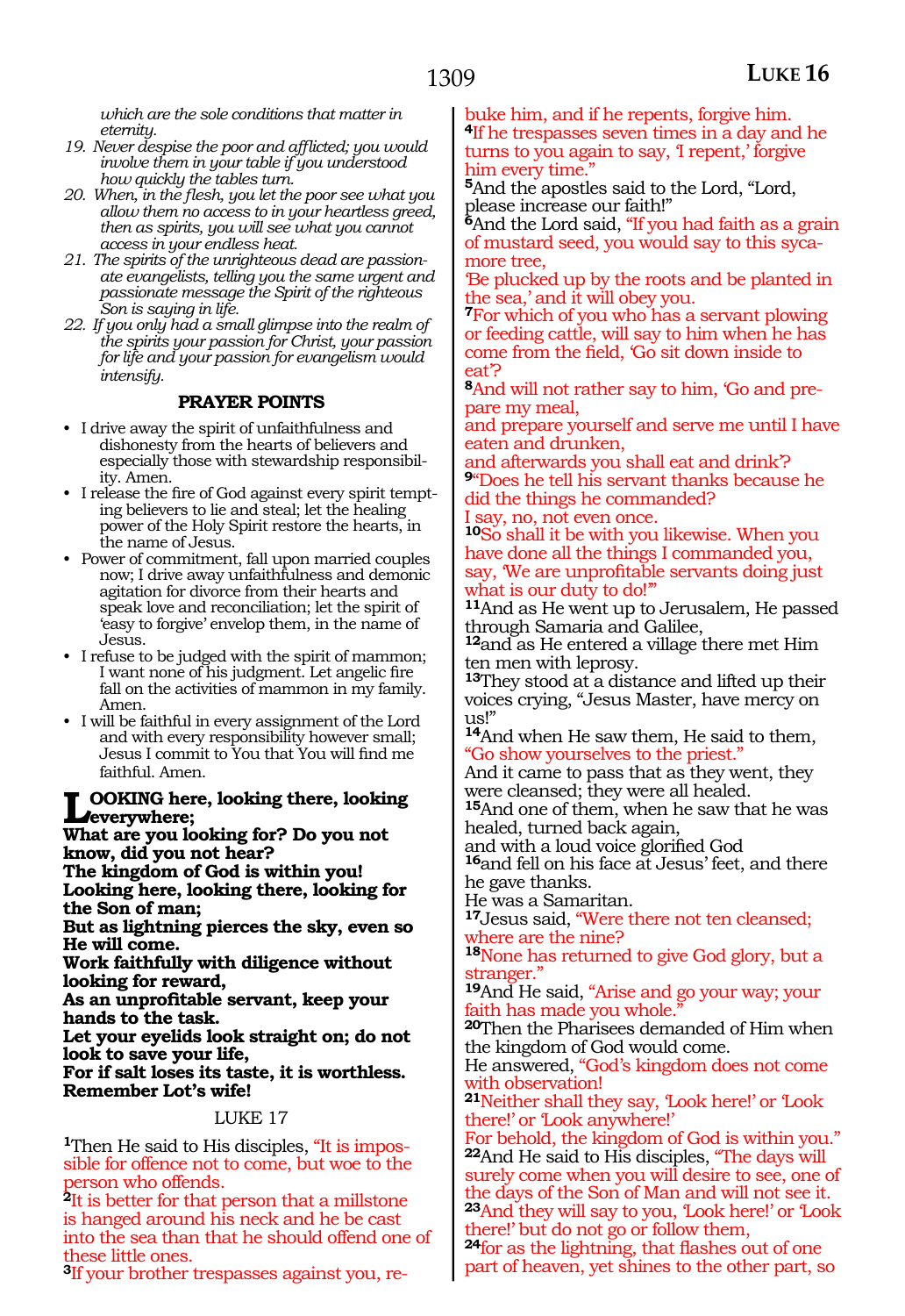will the Son of man be when His day comes. **<sup>25</sup>**But He must first suffer many things, and be rejected by this generation.

**<sup>26</sup>**"And as it was in the days of Noah, so shall it be in the days of the Son of Man;

**<sup>27</sup>**they ate, drank and married wives, and were given in marriage, until the day Noah entered the ark, then the floods came and destroyed everything.

**<sup>28</sup>**And in the days of Lot also, they ate, drank, built and planted; and they bought and sold, **<sup>29</sup>**but in the day when Lot went out of Sodom, the heavens rained fire and brimstone; it de- stroyed them all!

**<sup>30</sup>**In the day the Son of man is revealed, it will be just the same.

**<sup>31</sup>**In that day, he who is on the housetop, if his stuff is in the house,

let him not come down from there to take it out.

And likewise, he who is in the field, let him not return again.

**<sup>32</sup>**Remember Lot's wife; whoever seeks to save his life will lose it,

**<sup>33</sup>**but whoever will lose his life shall preserve it. **<sup>34</sup>**I tell you that in that night there will be two men in one bed

one will be taken and the other left.

**<sup>35</sup>**Two women will be grinding together; one will be taken and one left behind.

**<sup>36</sup>**Two men will be in the field; one will be taken and the other left.

**<sup>37</sup>**And they answered and said to Him, "Where, Lord?" And He said in answer,

"Wherever the body is, there the vultures will be gathered together!"

### **CWDS Bible Quotes**

- *1. Offense may come to you but it must never get to you, nor should it come through you, for the penalty is to the offender.*
- *2. A little offense to the little ones is no little thing, it carries the weight of a millstone in the prison of deep waters without breathing equipment.*
- *3. Commit to forgiveness in advance, and to love without exception, for repeat offenses will make the demand.*
- *4. Offense is evidence of a cry for help; never bind offenders with unforgiveness, release them to the mercies and restorative love of the Lord.*
- *5. Faith as a speck has tremendous effect; faith as a seed can uproot any tree and transport it to the center of the sea.*
- *6. Your reward is not found in the reward you seek but in the command you fulfill, not in your love for reward, but in your love for the Lord compelling service.*
- *7. Service is your duty; make yourself a prisoner of the Lord like Paul and be driven by the whip of love.*
- *8. We fail love because we play love, but we must all answer to Love; to truly love you must faith love; if you understood Love's demands you would respond to Love's command.*
- *9. We fail to serve because we serve for compensation not by compulsion to compassion.*
- *10. Your reward is locked up in the heart of the Lord,*

*not by entitlement, but by His goodness.*

- *11. Walk in the direction of your healing for your healing will run in the direction of your faith. The lepers were not healed until they stepped out in faith to show the priest they were healed and to offer the offering for their healing.*
- *12. One-tenth must return to God but the 90% is still expected to present itself and to give him thanks. It is normal to serve Him with the tenth and to forget He also blessed the remaining (nine lepers) ninety percent.*
- *13. Your healing and the blessing enters God into your heart; thanksgiving enters you into God's heart.*
- *14. Thanksgiving seals your miracle and guards against the one who steals your miracle.*
- *15. The kingdom of God is not by observation but by expression; it is not outside for you to step in but inside for you to step out in.*
- *16. Jesus spoke of His return assuming His death, burial, resurrection and ascension, for His word is forever settled in heaven from forever.*
- *17. The coming of the Lord will be as plain as lightning, so plain it makes confusion about Him confusing.*
- *18. No one can be prepared for the 'suddenly' but you can be prepared for the 'anytime'. You do not have to be shocked by the truth when you can rock with the truth.*
- *19. Suddenly is the crisis of those who will not pay the price of the cross as Christ did; suddenly is the grievous penalty for lack of preparation; suddenly is a difficult lesson for those who will not listen to the signs and warnings.*
- *20. Suddenly is the wisdom of fools; suddenly caught the people in Noah's days off guard with the ark, a wonder of its day, being constructed before their eyes, and wild animals walking in at leisure.*
- *21. Not because you are two together means you are together one with Christ; only one will be taken if you are not together serving the Lord.*
- *22. You can spend your world together but still an eternity apart; there is nothing to emphasize the rupture as the rapture.*
- *23. If you are one in the flesh but not one in the spirit, you are not really one but two.*

### **PRAYER POINTS**

- Spirit of the living God, free me from offense and keep me from offense. I refuse to be an offender, in the name of Jesus.
- By the power of the Holy Spirit, I send fire to every spirit abusing children physically, sexually, by harmful exposure, or by restraint of good things, sound direction, or exposure to the word of God. Amen.
- Merciful Father, let the spirit of mercy be my gift from You; give me restorative love that presses beyond personal offenses. Amen.
- Father, baptize me with the gift of faith; from now on I refuse to discount my faith, I shall do great things in God and for God. Amen.
- My Jesus, I pursue Your will for my life and all the commands in Your word, knowing my reward is sure. Amen.

**KRY night and day; express your need. Cry night and day if you believe. For the Lord rewards persistency. Cry night and day not about your deeds,**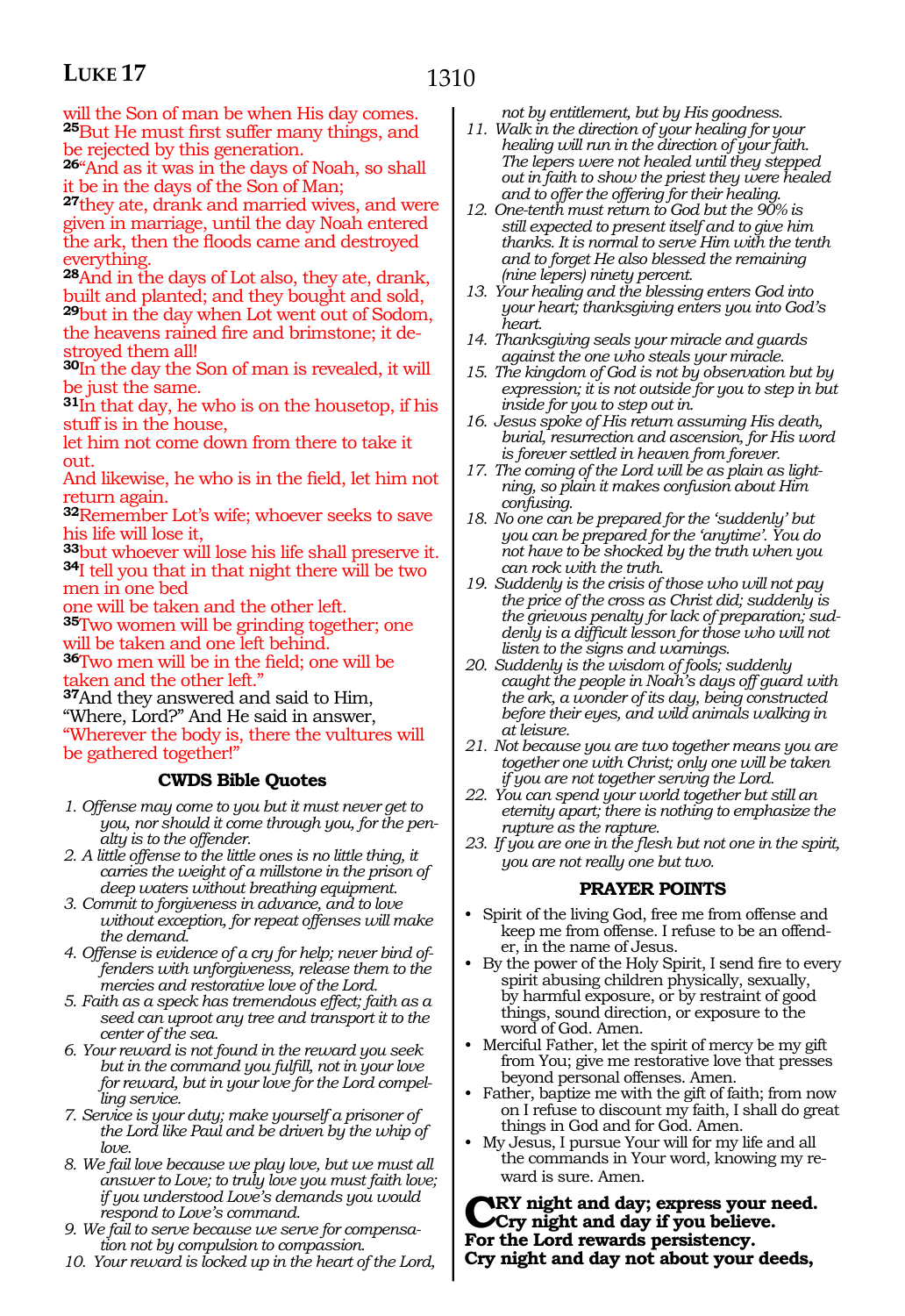**But say, "Lord, be merciful to me!" Rich man, God's hand is on you; you have done well,**

**But can He put His hand upon your wealth?**

**"I go to die!" Now let the blind man's cry teach you how to travail with persistence.**

### LUKE 18

**<sup>1</sup>**And He spoke a parable to them, to make them understand that men should always pray and not relent.

**<sup>2</sup>**"There was a certain judge in a city who did not fear God nor regard man;

**<sup>3</sup>**and there was a widow woman in that city. She came to the judge, saying, 'Avenge me of my adversaries.'

**<sup>4</sup>**And he would not for a while,

but he said within himself afterwards, 'Though I do not fear God, nor regard man, **<sup>5</sup>**"'yet because this woman tires me, I will avenge her because of her persistence, lest by her continual coming she wearies me.'" **<sup>6</sup>**And the Lord said, "Hear what this unjust judge says.

**<sup>7</sup>**And will God not avenge His own elect who cry to Him day and night, although He bears long with them?

**<sup>8</sup>**I tell you, He will avenge them speedily! *He hears the effectual cry in fervency.* Nevertheless, when the Son of Man comes, will He find faith on the earth?"

**<sup>9</sup>**And He spoke this parable to certain of them who trusted in themselves, believing that they were righteous but despising others, saying,

**<sup>10</sup>**"Two men went up into the temple to pray, one a Pharisee and the other a publican. **<sup>11</sup>**The Pharisee stood and prayed to himself,

saying, 'God, I thank You that I am not as other men are: extortionists, unjust, adulterers, or even as this publican, Lord!

<sup>12"</sup>I fast twice a week, I am holy, and I give tithes of all that I possess!'

**<sup>13</sup>**But the publican who was standing at a distance would not so much as lift his eyes above,

but struck his breast, saying, 'O my God, be merciful to me for I am a sinner!' **14**I tell you this man went to his house justified rather than the other, the Pharisee. For everyone who exalts himself will be abased and he who humbles himself will be exalted." **<sup>15</sup>**And they brought infants to him also, that He might touch them.

But His disciples said, "No!"

When they saw it, they rebuked them. **<sup>16</sup>**But Jesus called them to Him, and said, "Permit the little children to come to Me and do not forbid them, for such is the kingdom of God!

**<sup>17</sup>**Truly I say to you that any person who does not receive the kingdom of God like a little child will not enter in at all."

**<sup>18</sup>**And a certain ruler asked Him, saying at that time,

"Good Master, what am I to do to inherit eternal life?"

**<sup>19</sup>**And Jesus said, "Why do you call Me good? No one is good, save One; that is God.

**<sup>20</sup>**You know all the commandments: do not commit adultery, do not kill, do not steal,

do not bear false witness, honor your father and mother."

**<sup>21</sup>**And he said, "All these I have kept from my youth up."

**<sup>22</sup>**Now when Jesus heard these things, He answered,

"There is one thing that you still lack; sell all you have and distribute to the poor and you will have treasure in heaven, then come and follow Me."

**<sup>23</sup>**And he was very sorrowful when he heard this for he was very rich.

*He had kept all the commandments to keep his hold on God, but he would rather let go of God to keep his hold on his tangible wealth.*

**<sup>24</sup>**And when Jesus saw his great sorrow, He said,

"How hardly shall a rich man enter the kingdom of God.

**<sup>25</sup>**It is easier for a camel to make its way through a needle's eye, than for a rich man to enter into the kingdom of God."

**<sup>26</sup>**And when the people heard it they said, "Who then can be saved?"

**<sup>27</sup>**And He said, "The things that are impossible with man are possible with God."

**28**And Peter said, "Behold, we have left everything and followed You."

**<sup>29</sup>**And He said, "Truly, I say to you, there is no one who has left his house, his parents, his brothers, his wife or his children for the sake of the kingdom of God,

**<sup>30</sup>**"who will not receive multiple more in this present time and in the world to come, ever-<br>lasting life."

**<sup>31</sup>**And He gathered the twelve to Him, and said,

"Behold, we go up to Jerusalem,

and all things that are written by the prophets concerning the Son of man will be accom- plished.

**<sup>32</sup>**For He will be delivered to the Gentiles and He will be mocked and spitefully entreated, **<sup>33</sup>**and will be spit on and they will scourge Him and will put the Lord to death, but on the third day He will rise again!"

**<sup>34</sup>**And they understood none of these things that He said for the meaning was hidden from them,

neither did they know the things of which He spoke.

**<sup>35</sup>**And it came to pass as they came near to Jericho, a certain blind man sat begging by the wayside,

**<sup>36</sup>**and on hearing the multitude pass by,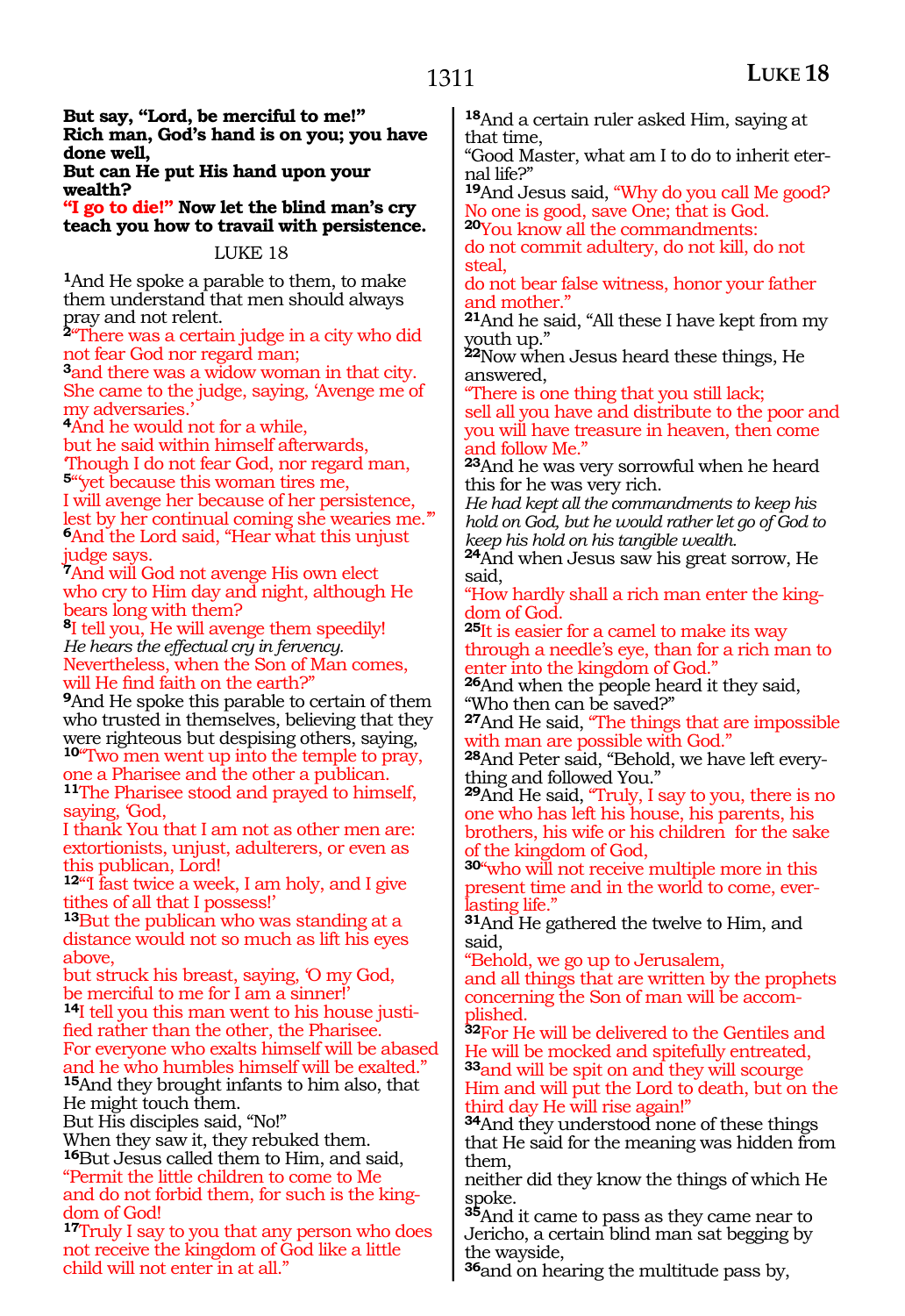he asked them what it meant.

**<sup>37</sup>**"Jesus of Nazareth passes by," he was told, *and he decided that his opportunity was now.*

**<sup>38</sup>**"Jesus, You Son of David," cried he.

"Oh Son of David, have mercy on me!" **<sup>39</sup>**And those who went by rebuked him that he

should be quiet. But he cried so much the more without ceasing,

*until his cries were heard for its persistence:* "You Son of David, have mercy on me," he said.

**<sup>40</sup>**And Jesus stood and commanded that he be brought;

and when he came near, He asked him what he desired,

**<sup>41</sup>**saying, "What will you have Me do to you?" And he replied, "Lord that I may receive my sight."

**<sup>42</sup>**And Jesus said to him, "Receive your sight; your faith has saved you."

**<sup>43</sup>**And he received his sight immediately and followed Him, giving God the glory.

And all the people, when they had seen this, gave God much praise.

*They had witnessed the outcome of effectual, fervent prayer and praise.*

### **CWDS Bible Quotes**

- *1. Prayer is persistent sustained pressure that insists on results with unshakable confidence in the Father's heart.*
- *2. Believers are instructed by Jesus to constant, continuous, committed, consistent and tireless prayer with no retreat, reverting or retraction by the distraction of delay.*
- *3. Persistence will break what compassion cannot bridge; pleas may never unlock the door to a closed heart but persistence will knock it down.*
- *4. The tender heart of a loving Father brims with compassion and breaks when faith in Him is expressed by persistence and insistence.*
- *5. Your breakthrough is readily and speedily released from Heaven, but are many times held in the heavens; persistence refuses to let the devil have his way with what is yours from your loving Father.*
- *6. The answer may seem long in coming but it is not you bearing long with God but God bearing long with you, looking for an opportunity, the expression of unshakable trust, to facilitate breakthrough release.*
- *7. Faith is expressed in immovable trust and wrapped up in persistent praying, declaring and confessing; Jesus laments that this will be a scarce commodity, even obsolete, when He returns.*
- *8. Your glory at its best expression pales in comparison to the glory of God; extend your wings and delete Him from your picture or lower your wings and desire Him.*
- *9. The picture perfect you is a perfect wreck without the light of God, but your potter's wreck is a perfect picture in His light; when you exalt yourself you step out of His light into your messy life.*
- *10. Proactive, personal, professionally prepared and emphasized children ministry must be at the heart of the body of Christ for it is in the heart of*

*the head, Jesus.*

- *11. Children are at the heart of the kingdom, can be taught of the kingdom, are the art of the kingdom and hold the keys to the attitude of wisdom to enter the kingdom.*
- *12. Unlearn all your years to enter the kingdom as a child eternally ready to learn. Children engage the most personal of relationships, they will sit upon the lap of Jesus, adults pursue from a distance; children receive readily, adults resist to the end or to the abortion.*
- *13. Whatever you are unwilling to release for the kingdom will never release you to the Kingdom no matter how passionate or disciplined you are.*
- *14. Whatever you are willing to release for the kingdom releases you to the kingdom and the wealth and resources of the kingdom which minuscule whatever you have.*
- *15. The king has absolute authority over everything in His kingdom therefore a rich man cannot enter the kingdom, the attitude of stewards can.*
- *16. Never a thing surrendered for Christ that is not exceeded by Christ in this time and superseded by the life and riches of eternity.*
- *17. If you knew what was in store for you following the footsteps of Christ you would probably beat an early retreat, yet if you knew the reward, you would acknowledge, but not regard the heat.*
- *18. You will hear but not hear what is very hard to hear about the persecution for the word and faith, for if you really hear you would probably not be here.*
- *19. The presence of Jesus is given but the presents are not granted, you have to violently take it by force.*
- *20. Praise like a show stopper and you will get beyond the blessing blockers to your heart's desire of Jesus.*
- *21. Let them wait to be called, you call until He waits and calls for you.*
- *22. If you have a need, or you have an infirmity, you have a perfect opportunity to show God off and to give Him glory when He shows up for you; begin to show the right attitude privately and publicly towards Him.*

### **PRAYER POINTS**

- My Father, my God, I trust Your heart; I will persistently seek Your face knowing my answer is beyond question. Amen.
- Loving Father, Your compassion is without question; I kneel at the feet of Your compassion until the heavens bow to me in response. Amen.
- Holy Father, I refuse to confuse delay with denial; Satan you are a liar, you shall not steal what is mine from the Lord. Amen.
- I speak faith and unshakable trust into my generations; Jesus preserve this seed of tenacious faith through my children and their generations until You return. Amen.
- I desire You and only You Father; I lower my wings and cast my crown in Your holy presence. Amen.

### **HERE** was a cry on the wind and it **came up to Him;**

**A silent cry from the trees; a broken heart was in need.**

**Will you cry with the wronged,**

**Will you take the sinner by the hand and**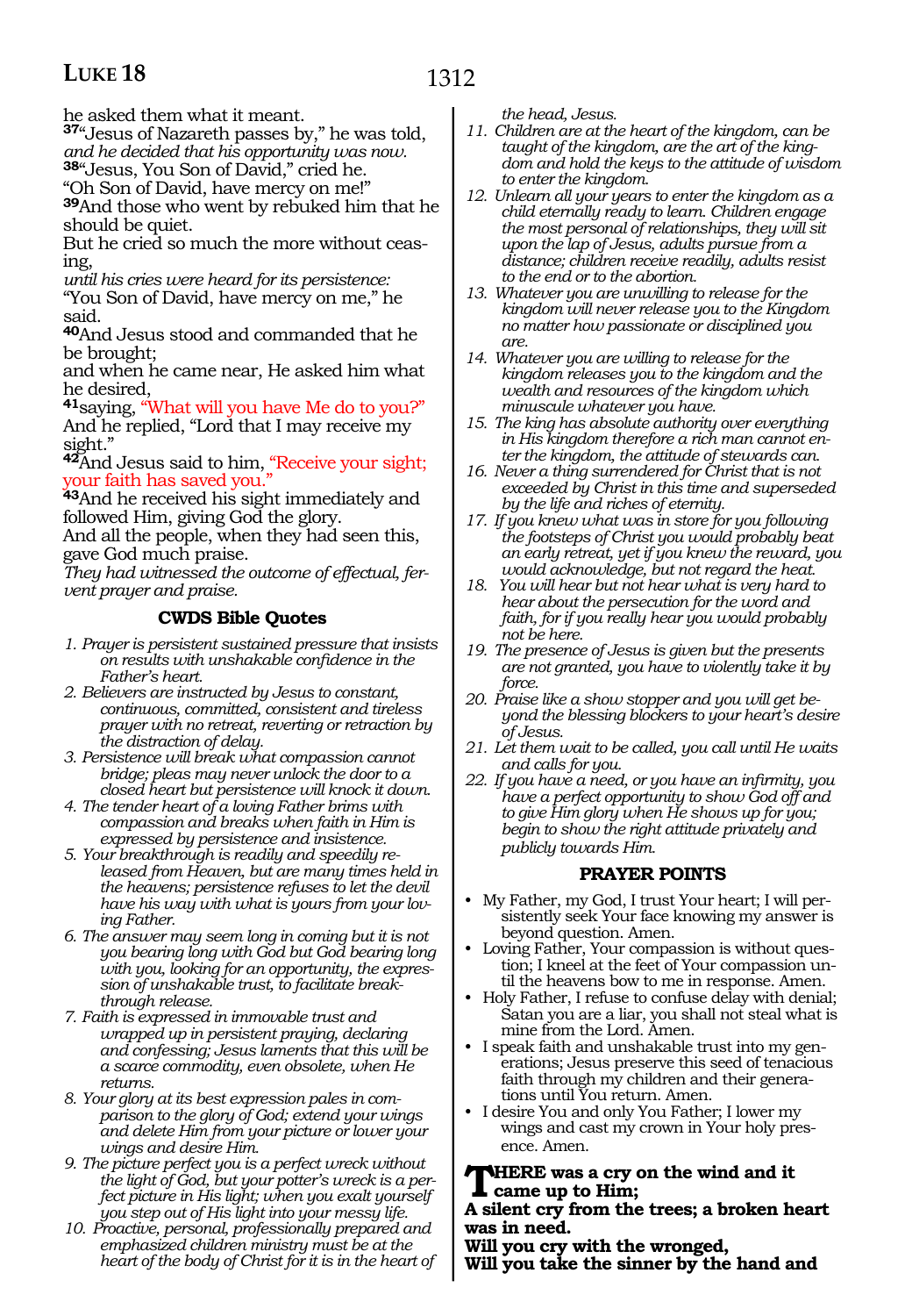**lead him to salvation?**

**There was the cry of the wicked man who was given just one pound; And the cry of Hosannas replacing the stones;**

**And the tears of the Master weeping over Jerusalem;**

**And the cries of the vendors and Pharisees as the temple was being cleansed!**

#### LUKE 19

**<sup>1</sup>**Jesus entered and passed through Jericho. **<sup>2</sup>**There was a man named Zacchaeus; he was chief of the publicans and very rich. **<sup>3</sup>**He sought to see Jesus, who He was, but he could not because of the pressing crowd and because he was short in statue,

**<sup>4</sup>**so to see Him he ran ahead and climbed a tree, a sycamore, for he knew Jesus was to pass that way.

**<sup>5</sup>**And when Jesus came to that place, He looked up and saw him there,

*for He hears the silent but salient cry that his searching heart made.*

And He said, "Zacchaeus, make haste, come down, for today I must abide at your house." **6**And he came down with much haste and joy-

fully received Christ in his house.

**<sup>7</sup>**And the people murmured and said, "He has gone to be guest with a sinner." **<sup>8</sup>**And Zacchaeus stood and said to the Lord, "Behold, I give the poor the half of my goods, and anything I've taken from any man by falsehood I will restore to him fourfold."

**<sup>9</sup>**And Jesus said, "This day is salvation come to this house, forasmuch as he also is a son of Abraham.

**<sup>10</sup>**For the Son of man is come to seek and to save what was lost!"

*While others saw occasion, He saw opportunity to minister to a sinful heart.*

**<sup>11</sup>**And as they heard the things He said, He spoke a parable to them because He was near to Jerusalem

and they thought the kingdom of God would immediately appear.

**<sup>12</sup>**He said therefore, "A certain nobleman went into a far country to receive a kingdom for himself and to return.

**<sup>13</sup>**And he called his ten servants to him and delivered to them ten pounds and said, 'Occupy till I come.'

**14**"But his citizens hated him and sent a message after him as he went,

saying, 'We will not have this man to reign over us!'

**15**And it came to pass when he returned, having received the kingdom he went for,

he commanded all his servants, whom he had given the money, to be called,

that they might give account of how much they had gained by trading.

**<sup>16</sup>**Then the first came, saying, 'Lord, your pound has gained ten pounds.'

**17**'Well done good and faithful servant,' he responded,

'because you have been faithful with a little, have authority over ten cities!'

**<sup>18</sup>**"And the second came, saying, 'Lord, your pound has gained five pounds more!' **<sup>19</sup>**He said to him likewise, 'Be set over five cit- ies also.'

**<sup>20</sup>**And another came, saying to him, 'Lord, here is your pound I have laid up se- curely in a napkin,

**<sup>21</sup>**for I feared you; for you are an austere man: you take up what you did not lay down and you reap what you did not sow.'

**<sup>22</sup>**And he replied, 'I will judge you out of your own mouth, you wicked servant;

you knew I was an austere man taking up what I did not lay down and reaping what I did not sow;

**<sup>23</sup>**why did you not then give my money into the bank that at my coming I would have received my own with the interest it had grown?' **<sup>24</sup>**And he said, 'Take from him the pound and give it to my servant who has ten pounds.' He said this to those who stood by him,<br><sup>25</sup>and they said, He has ten pounds lord!' **26**"For I say, everyone who has will receive more, to him more will be given; and from him who does not have will be taken, even what he has.

**<sup>27</sup>**"But those of my enemies who complained, and would not have me reign over them, bring them and slay them before me."

**<sup>28</sup>**And when He had finished His speech He went ahead, ascending up to Jerusalem. **<sup>29</sup>**And when He came near to Bethphage and Bethany, at the mount called the Mount of Olives He sent two of His disciples **<sup>30</sup>**and said,

"Go over into the villages against you and as you enter you will see a colt tied on which no man has sat; loose him and bring him here. **<sup>31</sup>**But if anyone asks, 'Why do you loose him?' say, 'The Lord needs him.'

**<sup>32</sup>**And the disciples who were sent went there and found just as He had said.

**<sup>33</sup>**And as they loosed the colt, the owners of it said to them, "Why do you loose the colt?" **<sup>34</sup>**"Because the Lord has need of him," they said.

**<sup>35</sup>**They then brought him to Jesus and cast their garments on the colt and set Jesus on him.

**<sup>36</sup>**And they spread clothes on the road as they went.

**<sup>37</sup>**And when He came near and approached the descent of the Mount of Olives,

the multitude of disciples began to cry out, to rejoice and praise God with a very loud voice because of all the mighty works they had seen, saying,

**<sup>38</sup>***He alone is worthy, to worship and adore, the Lamb of God victorious!*

"Blessed is He who comes in the name of the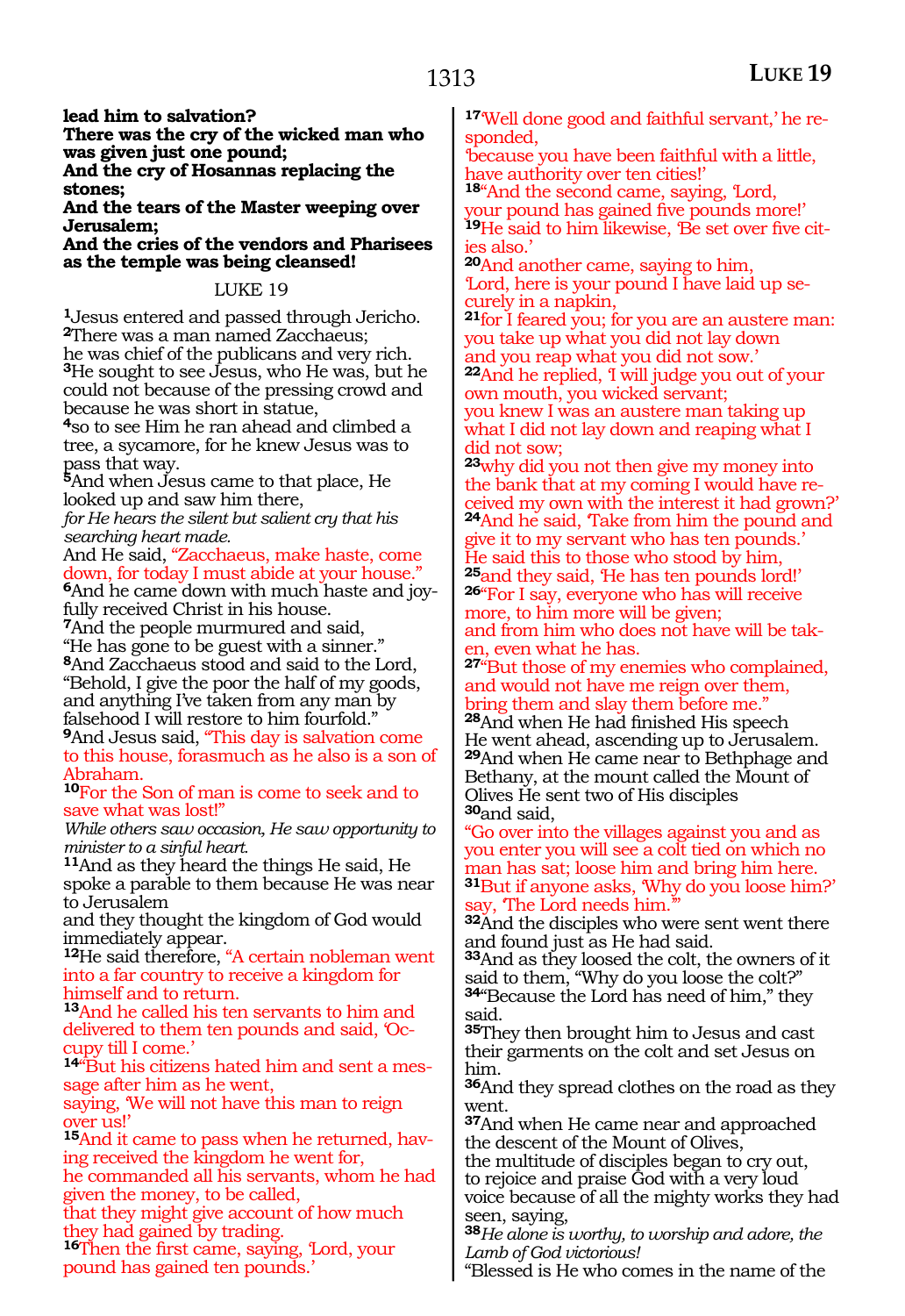Lord!

Blessed be the King of glory, peace in heaven; glory in the highest!"

*He is worthy!*

**<sup>39</sup>**Then some of the Pharisees who were among the multitude that were praising, said "Master, rebuke Your disciples; make them stop."

**<sup>40</sup>**But He answered them,

"If these men should be quiet, the stones would immediately cry out!"

**<sup>41</sup>**And when He came near *His heart broke;* He beheld the city and wept over it,

**<sup>42</sup>**saying, "If you had only known, even in this your day, the things that concern your peace. But now they are hidden from your eyes;

**<sup>43</sup>**for the days will come upon you that your enemies will cast a trench about you, and they will surround you to keep you in on

every side; and will destroy you even to the ground and your children with you;

**44**and they will not leave one stone upon another, because you do not know the time of your visitation."

**<sup>45</sup>**And He went into the temple after this prophecy,

and He began to cast out those who sold in it and those who bought,

**<sup>46</sup>**saying to them,

"It is written, My house is the house of prayer, but you have made it thieves' den!"

**<sup>47</sup>**And He taught daily in the temple; and the chief priests and scribes sought to

**48**but they could not find how they might do this,

for all the people were very attentive to hear Him speak.

### **CWDS Bible Quotes**

- *1. You may have position and wealth, but it takes positioning to see Jesus; climb down from your place of pride and scamper up a tree if that is what it takes.*
- *2. Your attainments, position or wealth in life cannot buy you audience with Jesus, humility, passion and desperation can.*
- *3. Jesus follows your sacrifice to your altar and to your heart; knock and the door will be opened to you.*
- *4. If Christ is not taken to the house of sinners, salvation will never enter their house; someone must step down to pull them up.*
- *5. They will criticize your initiatives until they see its fruits and become appreciative; criticisms never create change, intervention does.*
- *6. You may never know the blessings wrapped up in the people you blast; failure to see beyond their faults to their need is your fault.*
- *7. You cannot fight authority; authority fights from a position of Victory, it crushes you.*
- *8. Everyone has something to invest for the kingdom; irrespective of the amount you are given you will be called to account.*
- *9. The King expects personal interest, effort and initiative to invest what He has deposited in you*

*for maximum returns, but at minimum, the basic investment of your life.*

- *10. The King is not a fool, He gives according to your ability which is regulated by your attitude.*
- *11. In the kingdom everything belongs to the King including your life: position yourself to invest; accept the fact that you are just a steward, you own nothing; apply effort and attitude as if you owned it all and be prepared to surrender everything at the King's demand.*
- *12. The King never takes from a good administrator; He adds to what they have and increases them.*
- *13. Nothing beats the pay from positioning, and no pay beats the satisfaction of kingdom fulfillment.*
- *14. Place all your negative feelings and emotions in your effort and your positivity and productivity will spiral up.*
- *15. Many talented citizens of the kingdom never progress because they cannot take care of what belongs to others; zero effort because of zero ownership would lead to zero future.*
- *16. Animosity towards the wealth of an office is covetousness and envy; animosity towards your assigned responsibility is wickedness.*
- *17. Be positioned and ready to release your resources to the prophetic assignment of the body of Christ in the earth; release it to the need of a lord and it will release you to the grace of a lord.*
- *18. Ask the Lord for a revelation of Christ and worship becomes easy; you cannot recognize Him as King and not celebrate Him, lay it all down before Him and honor Him publicly.*
- *19. You will have your precious and valuable garments trodden on by a donkey if you appreciate who is riding the donkey; you will lay your wealth down for the King to ride into the hearts of men if you understand who your wealth is conveying.*
- *20. Stones cannot worship, we can; make your heart stones in worship, and stones will be given hearts to cry out in worship instead of you.*
- *21. Divine revelation will lead to intervention or prevention, or may just lead to the tears of a prophet lamenting our ignorance.*
- *22. 'If you only knew' is not an indictment, just an incitement to prayer and to embrace the prophetic.*
- *23. Divine agitation sparks intervention, intercession and prayer for the house of God; there are some things you drive out with whips and some things you whip out in warfare prayer.*
- *24. The spirit of Christ in you is always stirred for the house of God, let it stir you to prayer.*
- *25. The house is designated for praying not for preying on each other; we are His temple; prayer houses are power houses.*

### **PRAYER POINTS**

- Jesus, I position myself on my knees to see You clearly; I position myself at Your feet to hear You clearly; I position myself in humility to please You perfectly. Amen.
- King Jesus, I am desperate for You; I am willing to look foolish to find You. Amen.
- Jesus, son of God, minister to the hearts today of everyone who has made a sacrifice, however unconventional, to see You; give them a personal experience of Your divine presence. Amen.
- Holy Spirit, I am willing to be unconventional to manifest You; meet me at the point of my sacrifice. Amen.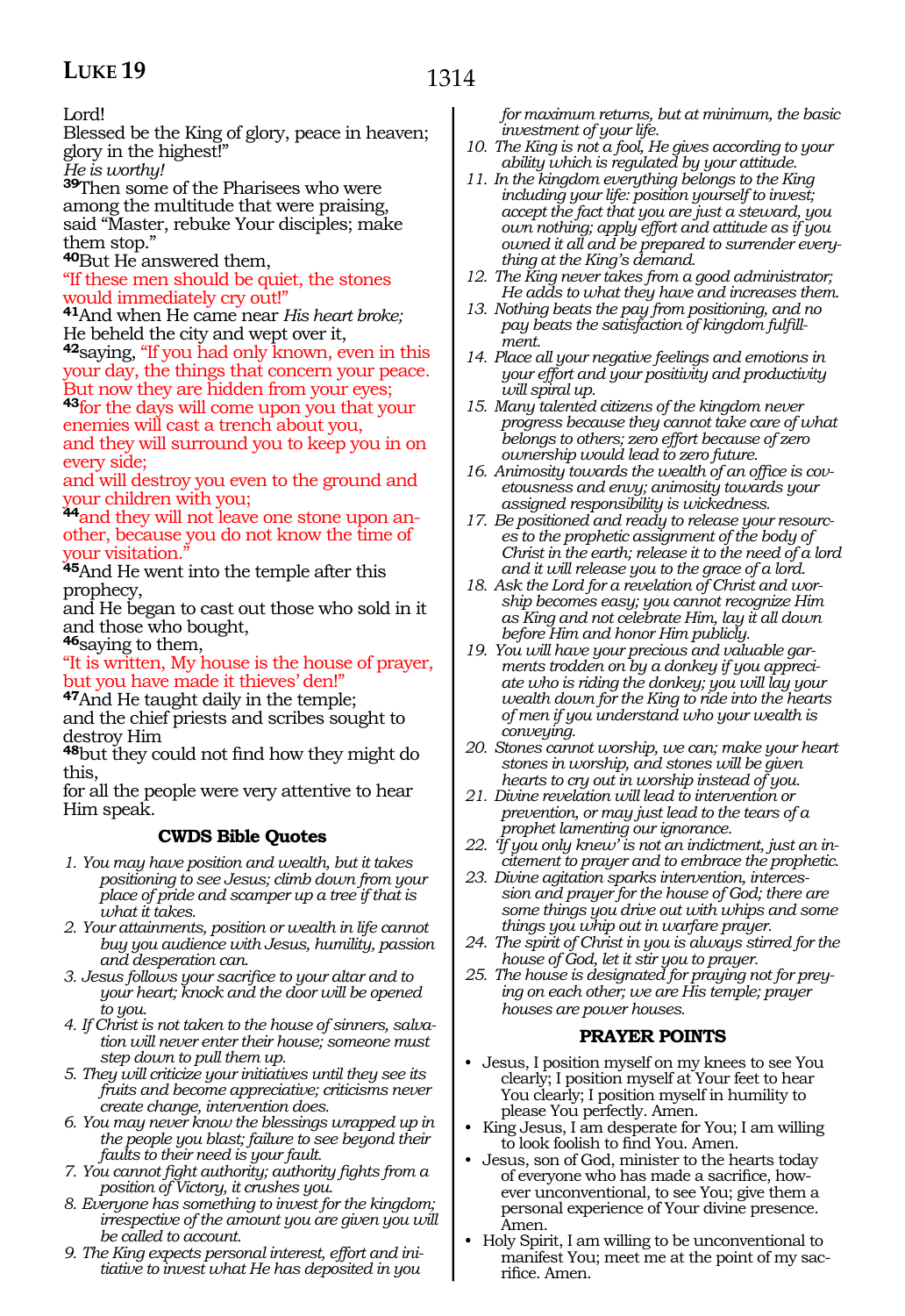- Gracious and merciful Father, let the spirit of life and urgency mobilize the church corporate and believers to reach sinners in their world and their homes, in the name of Jesus.
- Let every voice speaking criticism against those who are actively pursuing Your commission be silenced by their supernatural success, in the name of Jesus. Amen.

**I can only imagine! Surrounded by His wisdom and His utter contempt, They sent messengers to catch Him, but He confounded them. Imagine as they questioned His authority, but beat a hasty retreat; They knew they were wicked stewards, killing the Son in conceit! With their deceitful wisdom they said,** 

**"You fear no one, I know; Is it lawful for us to pay tribute to Caesar or not to do so?"** 

**And the one wife of seven sons bared the Sadducees' concern;** 

**They knew when He answered, They were beneath a crushing stone. I can only imagine!**

### LUKE 20

**<sup>1</sup>**On one of those days, as in the temple He taught, and as He preached the gospel,

scribes, Pharisees and elders came along.

**<sup>2</sup>**They spoke to Him, saying, "Tell us by what authority You do these things that You do, and who gave this authority to You?"

**<sup>3</sup>***I can only imagine* as He answered, say-

<sup>4</sup>the baptism of John, was it from heaven or of men?"

**5**Imagine their amazement; they reasoned among themselves,

saying, "If we say, 'From heaven,'

He will say, 'Why do you not believe him then?' **<sup>6</sup>**And if we say, 'Of men,' we will be stoned by all the people."

For they are all persuaded that John was a prophet.

*I can only imagine!*

**<sup>7</sup>**They responded, "We cannot tell where it is from.

**<sup>8</sup>**And Jesus answered, "Neither do I tell by what authority I do these things."

**<sup>9</sup>**And He began to speak a parable to all the people then:

"A certain man planted a vineyard, and let it out to farmers.

He then went into a far country for a long time,

**<sup>10</sup>**and sent his servant to the farmers when the time was right,

that they might give to him the fruits he owned.

But they beat him and sent him away wound-

ed and empty.

**<sup>11</sup>**He sent a second whom they beat also and treated shamefully;

*imagine what they must have been thinking;* they also sent him away empty as the first.

**<sup>12</sup>**He sent a third, and they wounded him and cast him out.

**<sup>13</sup>**Then the owner of the vineyard said, 'What shall I do about this?

*Can you imagine, they killed the prophets I sent!* I will send my beloved son

that they may reverence him when they see him come!'

**<sup>14</sup>**But when the farmers saw him, they rea- soned among themselves,

saying, 'This is the heir, let us kill him and have the inheritance for ourselves.'

**<sup>15</sup>***Imagine,* they cast him from the vineyard, and there they killed him.

What shall the lord of the vineyard do to them for this thing?

**<sup>16</sup>**He will come and destroy these farmers and give the vineyard to others.

When they heard they said, "God forbid!" *Imagine what was in their thoughts.* 

**17**He looked on them and said, "What is written? The stone the builders rejected, has become the cornerstone, the very head.

**<sup>18</sup>**Whoever falls on that stone will be broken, but on whomever it falls, it will grind to powder."

*I can only imagine!* 

*The scribes and the chief priests must have felt the crush of a great stone.* 

**<sup>19</sup>**They perceived that He spoke this parable against them,

so they sought to lay hands on Him then, but they feared the multitude.

*So to gain an advantage, they altered their attitude and approach.*

*I can only imagine!*

**<sup>20</sup>**They watched Him and sent spies who would pretend to be just men,

that they might catch Him in His words and might deliver Him to the power and authority of the governor; so they came.<br>I can imagine them beaming with conceit as

**<sup>21</sup>they said, "Master, we know You say and** teach rightly and regard the person of no one, but instead You teach God's word in truth;

**<sup>22</sup>**tell us, is it lawful to give tribute to Caesar or not to give at all?"

**<sup>23</sup>**But perceiving their craftiness, He asked.

<sup>24</sup>He asked for a penny and said to them, "Whose image and superscription is on it?" They said, "Caesar's."

**<sup>25</sup>**And He said, "Return to Caesar the things that belong to Caesar, and return to God the things that are God's!"

*I can only imagine their look of utter dismay;*  **<sup>26</sup>**for they could not trap Him by His word. They marveled at His answer and said nothing more.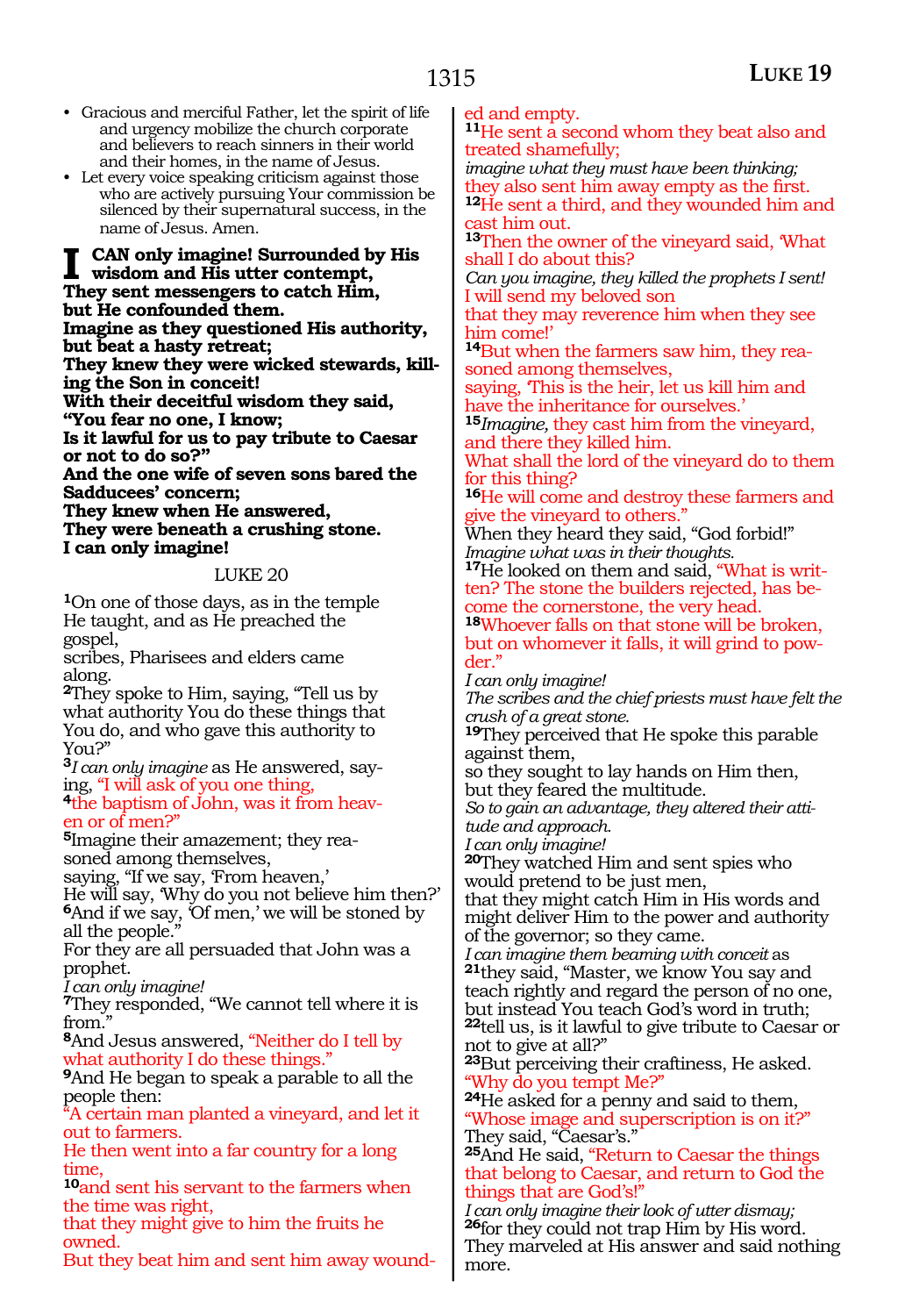**<sup>27</sup>**Then certain of the Sadducees came to Him. They were the sect that denied there is a resurrection. That men live only once.

**<sup>28</sup>**To trap Him they said: "Master, Moses wrote to us,

if any man's brother dies having a wife but no children with her, his brother should take his wife to raise up seed to his brother.

**<sup>29</sup>**Imagine for instance, there were seven brothers;

the first took a wife and died without children; **<sup>30</sup>**the second took her and died childless also.

**<sup>31</sup>**The third took her, and likewise all seven. They all died childless;

**<sup>32</sup>**last of all the woman died.

**<sup>33</sup>**Tell us in the resurrection, whose wife will she be?"

For in their imagination all had her for wife but had no son with her.

**<sup>34</sup>**I can only imagine as Jesus gave an answer when they thought none He could give:

"The children of this world marry and are given in marriage,

**<sup>35</sup>**but those who are counted worthy to obtain that world and the resurrection from the dead, neither marry nor are given in marriage any more,

**<sup>36</sup>**neither can they die any more for they are equal to the angels on high and are the chil- dren of God, being of the resurrection to life. **<sup>37</sup>**Now that the dead are raised, even Moses showed at the bush,

when he called God the God of Abraham and the God of Isaac and of Jacob;

**<sup>38</sup>**God is not a God of the dead, but is God of the living!"

*Imagine they were dumbfounded as He said,* "All live unto God!"

**<sup>39</sup>**Then a certain scribe said, "Master, You have said well, O yes, You have."

**40**After that they asked Him no more questions.

**<sup>41</sup>**And He said to them, "How do you say that Christ is David's son?

**<sup>42</sup>**But David himself said in the Psalms, 'The Lord said to my Lord, sit on My right hand **<sup>43</sup>**until I make Your enemies Your footstool!' **<sup>44</sup>**"If David called Him Lord, how can He then

be his son?"

**45**Then He said to His disciples, in the presence of everyone,

**<sup>46</sup>**"Beware of the scribes who desire to wear long robes and love greetings in the market place and the highest seats in the synagogue. *I can only imagine!* 

*They fell on Him and were broken; now the stone was crashing down.* 

"Beware of the scribes who at feasts love to have the best room,

**<sup>47</sup>**who devour widow's houses, and for pretence make long prayers;

the same shall receive greater condemnation in that day; yes, so shall they." *I can only imagine!*

### **CWDS Bible Quotes**

- *1. The value of a forerunner who runs well is immeasurable; they cannot question your authority if they cannot question His.*
- *2. They may test you but they cannot contest heaven's testimony of you; you confuse them if you confront them with the conflict of their consciences.*
- *3. When the spirit of proprietorship encroaches on the responsibility of stewardship, they fight to keep what was committed to their care.*
- *4. They will take out the prophets and the Son to prevent God from having a say in, or access to, His own institution, His own laws and His own people.*
- *5. Your offense against the prophets and the Son will leave you defenseless against the Father when He comes; you may overpower the messengers and the Son clothed in the flesh, but you are powerless against the omnipotent power of God.*
- *6. Rejection does not determine, diminish, or depreciate your value, the election of God determines it.*
- *7. Be careful of the stone you throw away, for the stone you power-over may have power over you and will overpower you; you cannot fight it and you do not want it to fight you.*
- *8. It is better to catch His word than to try to contradict His word or to catch Him in His word by your cunning; for then you are the only loser.*
- *9. Tithe, for your kingdom government; taxes, for your earthly government; both your local and kingdom governments will make a strong demand for what is theirs.*
- *10. Resurrection is at the center of our religion and profession of God, for our God is not a dead God nor is He the god of the dead; love is eternal, practiced in time but transcends time.*
- *11. Marriage is for time just as gender differentials; man will be like the angels in eternity where the absence of death eliminates the presence of all reproductive needs.*
- *12. The mystery of the virgin birth is unlocked in David's understanding of Christ as His Lord.*
- *13. You want Jesus to call you anything but a hypocrite; if you play your games in public and to the public, He will read your mail in public.*

### **PRAYER POINTS**

- Thank You Jesus for the witnesses of Your word on earth by Your servants; thank You for Your witness established in national symbols and holidays such as Easter, and Your witness orated by the power of the Holy Spirit. Amen.
- Holy Spirit, awaken the consciousness and consciences of everyone defying and denying the Lord Jesus. Amen.
- I rebuke the spirit of greed, control and theft from every position of stewardship in the body of Christ. Amen.
- My heart pains for the church, Lord Jesus; let our religious leaders hear You in these days and give Your voice access to Your church. Amen.
- Holy Spirit, keep me free from offense against the Father, the Son or any of His servants. Amen.

**REDEMPTION is at hand; yes, our re-**<br>We will write by the will near any order or

**We will watch, we will pray; our redemption is at hand!**

**I will run the race with patience and in patience possess my soul.**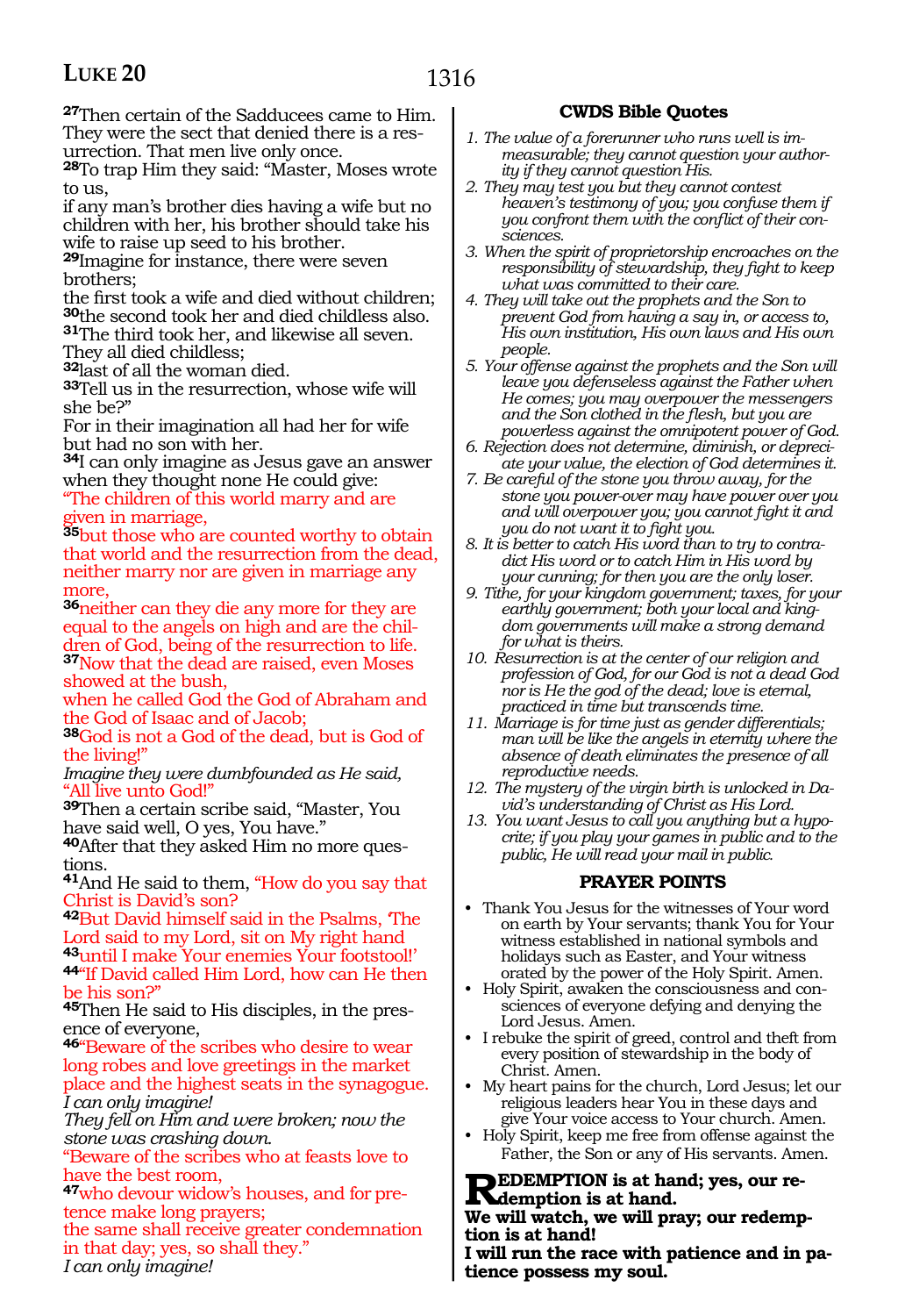**He gives me a mouth of wisdom and my redemption comes, I know.**

**I know a snare is coming; oh, how can man escape?**

**The heavens shall be shaken, and signs will be in every place.**

**With power and great glory He shall burst the clouds, and then**

**I shall rejoice at His showing, for all along I had this knowing,**

#### **My redemption is at hand.**

LUKE 21

**<sup>1</sup>**Jesus looked up and saw rich men casting their gifts into the treasury,

**<sup>2</sup>**and He saw a certain poor widow putting just two mites in.

**<sup>3</sup>***This really caught His attention* and He said, "Of a truth, I say to you, this poor widow has

cast in more than all the others do; **<sup>4</sup>**for all these have cast into the offering to God of their abundance,

but she of her poverty has cast in all the living she has.'

**<sup>5</sup>**And as some spoke of the temple, how it was adorned in beauty, with sturdy stones and gifts, He said,

**<sup>6</sup>**"As of these things you see,

the days are coming when there will not be left one stone upon another that shall not be thrown down."

**<sup>7</sup>**And they said, "Master, when shall these things come, and what sign will there be when these things shall come to pass?"

**<sup>8</sup>**And He said to them, "Be careful that you are not deceived;

many will come in My name, saying, 'I am Christ!' and, 'The time draws near!' Do not go after them;

**<sup>9</sup>**but when you hear of wars and commotions, do not be terrified, for these things must come to pass first, but it is not yet the end."

**<sup>10</sup>**Then He spoke to them, "Nation will rise against nation and kingdom against kingdom; **<sup>11</sup>**great earthquakes shall be in various places, famines and pestilence;

there shall be fearful sights and great signs in the heavens;

**<sup>12</sup>**but before all these they will arrest you and persecute you,

and deliver you up to the synagogues, and place you in prisons,

being brought before kings and rulers for My

name's sake.<br><sup>13</sup>It will become your testimony.

**14**Settle it therefore in your hearts not to meditate before what you shall answer at all,

**<sup>15</sup>**"for I will give you a mouth and wisdom, which your adversaries will not be able to gainsay or resist.

**<sup>16</sup>**And you will be betrayed by both parent and brothers, also relatives and friends;

and they shall cause some of you to be put to death.

**<sup>17</sup>**And you will be hated of all men for My name's sake, but know this, **<sup>18</sup>**there will not be one hair of your head that

will perish.

**<sup>19</sup>**"In your patience, you will possess your souls.

**<sup>20</sup>**And when you see Jerusalem surrounded by armies, know that its desolation is near. **<sup>21</sup>**Let those in Judea flee to the mountains; let those in the midst of it depart.

Do not let those in the countries enter in to the cities,

**<sup>22</sup>**for these are the days of vengeance, that all things written may be fulfilled.

**<sup>23</sup>**But woe to those who are with child and who give suck in those days,

for there will be great distress in the land, and wrath will be upon this people.

**<sup>24</sup>**They will fall by the edge of the sword and will be led into captivity into all nations. Jerusalem will be trodden down by Gentiles,

until the time of the Gentiles is fulfilled. **<sup>25</sup>**And there will be signs in the sun and also in the moon and the stars, and distress of nations upon the earth with perplexity.

The sea and the waves will roar. **26**"Men's hearts will fail them due to fear, looking at those things intently which are coming

on the earth, for the powers of heaven will be shaken! **<sup>27</sup>**And they will see the Son of man coming in

a cloud with power and great glory. **<sup>28</sup>**When these things begin to come to pass, it

is time to lift up your heads. Lift your heads, for your redemption draws closer!"

**<sup>29</sup>**And He spoke to them this parable, "Notice, the fig trees and all the trees,

**<sup>30</sup>**"when they shoot, you see and know your- selves that summer is near;

**<sup>31</sup>**so likewise, when you see these things come to pass, there is one interpretation,

the kingdom of God is very close.

**<sup>32</sup>**Truly I say to you, this generation will not pass away until all is fulfilled.

**<sup>33</sup>**Heaven and earth will pass away, but My words will not pass.

**<sup>34</sup>**And take heed to yourselves; guard your hearts with diligence

lest your hearts be overtaken with surfeiting, drunkenness and worldly cares,

so the day does not come upon you as a surprise.

**<sup>35</sup>**For it will come as a snare on all who dwell on the face of the earth.

**<sup>36</sup>**Watch therefore; pray always that you may be accounted worthy to escape all these things that will come to pass, and to stand before the Son of Man."

**37**In the daytime He was teaching in the temple; in the night He went out from there; He remained in the mountain that is called the Mount of Olives,

**<sup>38</sup>**and early in the morning, everyone came to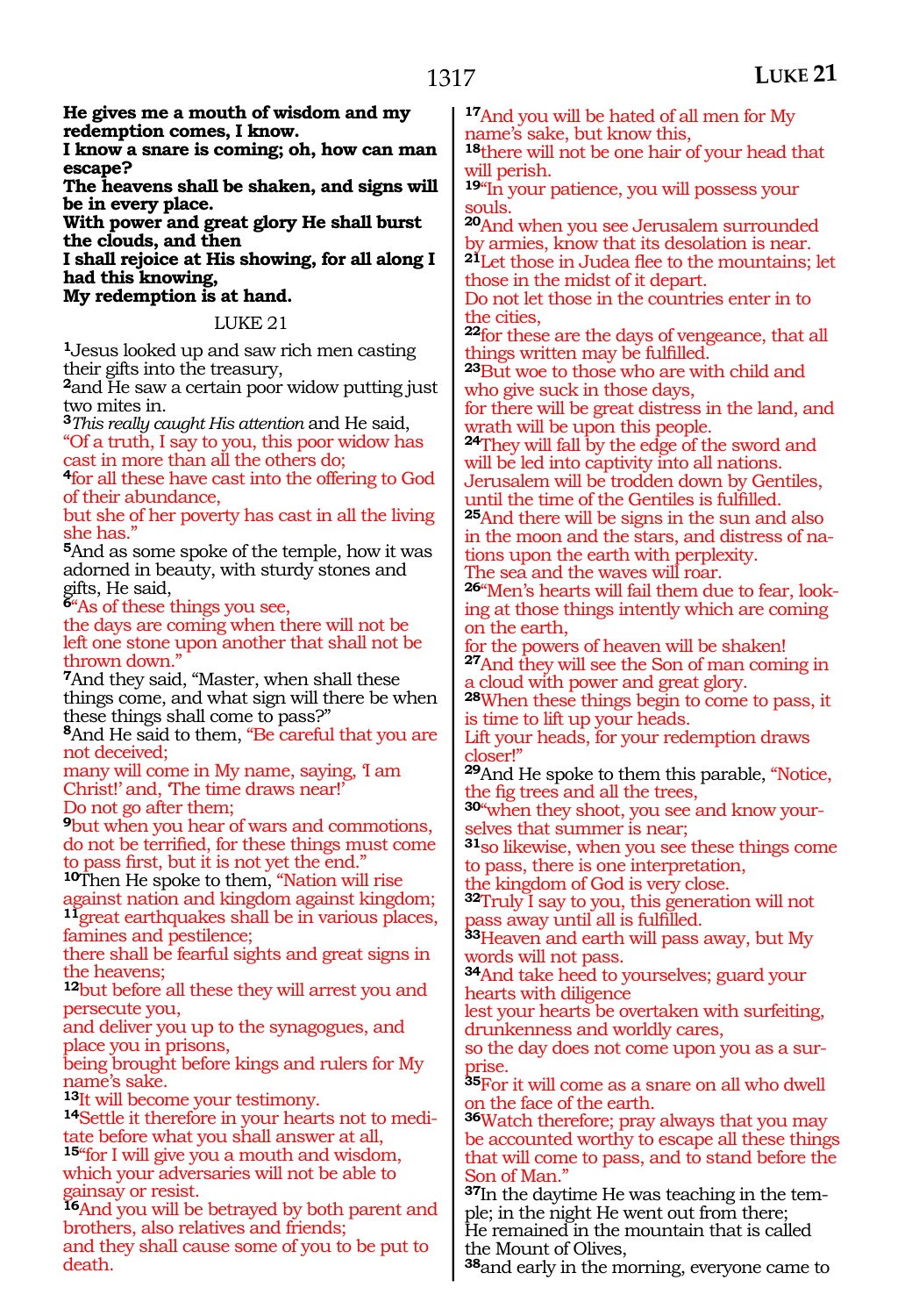the temple to hear Him.

### **CWDS Bible Quotes**

- *1. The weight of your offering is not what you put in to the offering plate, but the effort and sacrifice you put out for you to put it in.*
- *2. There is no greater offering than laying it all down for Jesus; humans measure volume and value, heaven measures sacrifice.*
- *3. You may give from your heart or you may give with your heart, but the greatest gift is to give your heart; you do this when you place it all in the offering bucket.*
- *4. Let Jesus be the rock of your life and the beauty that captures your eyes, for all other stones will fall and fade and lose their glory.*
- *5. Times will not end in peace, yet the end of peace is not the end of times, just an indication of it, and one of the many signs.*
- *6. You will not be able to miss the signs, they will be everywhere, but you can still miss the Son despite the many signs.*
- *7. Unnatural signs and natural occurrences occurring with unnatural frequency and magnitude, will multiply at the end of time, but your testimony of Christ must continue through persecution and be magnified by divine impartation before all this.*
- *8. They will hate you everywhere but you have no cause to fear, they cannot touch one of your hairs.*
- *9. Your soul may be processed through persecution, but can only be possessed in prosecution by your patience.*
- *10. There are passing signs which give an indication of the end, and pressing signs in the sun, the moon, the stars and the seas which is an introduction and induction of the end and the coming of the Son.*
- *11. The lights of heaven will be turned off to set the stage for the light of the world; the stars will fall and bow to welcome Him, and the clouds will open to reveal Him in all His power and glory.*
- *12. In the midst of destruction everywhere, hearts will fail the world for fear, but believers' hearts will firm up for joy; they have no need to look around in trepidation like everyone everywhere, instead they should look up, redemption is near.*
- *13. Hardened hearts fragment and fail in fear at the end-times signs of His coming; the heart of the faithful frolics with joy.*
- *14. As the fig tree buds for summer the season buds with signs of the end signalling the coming of a Son of man.*
- *15. Spiritual readiness is a continuous process of prayerfully positioning to ensure you are not caught out when you should be caught up with the Lord on that day.*
- *16. Your charge from the Lord is to pray always and continually; set the time but be set to pray all the time, even in your conversations, for wisdom is to keep in constant touch with your kingdom.*

### **PRAYER POINTS**

- King of glory, thanks for entrusting me with resources on earth; I place my heart on the altar daily to ensure nothing blocks my relationship with You. Amen.
- You can have it all Jesus, every part of my world, my life and my possessions; I am a willing administrator ready to step away for You to

dictate. Amen.

- Jesus my Lord, everything fades in Your presence; You completely captivate my heart. Amen.
- Let every spirit stirring up war and animosity among nations and within nations receive angelic fire now, in the name of Jesus.
- I clothe my generations in the blood of Jesus; let them find Your word tastier than their necessary food and let them never be deceived by false Christs. Amen.

## WAS it the thought of the mocking and<br> **Abuse,**<br> **Abused by the things as armally**

**Or of the nails, or the stripes so cruel? Was it the blows that would be so profuse, that made His sweat become as great drops of blood?**

**Was it the treacherous kiss of a friend, or Peter's denial then,**

**Which signaled the beginning of a horrible end?**

**Or was it the sin that converged on Him; Sin that turned away the Father's love. Sin not of His, but of all that mankind had done,**

**that brought the great drops of blood? Heaven's heart was ripped in two and the veil also.**

### **And His sweat fell like great drops of blood!**

### LUKE 22

**<sup>1</sup>**The Feast of Unleavened Bread drew near which is called the Passover.

**<sup>2</sup>**The chief priests and scribes sought how to kill Him, but because they feared the people, they schemed.

**<sup>3</sup>**And Satan entered into Judas Iscariot who was numbered among the twelve.

**<sup>4</sup>**He went his way and consulted secretly with the captains and chief priests how he might betray Jesus to them.

**<sup>5</sup>**They were glad and received him joyfully, and they covenanted to give him money.

**<sup>6</sup>**And he promised, and from then on he sought opportunity, how he might betray Him to them when the multitude was absent. **<sup>7</sup>**Then the day of Unleavened Bread came

when the Passover must be slain. **8**He sent Peter and John, saying, "Go and prepare the Passover that we may eat.

**9**They asked Him, "Where will You have it prepared?"

**<sup>10</sup>**He said, "When you enter the city, a man will meet you with a pitcher of water on his head. Follow him into the house he enters in, **<sup>11</sup>**and say to the good man of the house, 'The Master says to you,

where is the guest-chamber where I may eat the Passover with My disciples?'

**12**He will show you a large and furnished uptairs room; make ready there."

**<sup>13</sup>**They went and found as He had said, and they made ready the Passover.

**<sup>14</sup>**And at the appointed hour He sat down, and the twelve apostles with Him also.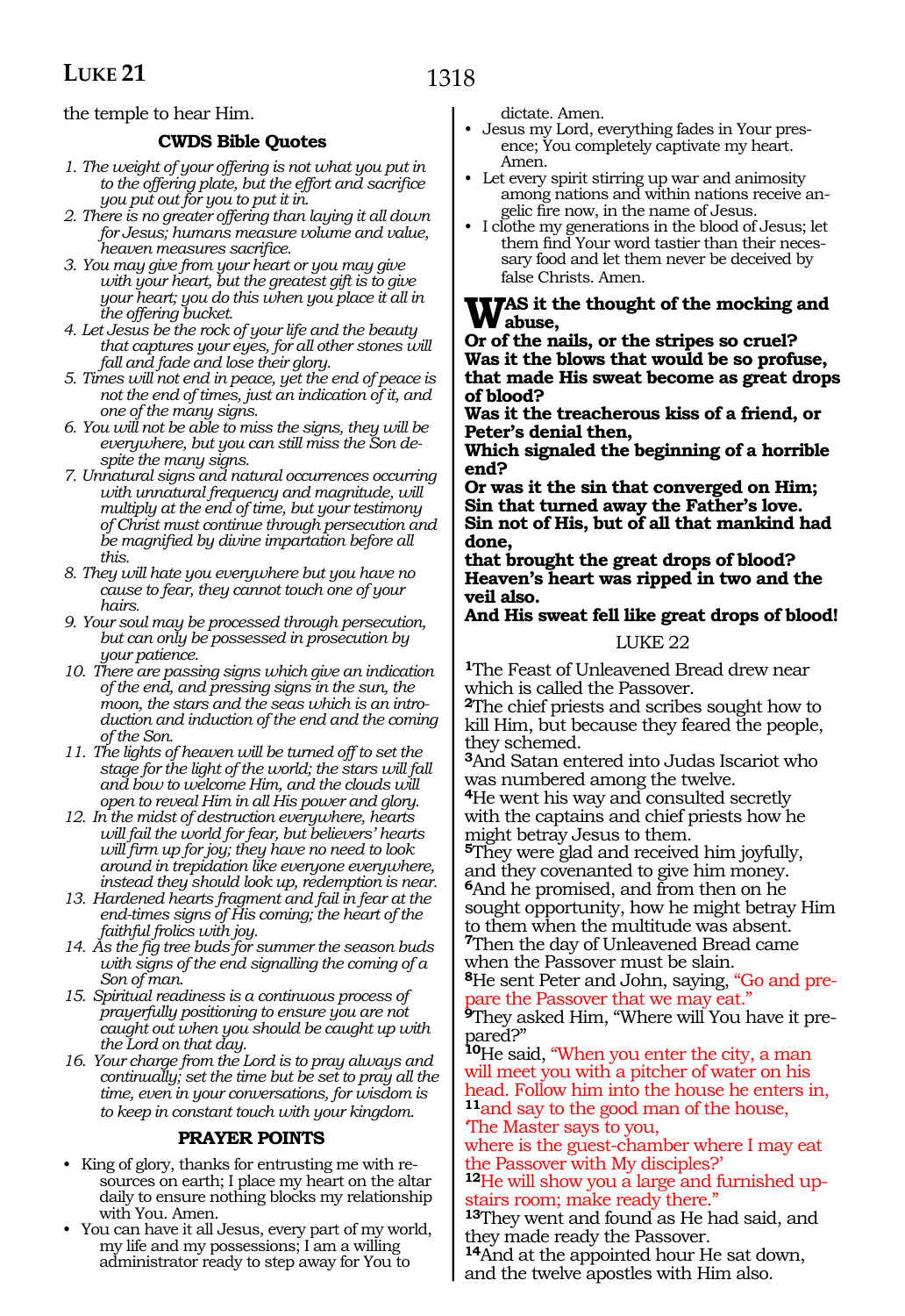**<sup>15</sup>**And He said, "I have desired with great desire to eat this Passover with you before I suffer,

16for I say to you, I will not eat of it anymore until it is fulfilled in the kingdom of God."

**<sup>17</sup>**And He took the cup and gave thanks then, and said, "Take this and divide it among yourselves,

**<sup>18</sup>**for I say, I will not drink of the fruit of the vine until the kingdom of God is come."

**<sup>19</sup>**He took the bread and He broke it and gave it to them also, saying,

"This is My body given for you; do this in re- membrance of Me."

**<sup>20</sup>**Likewise He took the cup also after supper, saying, "This is the new testament in My blood which is shed for you.

**<sup>21</sup>**And behold the hand of the person who be- trays Me is at the table with Me.

**<sup>22</sup>**"Truly the Son of Man goes as is determined, but woe to the man who betrays Him."

**<sup>23</sup>**And they began to inquire among them- selves, which of them should do this thing. **<sup>24</sup>**And there was also an argument among them about which of them should be consid- ered the greatest.

**<sup>25</sup>**He said to them, "The kings of the Gentiles exercise lordship over them all,

but those who exercise lordship upon them are called benefactors.

**<sup>26</sup>**It shall not be so with you! He who is great- est shall be as the younger;

and he who is chief shall be as he who serves. **<sup>27</sup>**"For who is greater, he who serves or he who sits at meat? Is it not he who sits at meat?

But I am among you as one who serves.

**<sup>28</sup>**You are those who continued with Me in My temptations,

**<sup>29</sup>**and I appoint to you a kingdom as My Fa- ther has appointed to Me, that at My table, in My kingdom,

**<sup>30</sup>**you may drink and eat and sit on thrones judging the twelve tribes of Israel."

**<sup>31</sup>**And the Lord said, "Simon, Simon, behold, Satan has desired to have you, to sift you as wheat,

**<sup>32</sup>**"but I have prayed for you that your faith will not fail.

When you are converted strengthen your brethren."

**<sup>33</sup>**But Peter replied, "I am ready to go with You, Lord, both to prison and to death."

**<sup>34</sup>**And He said to Peter then, "The rooster will not crow this day before you deny three times that you know Me."

**<sup>35</sup>**And He said, "When I sent you without purse and script and shoes also, did you lack anything?"

"Nothing," they all answered.

**<sup>36</sup>**Then, He said, "He who has purse, take it, likewise his script also.

He who has no sword, let him sell his clothes and buy one.

**<sup>37</sup>**I say to you, that which is written must now

be accomplished in Me,

'And He was reckoned among the transgres- sors.'

For the things concerning Me have an end!" **<sup>38</sup>**And they said, "Lord, behold, here are two swords!"

"It is enough," He said to them.

**<sup>39</sup>**And He came out and as He desired He went to the Mount of Olives, and His disciples followed Him.

**<sup>40</sup>**And when He was at the place, He said to them, "Pray, so that you do not enter into temptation.

**<sup>41</sup>**He left from them about a stone's throw away and He prayed, kneeling down,

**<sup>42</sup>**saying, "Father if You are willing, remove this cup from Me; nevertheless, not My will but Yours be done."

**<sup>43</sup>**And there appeared an angel to Him from heaven to strengthen Him.

**<sup>44</sup>**Being in agony He prayed earnestly, and His sweat was as it were great drops of blood, falling to the ground!

**<sup>45</sup>**And when He rose up from prayer and came to His disciples, He found that they were sleeping because of sorrow.

**<sup>46</sup>**And He said to them, "Why do you sleep? Rise and pray lest you enter into temptation; pray fervently."

**<sup>47</sup>**And a multitude came while He spoke, with Judas, one of the twelve, in the fore. And he drew near to Jesus to kiss Him, **<sup>48</sup>**but Jesus said to him,

"Judas, do you betray the Son of man with a kiss?"

**<sup>49</sup>**And when those with Him perceived this and saw what was to follow, they said, "Lord, shall we strike with the sword?"

**<sup>50</sup>**And one struck the servant of the high priest and cut his right ear off.

**<sup>51</sup>**And Jesus said, "Permit this to be."

And He touched his ear and healed him. **<sup>52</sup>**And Jesus said to the chief priests, and the captains of the temple and elders that came,

"Are you come out as against a thief with swords and with staves

**<sup>53</sup>**when I was daily with you in the temple all along,

yet you did not stretch out your hand against Me?

"But this is your hour, and the power of darkness."

**<sup>54</sup>**And they took Him and led Him away and brought Him into the high priest's house.

And Peter followed Him from a safe distance. **<sup>55</sup>**When they had kindled a fire in the midst of the hall and sat down together, Peter was among them.

**<sup>56</sup>**But a certain woman beheld him as he sat down by the fire,

and looking upon him in earnest, she said, "This man was with Him also."

**<sup>57</sup>**"Woman, I do not know Him," he denied.

**<sup>58</sup>**And another saw him after a little while and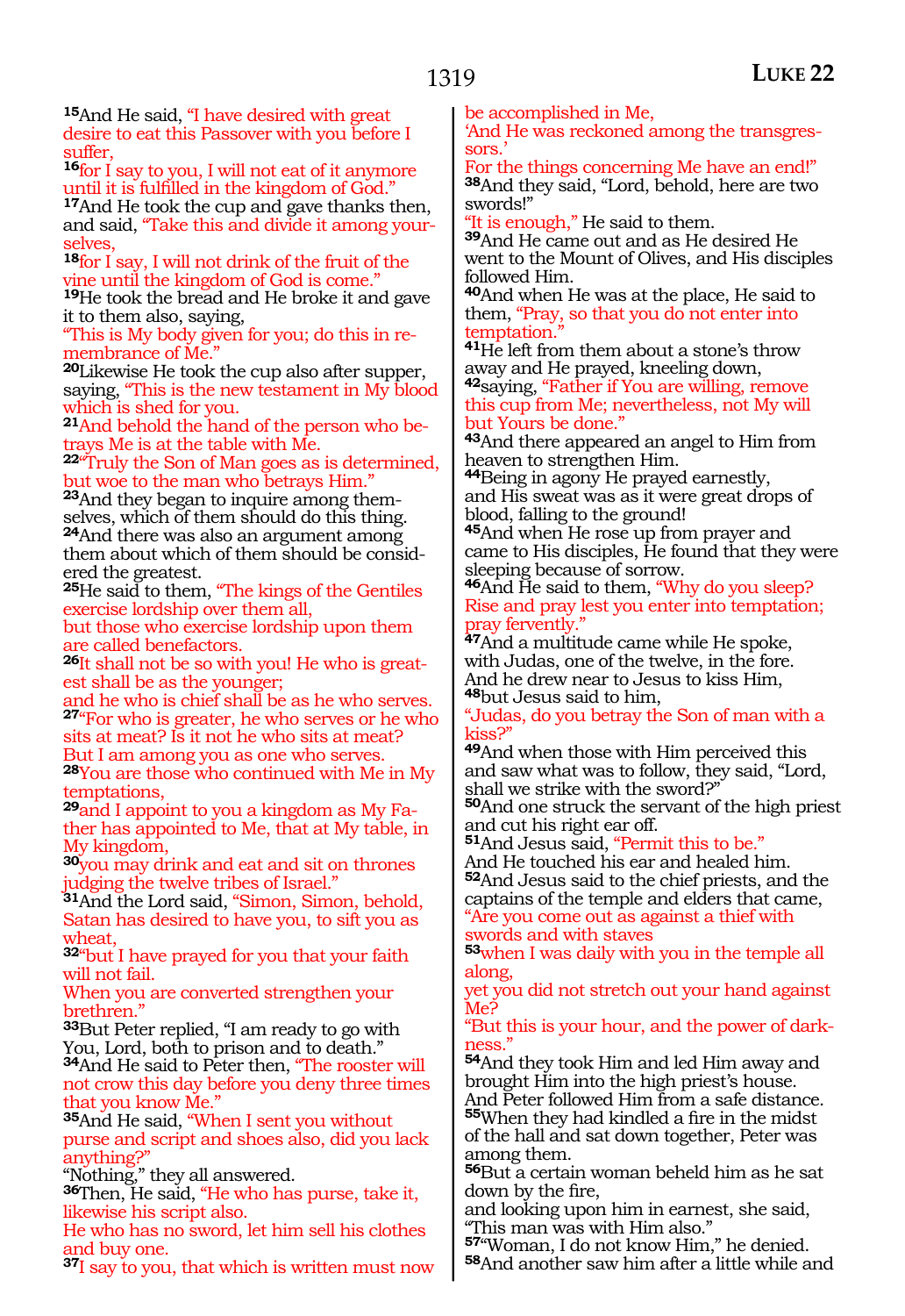said,

"You are also one of them." And Peter said, "Man, I am not!"

**<sup>59</sup>**And about the space of one hour after,

when another confidently affirmed,

"This fellow was with Him of a truth," he said, "for he is a Galilean."

**<sup>60</sup>**And Peter said, "Man, I do not know what you say!"

And the cock crew immediately.

**<sup>61</sup>**And the Lord turned and looked upon Peter there.

Then Peter remembered the word of the Lord that He told him, "Before the cock crows, you will deny Me three times!"

**<sup>62</sup>**And Peter went out, and wept bitterly. **<sup>63</sup>**And the men who held Jesus mocked Him and struck Him in that place.

**<sup>64</sup>**When they had blindfolded Him they struck Him on the face,

saying, "Prophesy, who struck you?"

*Their voices were cruel and void of love.*

*Could this have been the reason, His sweat was as great drops of blood?*

**<sup>65</sup>**They spoke many other blasphemous things against Him.

**66**And when it was day, the elders of the people came together with the scribes and chief priest,

and led Him into their council, saying,

**<sup>67</sup>**"Are you the Christ? Tell us!" Then He said, "If I tell you, you will not believe Me!

**<sup>68</sup>**If I ask you, you will not answer Me, nor let Me go.

**<sup>69</sup>**Hereafter the Son of man will sit on God's owerful right hand."

**<sup>70</sup>**They all said, "Are You then the Son of God?"

And He said to them, "You say correctly that I am."

**<sup>71</sup>**And they said, "Why do we need witness any more?

We ourselves have heard from His own mouth."

### **CWDS Bible Quotes**

- *1. Your proximity to presence will fortify you, but the love of money will give the devil access to your apostolic fortress to enter you and destroy you.*
- *2. Every provision you need to serve the Lord effectively is in the earth and in the hands of someone; divine designation tells you what, where, when, who and how to get it.*
- *3. Communion is not common, it is sacred; Jesus passionately and fervently prayed to eat the Passover and share the first communion with His disciples before He suffered.*
- *4. You may choose not to forget, or you may choose to proactively remember; the frequency of the ritual speaks of the fervency to the intention to keep the memory alive and personal.*
- *5. Greatness is displayed in position but is portrayed in positioning; sitting at the table is position, but seating the table is positioning for greatness.*
- *6. You may seem invincible and feel invincible by your closeness to Jesus, but Satan will boldly*

*ask God for you if he spies a weakness in you.*

*7. Your fractured faith may not fail, only because of His faithfulness, not because of your fabulous unfazed strength.* 

*8. God will allow you to go through a fall so you can prevent others with faults from falling, and you may lift up and not condemn others who fall.*

- *9. You never know how a day will turn, therefore spend time to know the One who turns the day, for then, although you may deny you know Him by the day's end, He will never deny you.*
- *10. You will put confidence in preparation and selfpreservation when the Lord is not with you, but you rest in Him when He is with you.*
- *11. As with time, everything in time ends in fulfillment, including the Lord's time on earth.*
- *12. The cross was ordinary, but the severance of Love at its foundation and perfection (Father and Son) was enough to force the secretion of blood from His sweat glands by its sheer overwhelming weight.*
- *13. Temptation has no exception but must make exemption for those who watch and pray and prayerfully watch.*
- *14. Temptation creeps up on the unsuspecting and waits for the casual like an open pit with sharp spears barely covered.*
- *15. Too much sleep makes weak if it results in too little prayer; more prayer results in less effort and more rest and restful sleep.*
- *16. The wicked have their hour until their wickedness loses all power; darkness is timed in until it is timed out and it runs completely out of time.*
- *17. If you find yourself pretending that you do not know Jesus or failing to present Him to your friends or to people you deem important just to fit in, you perhaps need to weep as bitterly as Peter; what you present in church you must steadfastly represent to your world.*
- *18. Jesus has the ears of God and He is speaking about you not speaking about Him; literally denying Him by hiding your faith or failing to present Him to your world; see His pained but piercing eyes looking deep into yours.*
- *19. Prestige is not purchased, it is earned on the wheel of sacrifice, arduous labor, hardship, discipline and persecution; for if they did this to the Master…?*
- *20. There is none who can fully accept who they are in God through Christ, access who they are, represent who they are and declare who they are and not be condemned by this world and by religion just as Christ.*

### **PRAYER POINTS**

- By the fire of the Holy Spirit, I drive out the spirit of mammon inciting greed in the pulpit, in the name of Jesus.
- Holy Spirit, stir up the spirits of my destiny helpers to locate me now, in the name of Jesus.
- Jesus my Lord, with a solemn heart, I remember Your death, burial and resurrection, and how, by grace, You brought me in communion with the moment. Amen.
- Jesus my Lord, give me a heart to faithfully serve Your people from whatever place or position You entrust to me in life. Amen.
- Heavenly Father, keep me from temptation and deliver me from evil; Jesus, I thank You for Your constant intercession on my behalf at the right hand of the Father. Amen.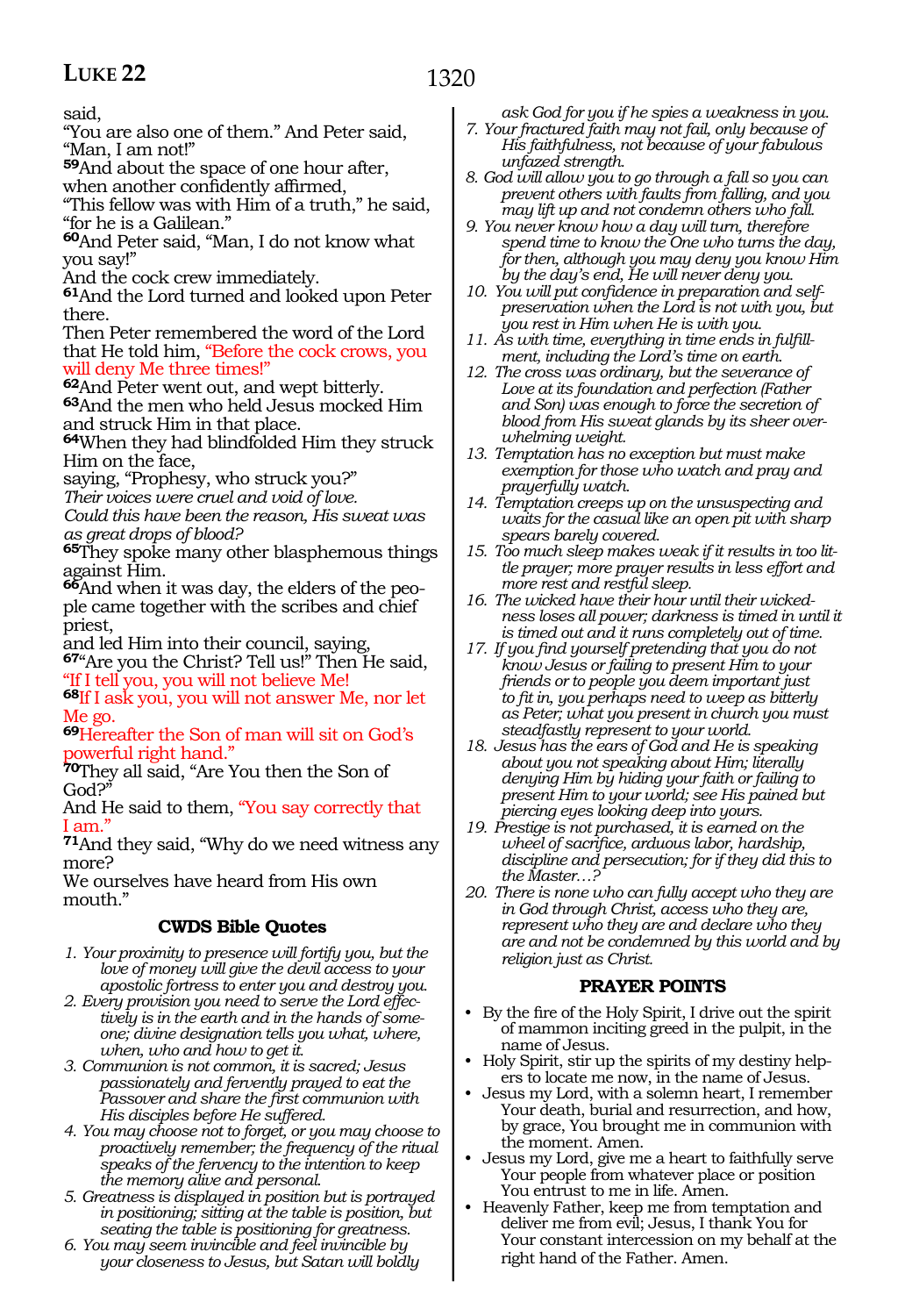**MOCKED** and abused, though in Him<br> **They released a sinner and missted the** 

**They released a sinner and rejected the Lord!** 

**Heart torn by love, flesh torn by their stripes,** 

**But He knew He must suffer to heal and give life.** 

**So in pain He ministered to the women who wept,**

**And in agony to the sinner on the cross who did repent.** 

**"Father forgive them," for His abusers He cried;** 

**This is the reason He came, in death to give life!**

### LUKE 23

**<sup>1</sup>**And the whole multitude of them arose and led Him to Pilate,

**<sup>2</sup>**and began to accuse Him, saying,

"We have found these faults in Him:

perverting the nation, forbidding that we give tribute to Caesar,

saying He Himself is Christ, a King!"

*He knew He must die that these might live!* 

**<sup>3</sup>**Pilate asked Him, saying, "Are You the King of the Jews?"

And He answered him saying, "So you have said."

**4**Then to the chief priests and the people, Pilate said, "I have found no fault in Him." **<sup>5</sup>**And they became even fiercer, saying, "He stirs up the people in teaching throughout all Jewry, beginning from Galilee to this place." **<sup>6</sup>**When Pilate heard of Galilee, he asked if He was a Galilaean.

**<sup>7</sup>**And as soon as he knew that He belonged to Herod's jurisdiction,

he sent Him to Herod, who at the time was in Jerusalem.

**<sup>8</sup>**And when Herod saw Jesus, he was exceed- ingly glad,

for he was desirous to see Him for a long time, for he had heard many things of Him, and hoped to have seen some miracles done by

Him also. **9**Then he asked Him many questions, but Je-<br>sus did not answer him,

**<sup>10</sup>**and the chief priests and scribes stood and vehemently accused Him.

**<sup>11</sup>**And Herod, with his men of war treated Him with contempt and mocked Him.

Then they sent Him again to Pilate after clothing Him in a gorgeous robe.

**<sup>12</sup>**On that same day, Pilate and Herod became friends,

for before that they were hostile enemies. **<sup>13</sup>**When Pilate had called together the chief

priests and the rulers, he said, **<sup>14</sup>**"You have brought this man to me as one

who perverts men.

I have examined Him before you and have found no fault in Him concerning the things that you accuse Him of,

**<sup>15</sup>**neither did Herod, for I sent you to him and he found nothing worthy of death that this Man has done.

**<sup>16</sup>**I will chastise Him and release Him." For so was the custom at the feast;

**<sup>17</sup>**it was necessary that a prisoner be released to them.

**<sup>18</sup>**And they cried out at once, saying, "Away with this man!

**<sup>19</sup>**Release to us Barabbas!" He was imprisoned for murder and sedition.

**<sup>20</sup>**But Pilate, willing to release Jesus, spoke to them again,

**<sup>21</sup>**but they cried so much the more, "Crucify Him; crucify Him!"

**<sup>22</sup>**He said to them a third time, "Why? What evil has He done?

I have found no cause for death in Him; I will chastise Him and let Him go."

**<sup>23</sup>**But they were insistent with loud voices, requiring that He be crucified;

and the voices of them and the chief priest prevailed at that time.

**<sup>24</sup>**So Pilate gave sentence that, as they desired of him, it should be.

**25**Barabbas who was cast into prison for sedition and murder they released,

just as they desired, and delivered Jesus to their will.

**26**As they led Him away, they laid hold on Simon of Cyrene;

he was coming out of the country, and on him they laid the cross that he would bear it for Jesus and follow in His path.

**<sup>27</sup>**A great company of people and women were bewailing and lamenting Him;

and He turned to them to minister, though His own pains were overbearing.

**<sup>28</sup>**He said, "Daughters of Jerusalem, do not weep after Me,

but for yourselves, and for your children weep. **<sup>29</sup>**"For the days are coming in which they will say,

'Blessed are the barren, and the wombs that never bore;

and blessed is the breast that never gave suck.'

**<sup>30</sup>**And they will say to the mountains, 'Fall on us,' and to the hills, 'Cover us!'

**<sup>31</sup>**For if they do these things in a green tree, what will they do in the dry?"

**<sup>32</sup>**And there were two other malefactors, led with Him to be crucified.

**<sup>33</sup>**And when they had arrived at the place which is called Calvary, He was crucified; the malefactors on either side with Him between.

**<sup>34</sup>**Then Jesus said, "Father, forgive them, for they do not know what they do!

*@Crushing, painful, His body hanging on nails, just nails, yet to Himself He was true; He ministered forgiveness in the moment of His greatest abuse.*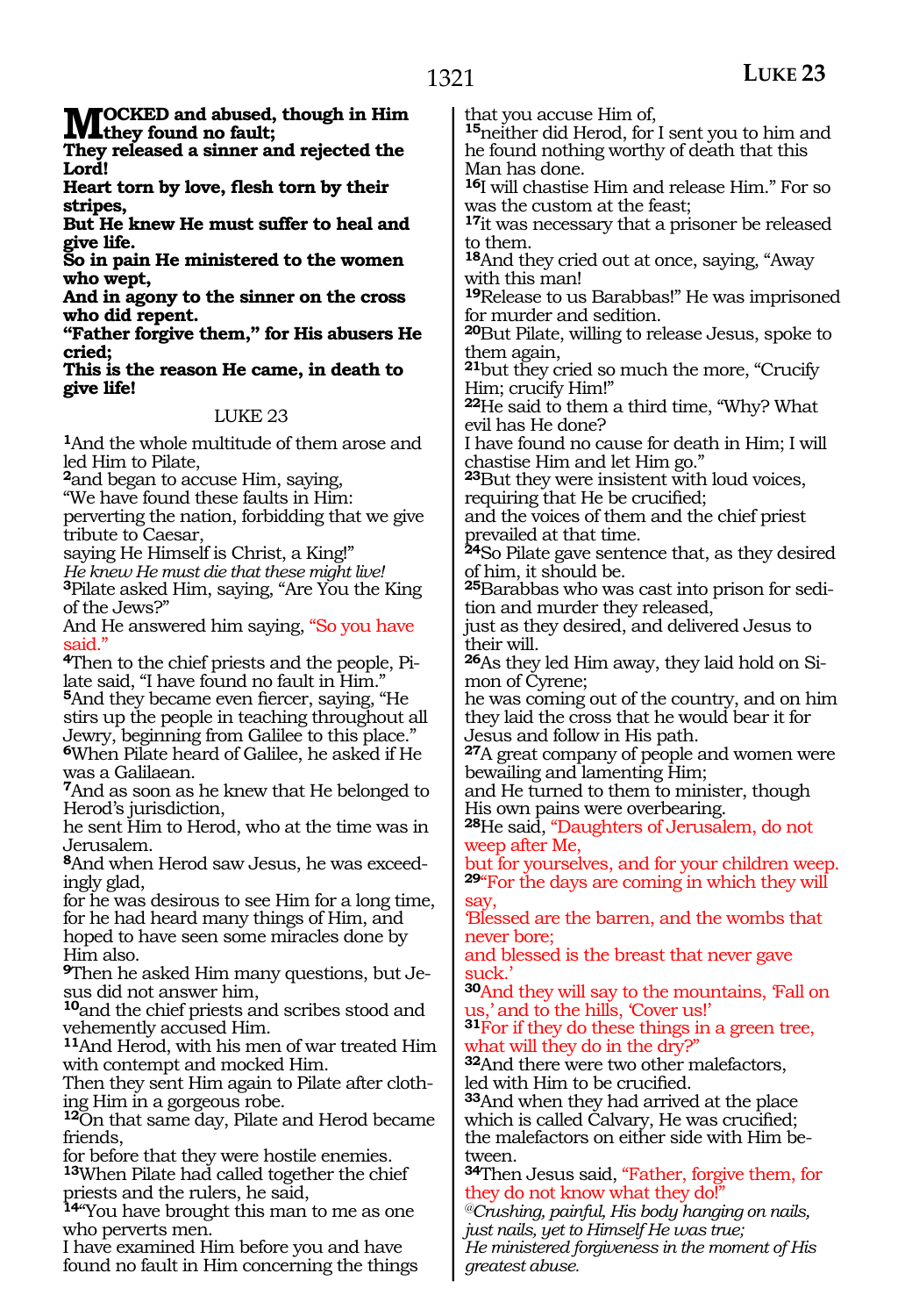1322

*He came to minister, and to die so men could live. He would have much more pain to feel, but would have much more love to give!* 

They divided His clothing by casting lots. **35**The people that stood by and the rulers derided Him also, saying, "He saved others, let Him save Himself if He is Christ, God's chosen One!"

**<sup>36</sup>**And the soldiers also mocked Him.

They came to offer Him vinegar, **<sup>37</sup>**saying, "If You are the king of the Jews, now

prove it; save Yourself."

*@He did not jump when Satan tempted,* 

*was He now to prove Himself?* 

**<sup>38</sup>**A superscription was written over Him in Hebrew, Latin and Greek,

"THIS IS THE KING OF THE JEWS."

**<sup>39</sup>**And one of the malefactors too chipped in; he who was crucified with Jesus railed on Him and said, "If you are the Christ, save Yourself and us."

**40**But the other, answering, rebuked him, saying, "Do you not fear God, seeing you are in the same condemnation?

**<sup>41</sup>**"We receive the due reward of our deeds, but this Man has done nothing wrong."

**<sup>42</sup>**And to Jesus he said, "Lord, remember me when You come into Your kingdom."

**<sup>43</sup>**Jesus said to him, "I say, today you will be with Me in paradise.

*His body broken, death had seized the moment, but He was still giving life!* 

**<sup>44</sup>**And it was about the sixth hour,

**<sup>45</sup>**and there was darkness over all the earth then.

So it was until the ninth hour, and the sun was darkened.

And the veil of the temple was torn in the midst.

*Now all the earth was granted access to the throne and the mercy seat.* 

**<sup>46</sup>**"Father, into Your hand I commit My spirit," with a loud voice Jesus cried.

Having said these words, the Master died. *@His work was completed. He was accursed, but when He finally closed His eyes,*

*as Moses lifted up the serpent, the world could* 

<sup>47</sup>When the centurion saw what was done, he glorified God and said,

"Certainly this was a righteous man." **<sup>48</sup>**And all the people who saw lowered their heads.

When they saw the things done, they struck their breasts and returned.

**<sup>49</sup>**All His acquaintances and the women stood at a distance and observed the things done. **<sup>50</sup>**And there was a man named Joseph, a counselor who was good and just.

**<sup>51</sup>**He had not consented to the counsel and these things that they had done.

He was of Arimathaea, a city of the Jews. He too waited for the kingdom of God.

**<sup>52</sup>**From Pilate he begged the body of Jesus.

**<sup>53</sup>**He wrapped it in a linen cloth after he had taken it down,

and laid it in a sepulcher hewn in stone, where no man lay before.

**54**That day was the preparation, and the Sabbath was close then.

**<sup>55</sup>**And the women who came with Him from Galilee, followed after Him.

They observed the sepulcher and how the body was laid.

**56**They then returned, and spices and ointments they prepared.

Then according to the commandment, they rested on the Sabbath day.

- *1. Conceit vindicates religious envy and makes lying acceptable even if it contradicts the law that validates their religion. They accused Jesus of perverting the nation yet He taught truth and purity; and of forbidding to pay taxes to Caesar, yet He instructed them to give Caesar his due.*
- *2. If they cannot trick you with their traps and get you to fall, they will throw the trap at you in court to fault you with ownership or simply to make you own it; your perfect response is not enough to stop them saying you forbid taxes.*
- *3. You will know the extent of their wickedness when they skip the content of your response and go directly to their original intent because they have the influence, the audience and the moment.*
- *4. The world is the greatest judge of hypocrisy within the church; Pilate saw through their conceit; know the fault you find with each other is a failure on your part and evidence of fault in your heart.*
- *5. If you refuse to entertain them with the anointing they will entertain themselves with you, but remain resolute, the anointing is not for play or entertainment.*
- *6. They will condemn you, not because of your fault, but their fault that you openly condemn; they will not be able to find the fault they fabricate but they will use them as fabric for their animosity.*
- *7. Barabbas is the choice between righteousness and popular trendy pervasive sin that everyone has to confront, contend with and make.*
- *8. The church is in a poor state when sinners have to plead with our conscience to choose righteousness; the church is beyond recognition when we cannot be moved by reason or pleas of righteousness.*
- *9. When you cannot justify your anger and animosity you will seek to exact it and then seek to have it justify you.*
- *10. To give like Jesus is to give of self, to give selflessly and to give above and beyond self; it is to put personal pain aside to address the pain of others as He did to the women crying for Him, for those crucifying Him and the thief calling to Him on the cross.*
- *11. We are instructed to weep for our children, not only because of what is happening now, but because of what is coming to their generations.*
- *12. Not because you lived in sin means you must die in sin; see Jesus and seize the moment like the thief even if it is with your final breath.*
- *13. It is difficult to forgive a painful act even after it is stale; it is Jesus to forgive during the act while*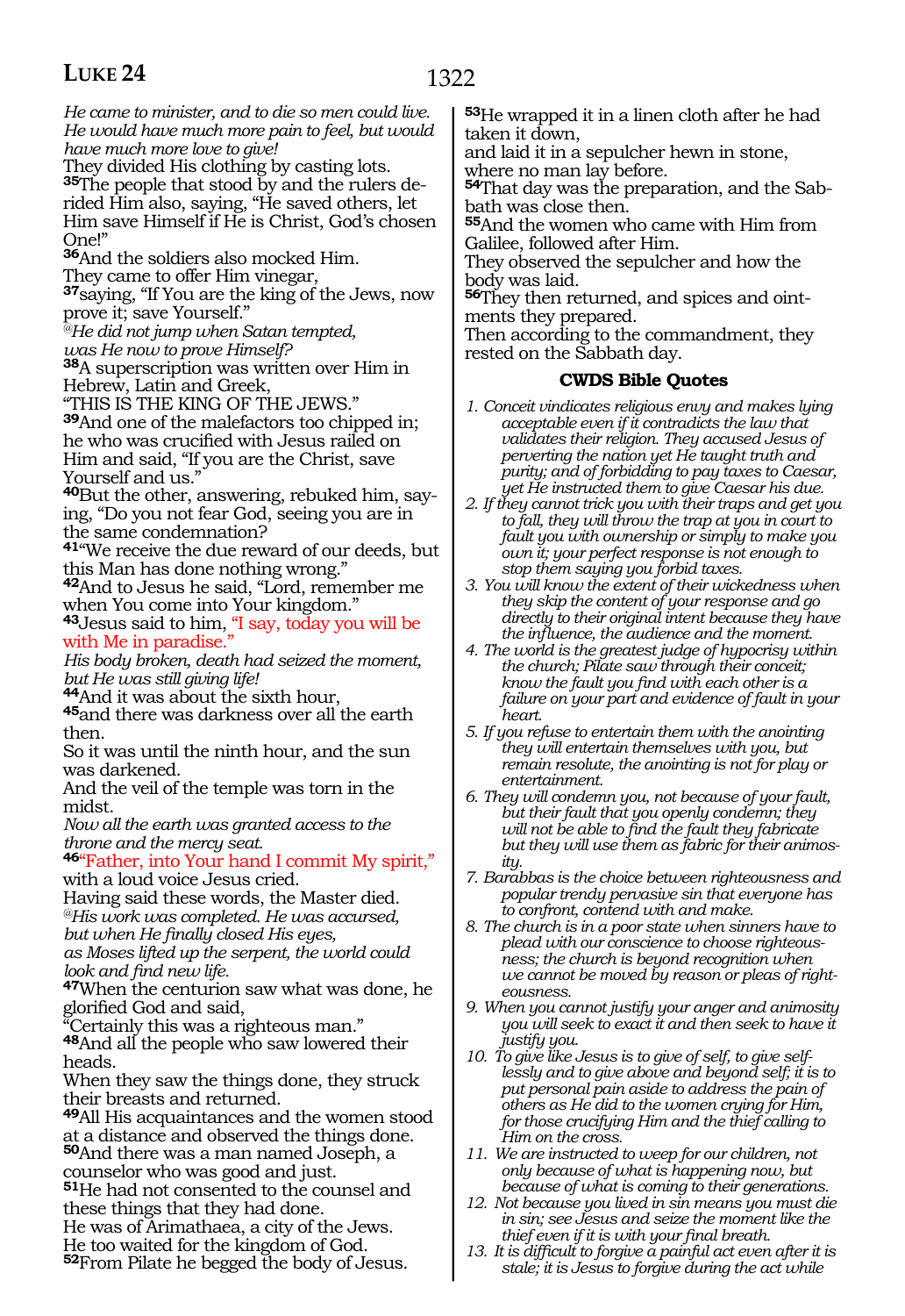*He is being impaled; it takes grace to forgive as the faith requires.* 

- *14. Mockery is used by the devil as a tool to defeat the spirit; when mockery is combined with physical abuse it can be devastating; adopt the attitude that very soon you will mock your mockery.*
- *15. He died between sinners for He died as one of them, as one with them and as one with their sins; we are the reason He died; He became our sin to make us righteous.*
- *16. The light in the heavens went dark because the light of the world was crucified, they had no power or strength to shine without Him.*
- *17. His life was committed to sinners who committed His body to the cross, but He committed His Spirit into the hands of His Father.*
- *18. If they have no power over your spirit, they have absolutely no power over you, though they may power out your body.*
- *19. The opportunity to minister to the body of Jesus was a unique opportunity Joseph took; the opportunity to minister to the body of Christ is a general opportunity that makes us unique to God.*
- *20. It is a great blessing to minister to the dead body of Jesus; it is even more awesome to minister to, facilitate, release resources to, bless and be a blessing to the body of Christ alive in the earth.*

### **PRAYER POINTS**

- By the Holy Spirit and fire, I rebuke every justification for lying among believers and religious leaders. Amen.
- Father God, forgive us all; cleanse the church of covetousness, conceit and envy and wash away animosity against religious leaders. Amen.
- Let the righteousness of God and the purity of His love wash away every justification of envy and animosity among Christian leaders; let every word to be spoken against each other be muted in the hearts. Amen.
- I celebrate You Jesus for Your great anointing on display in the earth today; I rebuke the spirit of pride and entertainment from these platforms. Amen.
- Righteous Father, vindicate every believer who has fallen prey to false accusation and damaging lies, give them patience in their suffering. Amen.

## WHERE do you go when you are thirsty<br> **W** and dry?<br> **Do not go to the dood, for gigon is Christ!**

**Do not go to the dead, for risen is Christ! Go to the prophets; they will confirm what you have heard;**

**Go to your heart, feel it burn at His word. Go to the nations, and run with the word. Where do you go to get power from on high?**

**Where do you go when you are thirsty and dry?**

**Where do you go when you are looking for Christ?**

**Do not search the tombs; look to the skies!** LUKE 24

**<sup>1</sup>**On the first day of the week, very early in the morning,

the women came to the sepulcher bearing

spices in hand that they had prepared, and they had certain others with them.

**<sup>2</sup>**They found that the stone of the sepulcher was rolled away.

**<sup>3</sup>**They entered in, but they did not find the body of the Lord Jesus

**<sup>4</sup>**and so they were perplexed.

Then two men stood by them, clothed in shining garments.

**<sup>5</sup>**And as they were afraid, they bowed their heads to the earth;

the men said, "Why do you seek the living here among the dead?

**<sup>6</sup>**"He is not here, but He is risen!

Remember how He spoke to you when He was in Galilee,

**<sup>7</sup>**saying, 'The Son of Man must be delivered to sinful men and be crucified, but on the third day rise again'?"

**8**And they remembered His words; they remembered then.

*You will not find His body in the tomb or His Spirit among the dead.*

**<sup>9</sup>**So they returned from the sepulcher and told the eleven all these things; and they told it to the rest.

**<sup>10</sup>**It was Mary Magdalene, Joanna, and other women too who told these things to the apostles.

**<sup>11</sup>**And when they told these things to the apostles, their word seemed to them as idle tales; they did not believe them.

**<sup>12</sup>**Then Peter got up and ran to the sepulcher; and there, stooping down, he noticed the linen clothes laid by themselves, and he left.

"What is this that has come to pass?" he wondered in himself.

**<sup>13</sup>**And after this, two of them, on that same day, went to a village called Emmaus which was about sixty furlongs from Jerusalem. **<sup>14</sup>**They talked among themselves of all the

things that were done;

**<sup>15</sup>**and while they communed together, and as they reasoned, Jesus Himself drew near.

**<sup>16</sup>**As He went with them, their eyes were veiled so that they could not recognize Him.

**<sup>17</sup>**He said to them, "What is it you are talking bout to each other as you walk and are sad?" **<sup>18</sup>**The one named Cleopas, answered Him and said,

"Are You a stranger in Jerusalem that You do not know all the things that have come to pass in these days?"

**<sup>19</sup>**He said to them, "What things?" And they replied,

"Concerning Jesus of Nazareth, a prophet before God and all people, mighty in word and deed.

**<sup>20</sup>**How the chief priest and our rulers delivered Him spitefully to be condemned to death, and He is crucified.

**<sup>21</sup>**But we trusted it would have been He who had come to redeem Israel.

And besides all this, today is the third day since these things were done,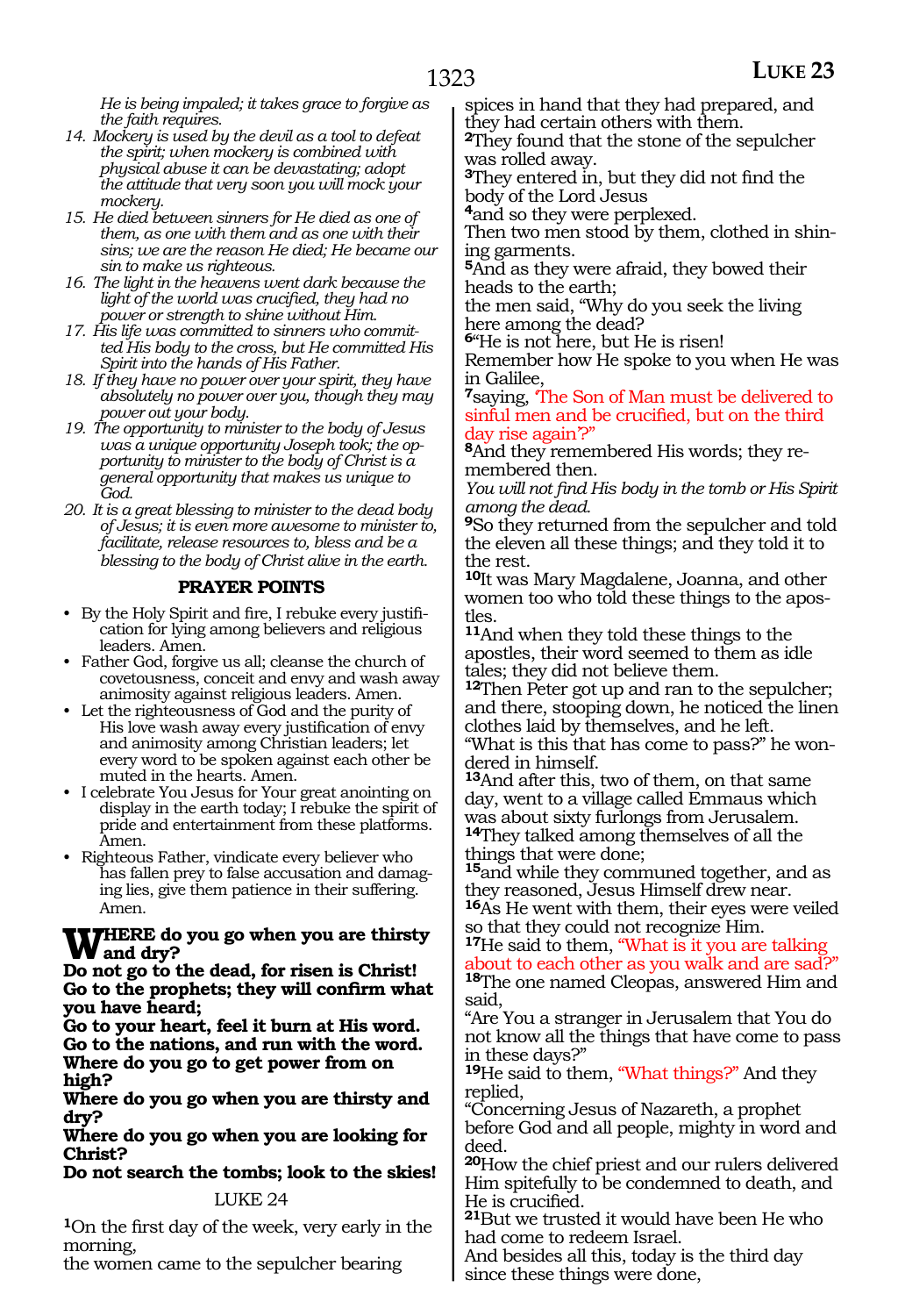**<sup>22</sup>**and we were astonished by certain women who are of our company; they went to the sep-<br>ulcher.

**<sup>23</sup>**When they did not find His body, they came and said they had seen a vision of angels who said He was alive.

**<sup>24</sup>**Some of those who were with us went to the sepulcher at that time and found even as the women had said, but they did not find Him." **<sup>25</sup>**And Jesus said to them as they walked,

"O fools, and slow of heart to believe all the things the prophets have spoken of.

**<sup>26</sup>**Is not Christ to have suffered these things of which you talked, and to enter into His glory?"

**27**And beginning at Moses, and all the prophets, He expounded to them all Scriptures concerning Himself.

**<sup>28</sup>**As they drew near to the village that they were going, He acted as though He would have gone further from there.

**<sup>29</sup>**But they constrained Him, saying, "Please stay with us, for it is evening and the day is far gone."

And He went in to stay with them.

**<sup>30</sup>**And as He sat to eat with them, He took bread,

and He blessed it and broke it, and gave it to them.

**<sup>31</sup>**And their eyes were opened, and they knew Him;

and immediately He vanished out of their sight.

**<sup>32</sup>**And they said to each other, "Did not our hearts burn while He talked with us by the way?

Did we not discern when He opened up the Scriptures and taught them?"

**<sup>33</sup>**And they rose up that hour and returned to Jerusalem, and found the eleven gathered, and others there with them.

**34**"The Lord is risen! He has appeared to Simon," they said.

**<sup>35</sup>**They told the things that were done by Him on their journey,

and how He was known to them in the breaking of bread.

**<sup>36</sup>**And as they spoke, Jesus Himself stood in

their midst,<br>and He said to them, "Peace be to you!"

<sup>37</sup>And they were terrified and frightened, and they supposed that it was a ghost.

**<sup>38</sup>**But He spoke to them, saying, "Why are you troubled? Why do thoughts arise in your hearts?

**<sup>39</sup>**Look at My hands and My feet and see that it is I Myself who talks with you!

Handle Me and see, for a spirit does not have flesh and bones as you all see Me now."

**<sup>40</sup>**When He had said this, He showed them His hand and His feet.

**<sup>41</sup>**While they yet did not believe for joy and

wonder,<br>He said to them, "Do you have any food?" 42They gave Him a piece of broiled fish and a honeycomb,

**<sup>43</sup>**and He took it and ate in their presence. **44**And He said, "These are the words that I 44 And He said, "These are the words that I spoke to you would come, while I was yet with

you,

that all things must be fulfilled that are written in the Law and the Prophets

and is written in the Psalms concerning Me!" **<sup>45</sup>**Then He opened their understanding so that they might understand.

**<sup>46</sup>**"So it is written, it was ordained for Christ to suffer,

and for Him to rise from the dead on the third day,

**<sup>47</sup>**and that repentance and remission of sins should be preached among all nations, in His name beginning at Jerusalem.<br><sup>48</sup>You are witnesses of all these things also.

**49**Now behold, I send the promise of the Fa-<br>ther upon you.

### Remain in Jerusalem until you are endued with power from on high!"

**<sup>50</sup>**And He led them out as far as Bethany, and He lifted His hands and blessed them. **<sup>51</sup>**It came to pass, while He blessed them, He was separated from them, and carried into heaven.

**<sup>52</sup>**And they worshipped Him and returned to Jerusalem with so much joy, more than they had ever known.

**<sup>53</sup>**And in the temple they all continued prais- ing and blessing God with joyful hearts. *For their question was answered, oh, where do I go?*

- *1. The tomb is empty; Jesus rose from the dead and without contradiction the body of Christ in the earth is alive; you may spice up a dead church and it slows the decay, or you may enjoy the sweet and growing fragrance of a living church.*
- *2. Without a revelation of Christ there will continue to be many dead in spirit among the living, and without a revelation of the risen Lord many will continue to mourn the living among their dead relatives.*
- *3. If His disciples had digested His word and if we were to digest the word that Jesus speaks, we would never be hopeless like the world, irrespective of how dead our situation may seem.*
- *4. Instead of faithfully ministering to a dead body and in a dead church, let the risen Lord, the living Word, the body of Christ alive in the earth with continuous angelic presence, minister to you.*
- *5. Choose to believe everything spoken by the Lord and that is written in His word, or choose to look ridiculous submitting to a faith you do not fully believe; the manifestation of the resurrection power of the Lord Jesus should never become idle tales to men of God walking with Christ, but unfortunately, to this day it is.*
- *6. If you do not believe the prophetic, the miracleworking power of the Lord, the move of the Holy Spirit and the baptism of the Holy Spirit, which is the ministry of Jesus, run to the tomb and check for yourself that your religion is not dead, or at least, leave it alone instead of fighting it.*